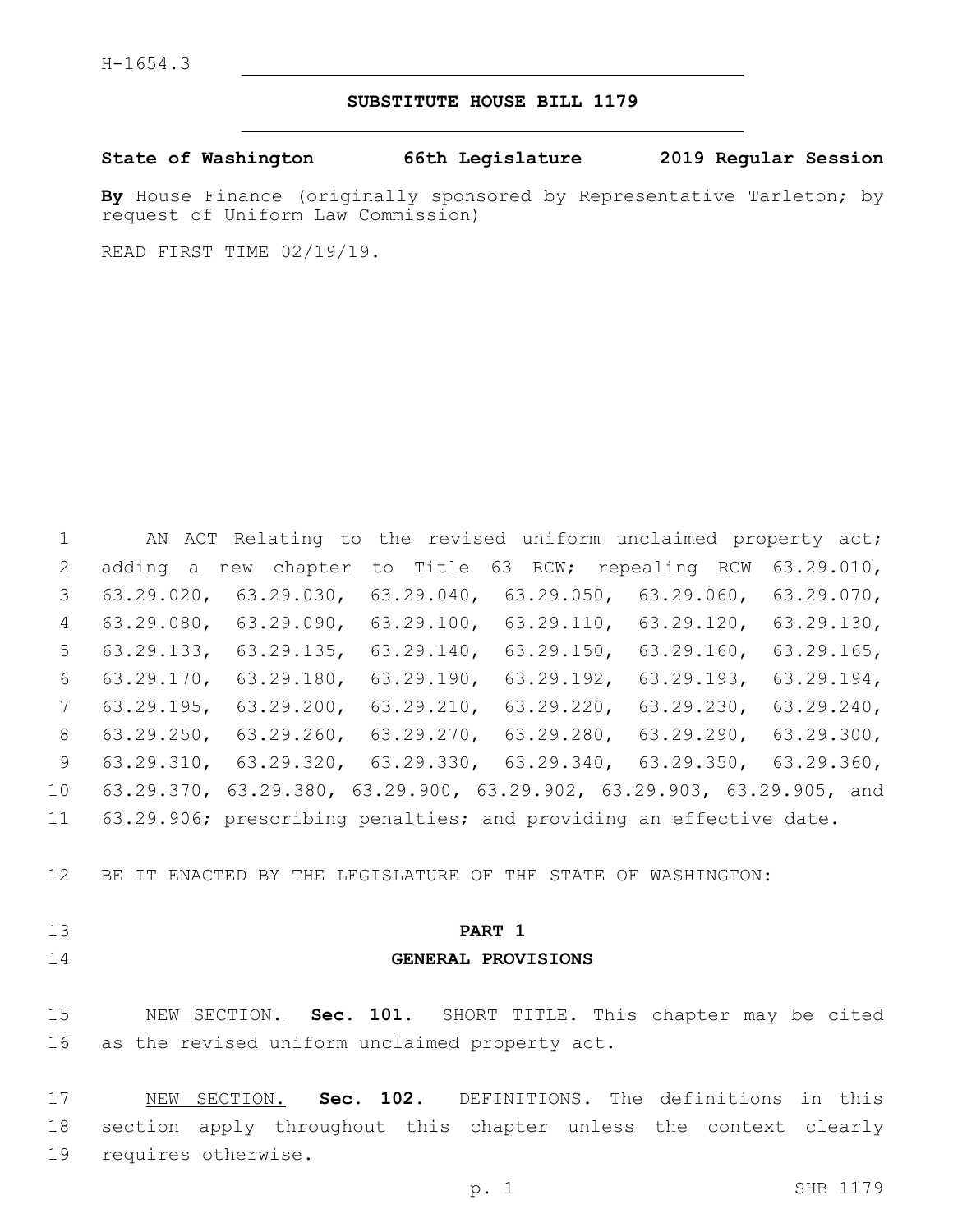(1) "Administrator" means the department of revenue established under RCW 82.01.050.2

 (2) "Administrator's agent" means a person with which the administrator contracts to conduct an examination under sections 1001 through 1013 of this act on behalf of the administrator. The term includes an independent contractor of the person and each individual participating in the examination on behalf of the person or 8 contractor.

 (3) "Apparent owner" means a person whose name appears on the records of a holder as the owner of property held, issued, or owing 11 by the holder.

 (4) "Business association" means a corporation, joint stock company, investment company other than an investment company registered under the investment company act of 1940, as amended, 15 U.S.C. Secs. 80a-1 through 80a-64, partnership, unincorporated association, joint venture, limited liability company, business trust, trust company, land bank, safe deposit company, safekeeping depository, financial organization, insurance company, federally chartered entity, utility, sole proprietorship, or other business 20 entity, whether or not for profit.

 (5) "Confidential information" means records, reports, and information that are confidential under section 1402 of this act.

(6) "Domicile" means:23

(a) For a corporation, the state of its incorporation;

 (b) For a business association whose formation requires a filing with a state, other than a corporation, the state of the principal place of business of such a business association, if formed under the laws of a state other than the state in which its principal place of business is located, unless determined to be otherwise by a court of 30 competent jurisdiction;

 (c) For a federally chartered entity or an investment company registered under the investment company act of 1940, as amended, 15 U.S.C. Secs. 80a-1 through 80a-64, the state of its home office; and

 (d) For any other holder, the state of its principal place of business.35

 (7) "Electronic" means relating to technology having electrical, digital, magnetic, wireless, optical, electromagnetic, or similar capabilities.38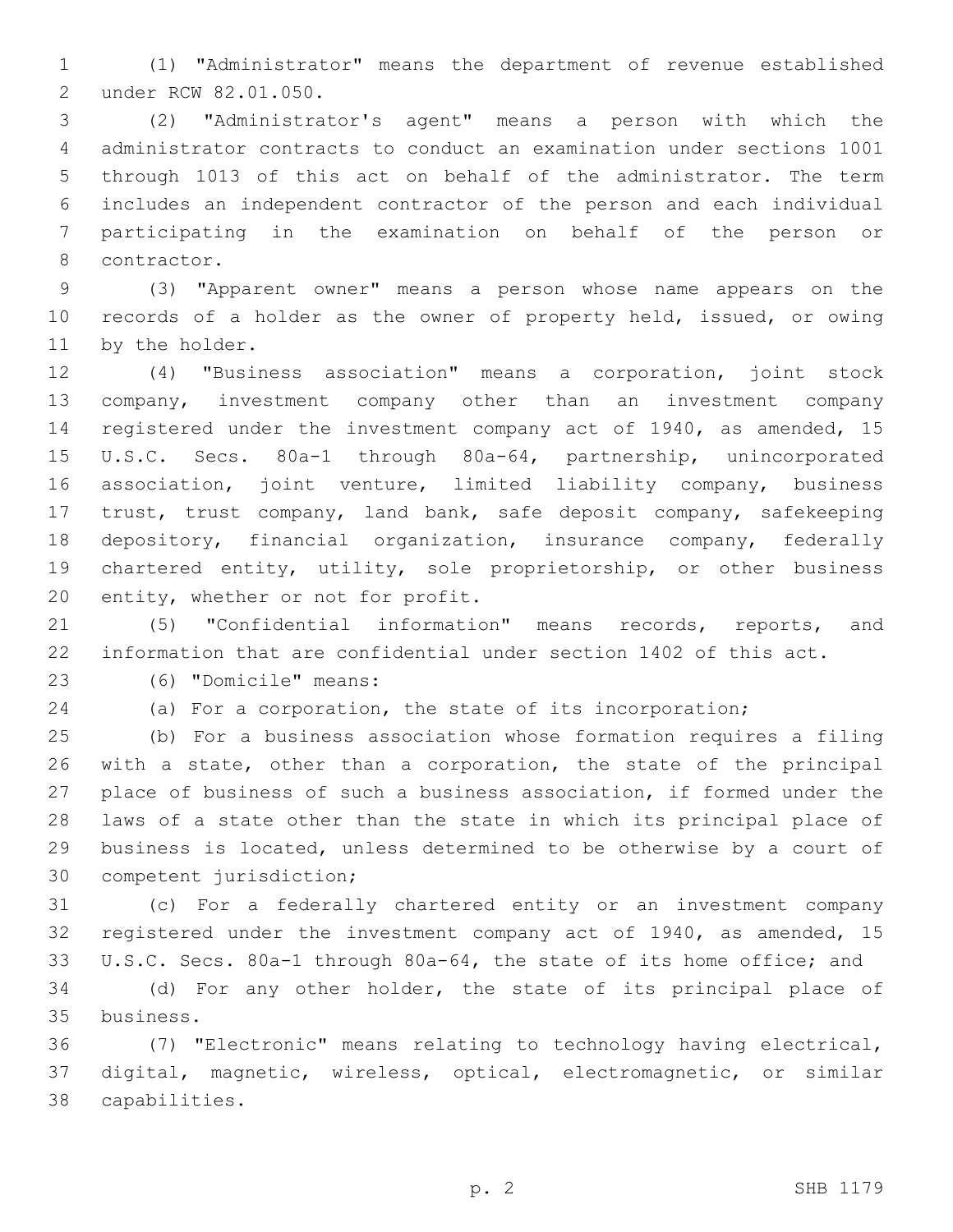(8) "Email" means a communication by electronic means which is automatically retained and stored and may be readily accessed or 3 retrieved.

 (9) "Financial organization" means a savings and loan association, building and loan association, savings bank, industrial 6 bank, bank, banking organization, or credit union.

 (10) "Game-related digital content" means digital content that exists only in an electronic game or electronic game platform. The 9 term:

(a) Includes:10

 (i) Game-play currency such as a virtual wallet, even if 12 denominated in United States currency; and

 (ii) The following if for use or redemption only within the game or platform or another electronic game or electronic game platform:

 (A) Points sometimes referred to as gems, tokens, gold, and 16 similar names; and

17 (B) Digital codes; and

18 (b) Does not include an item that the issuer:

 (i) Permits to be redeemed for use outside a game or platform 20 for:

21 (A) Money; or

(B) Goods or services that have more than minimal value; or

(ii) Otherwise monetizes for use outside a game or platform.

(11) "Gift certificate" has the meaning given in RCW 19.240.010.

 (12) "Holder" means a person obligated to hold for the account 26 of, or to deliver or pay to, the owner, property subject to this 27 chapter.

 (13) "Insurance company" means an association, corporation, or fraternal or mutual benefit organization, whether or not for profit, engaged in the business of providing life endowments, annuities, or insurance, including accident, burial, casualty, credit life, contract performance, dental, disability, fidelity, fire, health, hospitalization, illness, life, malpractice, marine, mortgage, surety, wage protection, and worker compensation insurance.

 (14) "Loyalty card" means a record given without direct monetary consideration under an award, reward, benefit, loyalty, incentive, rebate, or promotional program which may be used or redeemed only to obtain goods or services or a discount on goods or services. The term does not include a record that may be redeemed for money or otherwise 40 monetized by the issuer.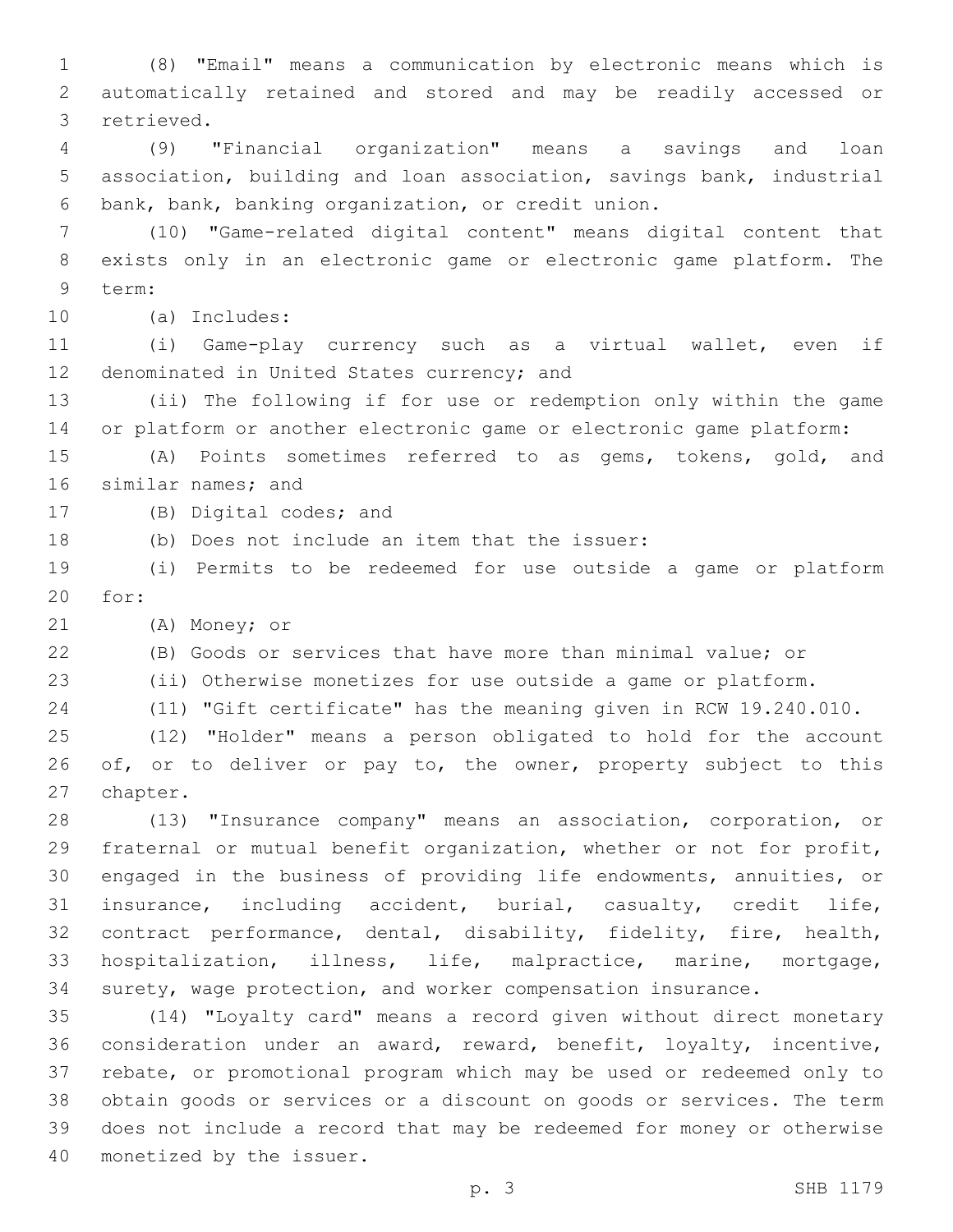(15) "Mineral" means gas, oil, coal, oil shale, other gaseous liquid or solid hydrocarbon, cement material, sand and gravel, road material, building stone, chemical raw material, gemstone, fissionable and nonfissionable ores, colloidal and other clay, steam and other geothermal resources, and any other substance defined as a mineral by law of this state other than this chapter.

 (16) "Mineral proceeds" means an amount payable for extraction, production, or sale of minerals, or, on the abandonment of the amount, an amount that becomes payable after abandonment. The term 10 includes an amount payable:

 (a) For the acquisition and retention of a mineral lease, including a bonus, royalty, compensatory royalty, shut-in royalty, 13 minimum royalty, and delay rental;

 (b) For the extraction, production, or sale of minerals, including a net revenue interest, royalty, overriding royalty, 16 extraction payment, and production payment; and

 (c) Under an agreement or option, including a joint operating agreement, unit agreement, pooling agreement, and farm-out agreement.

 (17) "Money order" means a payment order for a specified amount of money. The term includes an express money order and a personal money order on which the remitter is the purchaser.

 (18) "Municipal bond" means a bond or evidence of indebtedness issued by a municipality or other political subdivision of a state.

 (19) "Net card value" means the original purchase price or original issued value of a stored value card, plus amounts added to the original price or value, minus amounts used and any service 27 charge, fee, or dormancy charge permitted by law.

 (20) "Nonfreely transferable security" means a security that cannot be delivered to the administrator by the depository trust clearing corporation or similar custodian of securities providing posttrade clearing and settlement services to financial markets or cannot be delivered because there is no agent to effect transfer. The 33 term includes a worthless security.

 (21) "Owner" means a person that has a legal, beneficial, or equitable interest in property subject to this chapter or the person's legal representative when acting on behalf of the owner. The term includes:37

38 (a) A depositor, for a deposit;

(b) A beneficiary, for a trust other than a deposit in trust;

(c) A creditor, claimant, or payee, for other property; and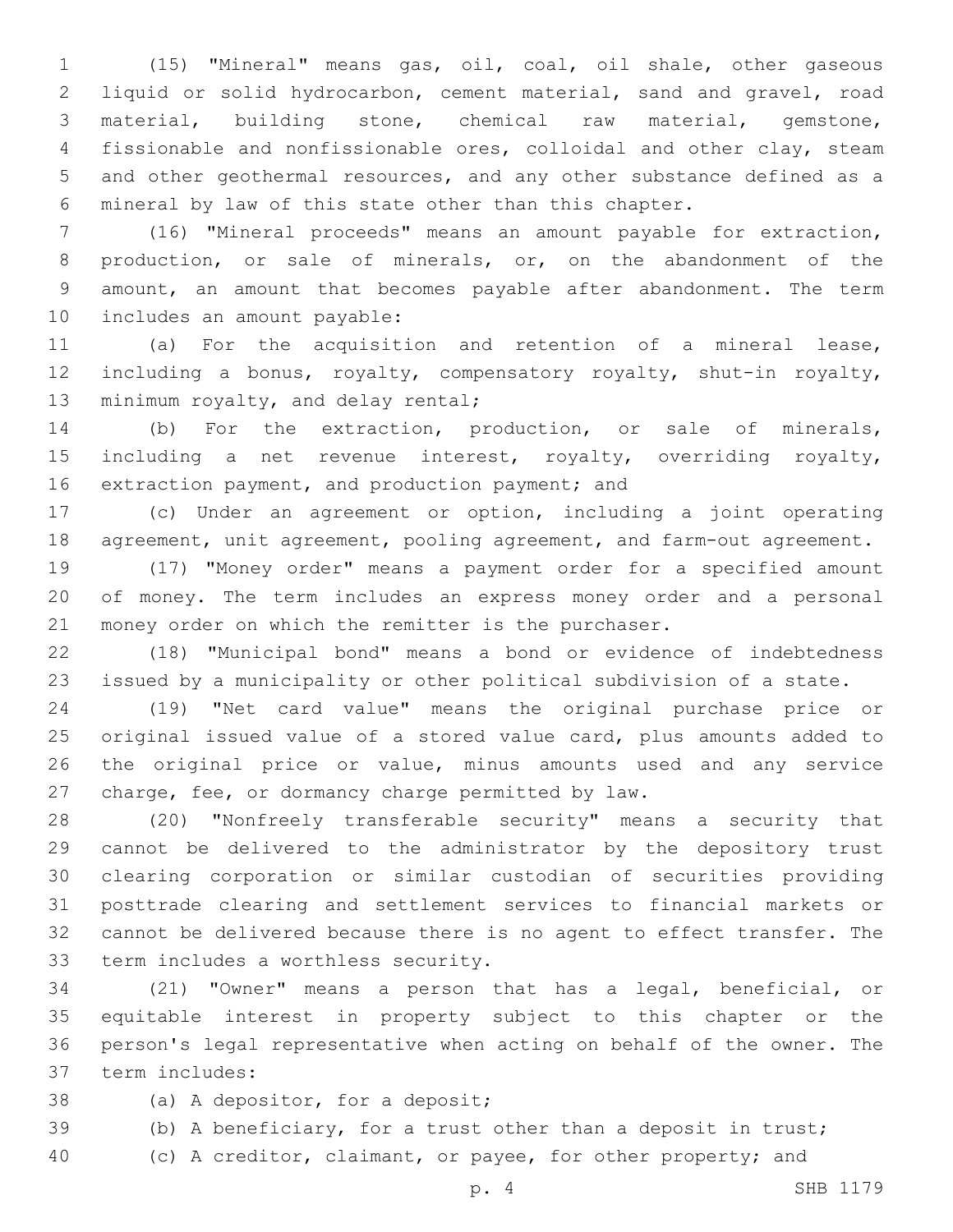(d) The lawful bearer of a record that may be used to obtain 2 money, a reward, or a thing of value.

 (22) "Payroll card" means a record that evidences a payroll card account as defined in Regulation E, 12 C.F.R. Part 1005, as it 5 existed on the effective date of this section.

 (23) "Person" means an individual, estate, business association, public corporation, government or governmental subdivision, agency, 8 or instrumentality, or other legal entity.

 (24) "Property" means tangible property described in section 205 of this act or a fixed and certain interest in intangible property held, issued, or owed in the course of a holder's business or by a government, governmental subdivision, agency, or instrumentality. The 13 term:

(a) Includes all income from or increments to the property;

(b) Includes property referred to as or evidenced by:

 (i) Money, virtual currency, interest, or a dividend, check, 17 draft, deposit, or payroll card;

 (ii) A credit balance, customer's overpayment, stored value card, security deposit, refund, credit memorandum, unpaid wage, unused ticket for which the issuer has an obligation to provide a refund, 21 mineral proceeds, or unidentified remittance;

22 (iii) A security except for:

23 (A) A worthless security; or

 (B) A security that is subject to a lien, legal hold, or restriction evidenced on the records of the holder or imposed by operation of law, if the lien, legal hold, or restriction restricts the holder's or owner's ability to receive, transfer, sell, or 28 otherwise negotiate the security;

(iv) A bond, debenture, note, or other evidence of indebtedness;

 (v) Money deposited to redeem a security, make a distribution, or 31 pay a dividend;

 (vi) An amount due and payable under an annuity contract or 33 insurance policy; and

 (vii) An amount distributable from a trust or custodial fund established under a plan to provide health, welfare, pension, vacation, severance, retirement, death, stock purchase, profit- sharing, employee savings, supplemental unemployment insurance, or a 38 similar benefit; and

(c) Does not include:39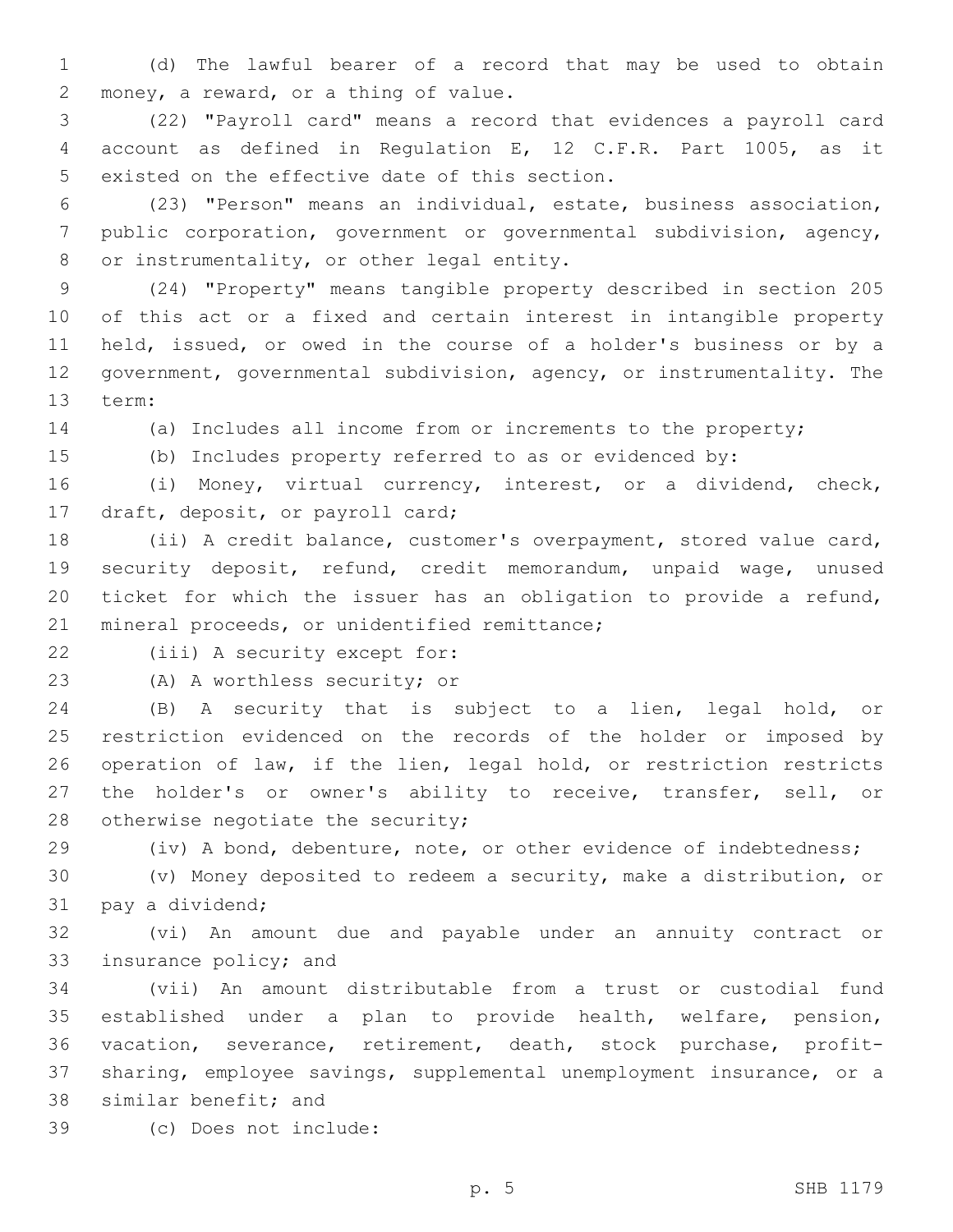(i) Property held in a plan described in section 529A of the internal revenue code, as it existed on the effective date of this 3 section, 26 U.S.C. Sec. 529A;

- (ii) Game-related digital content;4
- 5 (iii) A loyalty card;
- 

(iv) A gift certificate complying with chapter 19.240 RCW; and

 (v) A premium paid by an agricultural fair by check. For the purposes of this subsection, the following definitions apply:

 (A) "Agricultural fair" means a fair or exhibition that is intended to promote agriculture by including a balanced variety of exhibits of livestock and agricultural products, as well as related manufactured products and arts, including products of the farm home and educational contests, displays, and demonstrations designed to train youth and to promote the welfare of farmers and rural living; 15 and

 (B) "Premium" means an amount paid for exhibits and educational contests, displays, and demonstrations of an educational nature. A "premium" does not include judges' fees and expenses; livestock sale revenues; or prizes or amounts paid for promotion or entertainment activities such as queen contests, parades, dances, rodeos, and 21 races.

 (25) "Putative holder" means a person believed by the administrator to be a holder, until the person pays or delivers to the administrator property subject to this chapter or the administrator or a court makes a final determination that the person 26 is or is not a holder.

 (26) "Record" means information that is inscribed on a tangible medium or that is stored in an electronic or other medium and is 29 retrievable in perceivable form.

30 (27) "Security" means:

31 (a) A security as defined in RCW 62A.8-102;

 (b) A security entitlement as defined in RCW 62A.8-102, including a customer security account held by a registered broker-dealer, to the extent the financial assets held in the security account are not:

 (i) Registered on the books of the issuer in the name of the person for which the broker-dealer holds the assets;

37 (ii) Payable to the order of the person; or

38 (iii) Specifically indorsed to the person; or

 (c) An equity interest in a business association not included in 40 (a) or (b) of this subsection.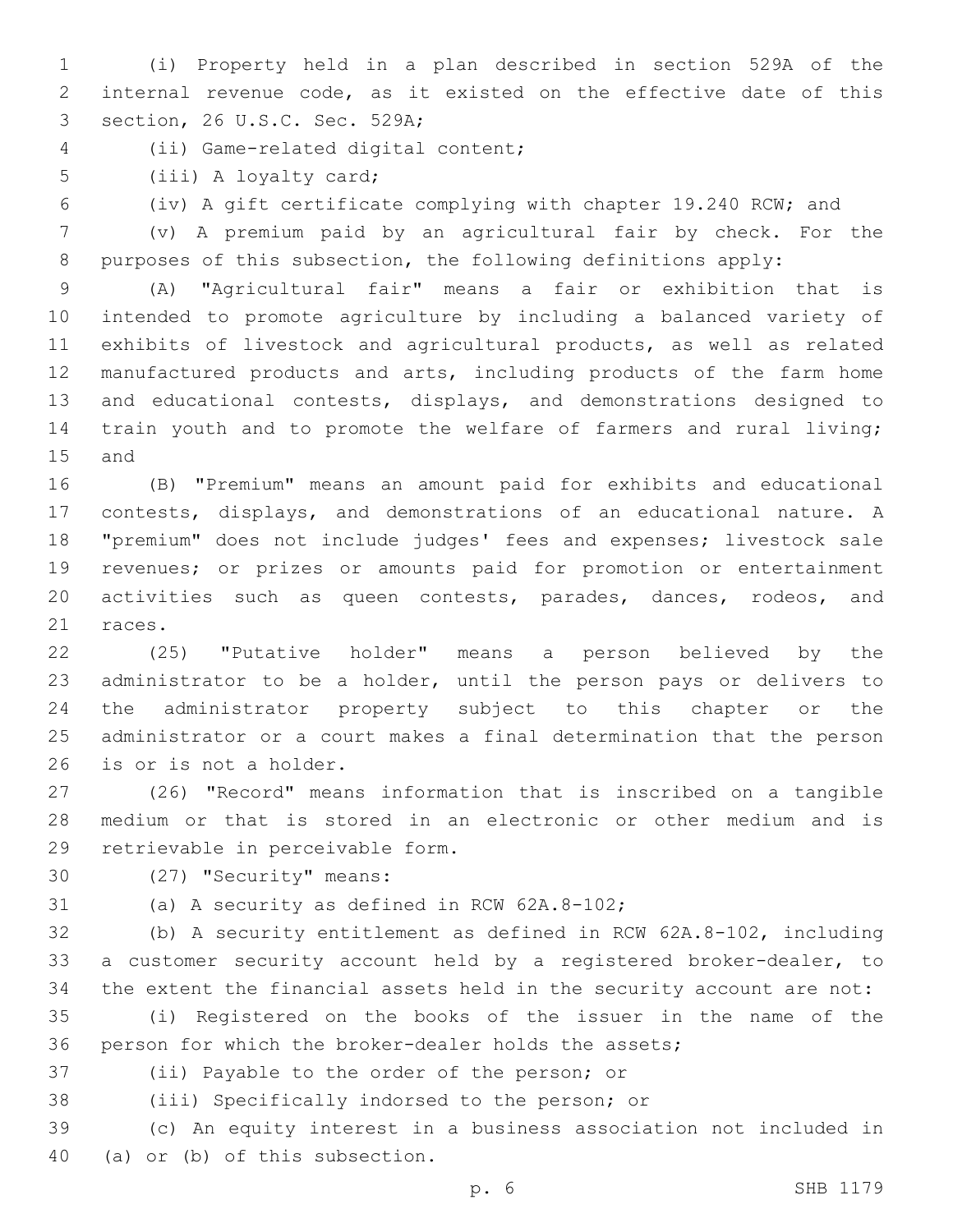(28) "Sign" means, with present intent to authenticate or adopt a 2 record:

(a) To execute or adopt a tangible symbol; or3

 (b) To attach to or logically associate with the record an 5 electronic symbol, sound, or process.

 (29) "State" means a state of the United States, the District of Columbia, the Commonwealth of Puerto Rico, the United States Virgin Islands, or any territory or insular possession subject to the 9 jurisdiction of the United States.

 (30) "Stored value card" means a record evidencing a promise made 11 for consideration by the seller or issuer of the record that goods, services, or money will be provided to the owner of the record to the 13 value or amount shown in the record. The term:

(a) Includes:14

 (i) A record that contains or consists of a microprocessor chip, magnetic strip, or other means for the storage of information, which is prefunded and whose value or amount is decreased on each use and increased by payment of additional consideration; and

19 (ii) A payroll card; and

 (b) Does not include a loyalty card, gift certificate, or game-21 related digital content.

 (31) "Utility" means a person that owns or operates for public use a plant, equipment, real property, franchise, or license for the 24 following public services:

(a) Transmission of communications or information;

 (b) Production, storage, transmission, sale, delivery, or furnishing of electricity, water, steam, or gas; or

 (c) Provision of sewage or septic services, or trash, garbage, or 29 recycling disposal.

 (32) "Virtual currency" means a digital representation of value used as a medium of exchange, unit of account, or store of value, which does not have legal tender status recognized by the United 33 States. The term does not include:

 (a) The software or protocols governing the transfer of the 35 digital representation of value;

36 (b) Game-related digital content; or

37 (c) A loyalty card or gift certificate.

 (33) "Worthless security" means a security whose cost of liquidation and delivery to the administrator would exceed the value of the security on the date a report is due under this chapter.

p. 7 SHB 1179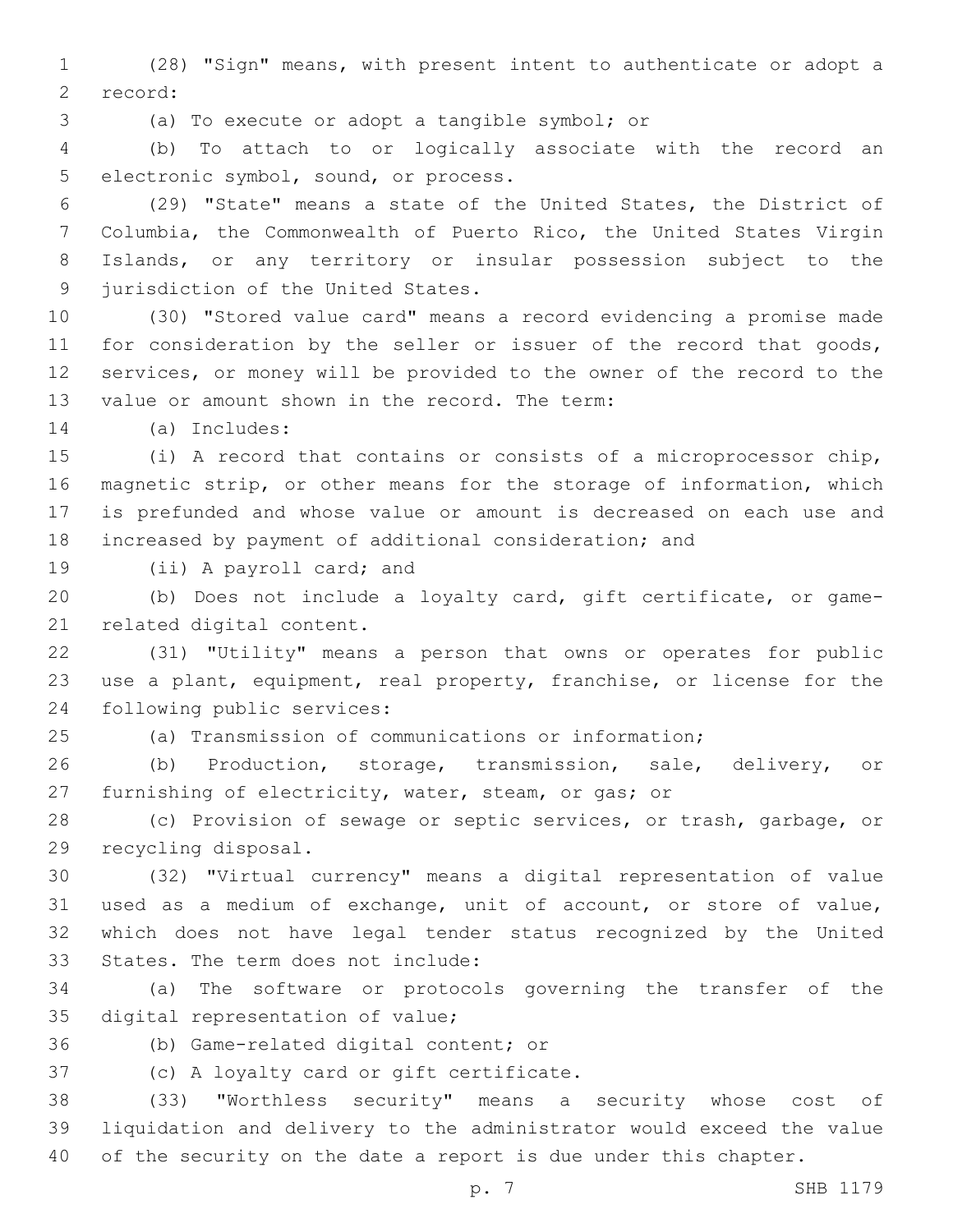NEW SECTION. **Sec. 103.** INAPPLICABILITY TO FOREIGN TRANSACTION. This chapter does not apply to property held, due, and owing in a foreign country if the transaction out of which the property arose was a foreign transaction.

 NEW SECTION. **Sec. 104.** RULE MAKING. The administrator may adopt rules under chapter 34.05 RCW to implement and administer this chapter.

**PART 2**

# **PRESUMPTION OF ABANDONMENT**

 NEW SECTION. **Sec. 201.** WHEN PROPERTY PRESUMED ABANDONED. Subject to section 209 of this act, the following property is presumed abandoned if it is unclaimed by the apparent owner during the period specified below:

(1) A traveler's check, fifteen years after issuance;

15 (2) A money order, five years after issuance;

 (3) A state or municipal bond, bearer bond, or original issue discount bond, three years after the earliest of the date the bond matures or is called or the obligation to pay the principal of the 19 bond arises;

 (4) A debt of a business association, three years after the 21 obligation to pay arises;

 (5) A demand, savings, or time deposit, including a deposit that is automatically renewable, three years after the maturity of the deposit, except a deposit that is automatically renewable is deemed matured on its initial date of maturity unless the apparent owner consented in a record on file with the holder to renewal at or about 27 the time of the renewal;

 (6) Money or a credit owed to a customer as a result of a retail business transaction, three years after the obligation arose;

 (7) An amount owed by an insurance company on a life or endowment insurance policy or an annuity contract that has matured or terminated, three years after the obligation to pay arose under the terms of the policy or contract or, if a policy or contract for which an amount is owed on proof of death has not matured by proof of the 35 death of the insured or annuitant, as follows:

 (a) With respect to an amount owed on a life or endowment insurance policy, three years after the earlier of the date: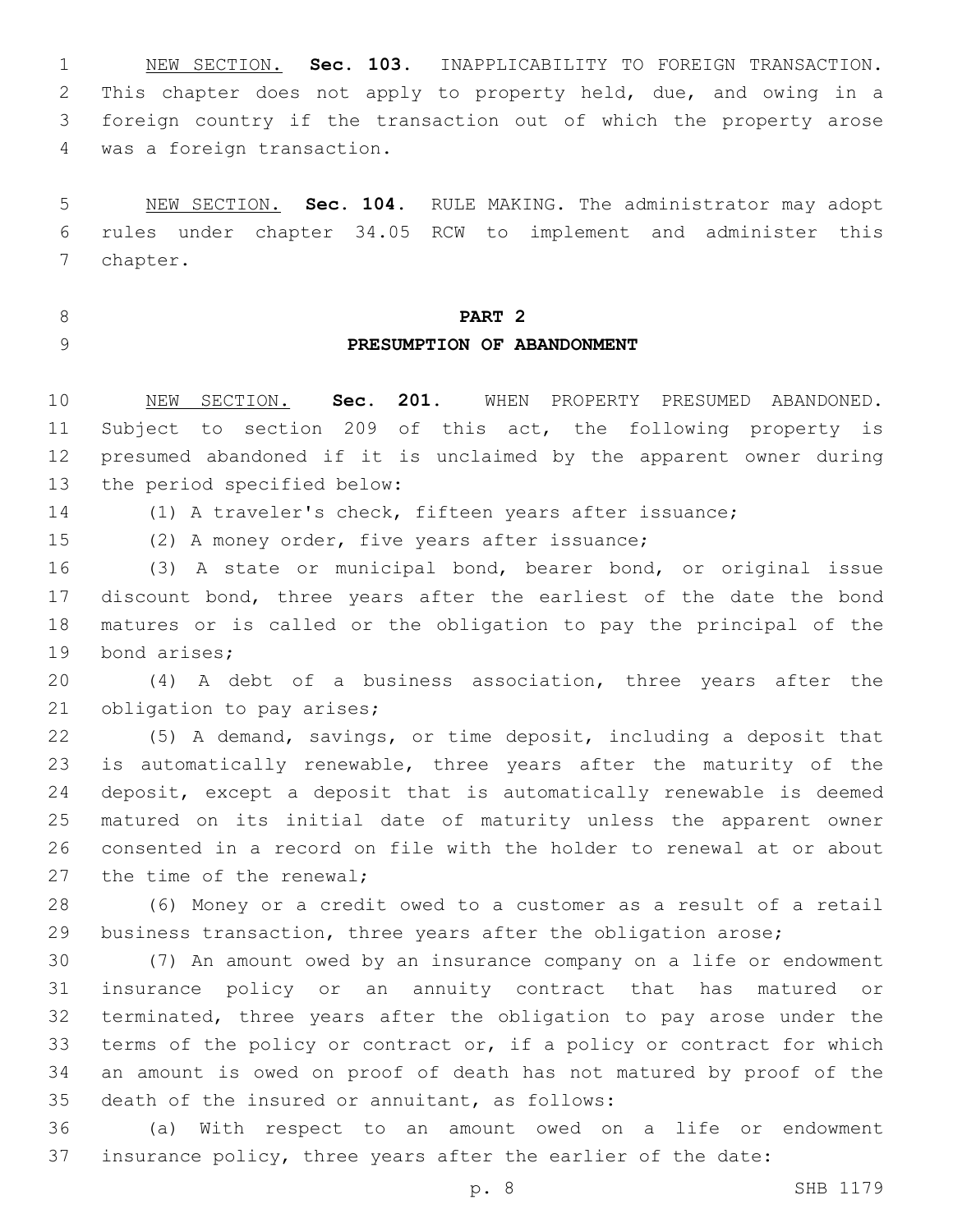(i) The insurance company has knowledge of the death of the 2 insured; or

 (ii) The insured has attained, or would have attained if living, the limiting age under the mortality table on which the reserve for 5 the policy is based; and

 (b) With respect to an amount owed on an annuity contract, three years after the date the insurance company has knowledge of the death 8 of the annuitant;

 (8) Property distributable by a business association in the course of dissolution, one year after the property becomes 11 distributable;

 (9) Property held by a court, including property received as proceeds of a class action, one year after the property becomes 14 distributable;

 (10) Property held by a government or governmental subdivision, 16 agency, or instrumentality, including municipal bond interest and unredeemed principal under the administration of a paying agent or indenture trustee, one year after the property becomes distributable;

 (11) Wages, commissions, bonuses, or reimbursements to which an employee is entitled, or other compensation for personal services, 21 one year after the amount becomes payable;

 (12) A deposit or refund owed to a subscriber by a utility, one year after the deposit or refund becomes payable; and

 (13) Payroll card, three years after the amount becomes payable; 25 and

 (14) Property not specified in this section or section 202 through 207 of this act, the earlier of three years after the owner first has a right to demand the property or the obligation to pay or 29 distribute the property arises.

 NEW SECTION. **Sec. 202.** WHEN TAX DEFERRED RETIREMENT ACCOUNT PRESUMED ABANDONED. (1) Subject to section 209 of this act, property held in a pension account or retirement account that qualifies for tax deferral under the income tax laws of the United States is presumed abandoned if it is unclaimed by the apparent owner three years after the later of:

36 (a) The following dates:

 (i) Except as in (a)(ii) of this subsection, the date a second consecutive communication sent by the holder by first-class United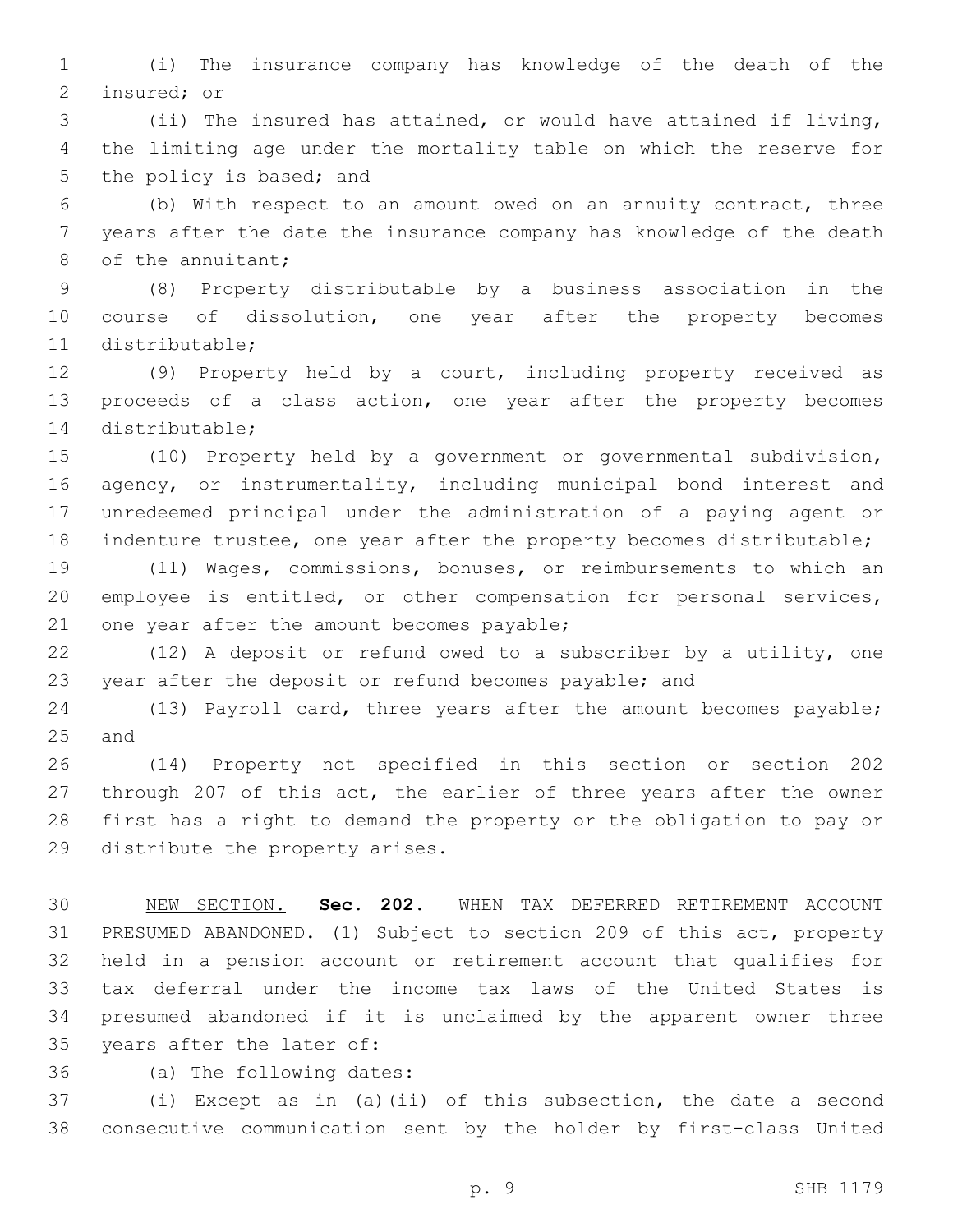States mail to the apparent owner is returned to the holder undelivered by the United States postal service; or

 (ii) If the second communication is sent later than thirty days after the date the first communication is returned undelivered, the date the first communication was returned undelivered by the United 6 States postal service; or

(b) The earlier of the following dates:

 (i) The date the apparent owner becomes seventy and one-half 9 years of age, if determinable by the holder; or

 (ii) If the internal revenue code, as it existed on the effective date of this section, 26 U.S.C. Sec. 1 et seq., requires distribution to avoid a tax penalty, two years after the date the holder:

 (A) Receives confirmation of the death of the apparent owner in 14 the ordinary course of its business; or

 (B) Confirms the death of the apparent owner under subsection (2) 16 of this section.

 (2) If a holder in the ordinary course of its business receives notice or an indication of the death of an apparent owner and subsection (1)(b) of this section applies, the holder shall attempt not later than ninety days after receipt of the notice or indication to confirm whether the apparent owner is deceased.

 (3) If the holder does not send communications to the apparent owner of an account described in subsection (1) of this section by first-class United States mail, the holder shall attempt to confirm the apparent owner's interest in the property by sending the apparent owner an email communication not later than two years after the apparent owner's last indication of interest in the property. However, the holder promptly shall attempt to contact the apparent 29 owner by first-class United States mail if:

 (a) The holder does not have information needed to send the apparent owner an email communication or the holder believes that the apparent owner's email address in the holder's records is not valid;

 (b) The holder receives notification that the email communication 34 was not received; or

 (c) The apparent owner does not respond to the email communication not later than thirty days after the communication was 37 sent.

 (4) If first-class United States mail sent under subsection (3) of this section is returned to the holder undelivered by the United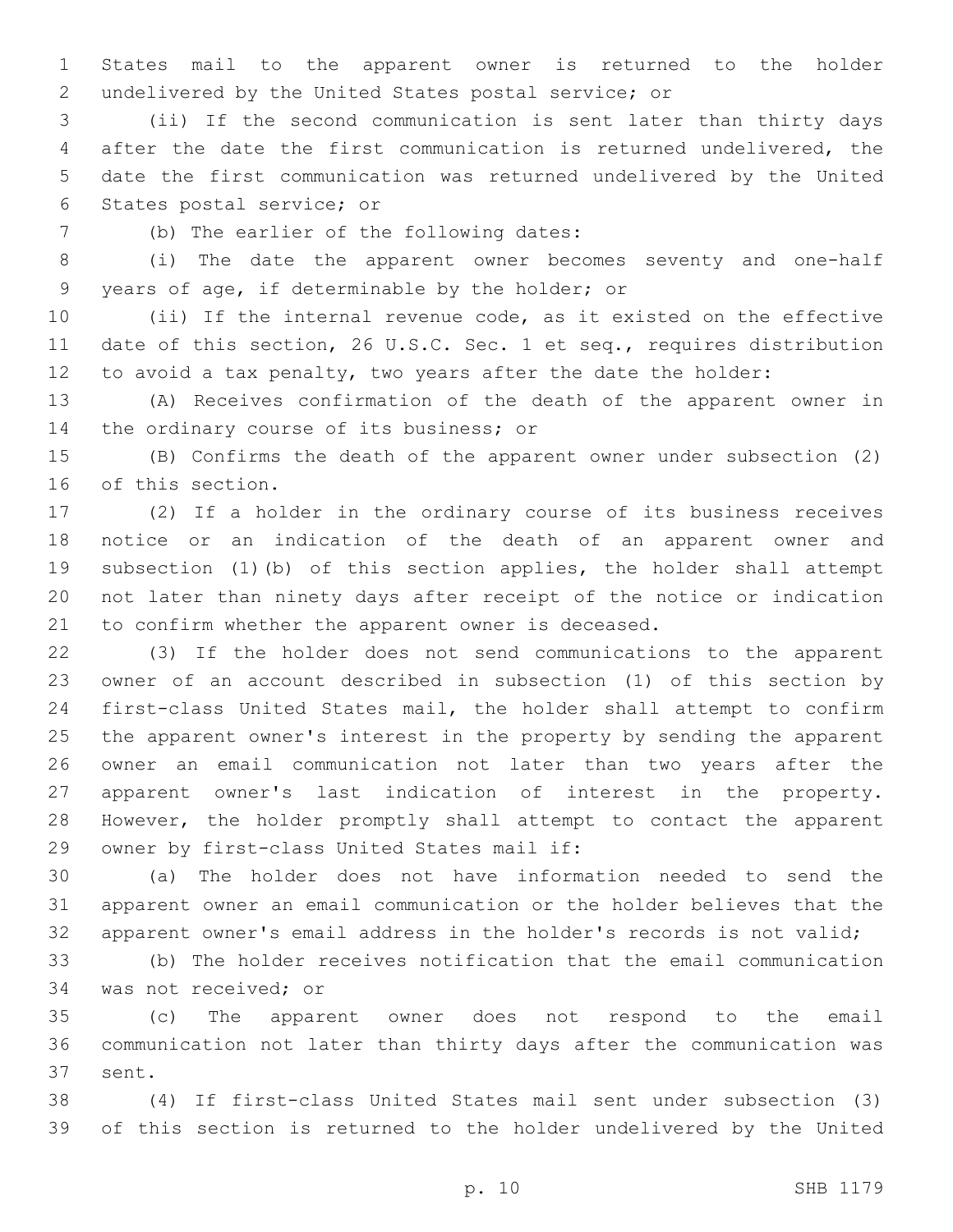States postal service, the property is presumed abandoned three years 2 after the later of:

 (a) Except as in (b) of this subsection, the date a second consecutive communication to contact the apparent owner sent by first-class United States mail is returned to the holder undelivered;

 (b) If the second communication is sent later than thirty days after the date the first communication is returned undelivered, the date the first communication was returned undelivered; or

(c) The date established by subsection (1)(b) of this section.

 NEW SECTION. **Sec. 203.** WHEN OTHER TAX DEFERRED ACCOUNT PRESUMED ABANDONED. Subject to section 209 of this act and except for property described in section 202 of this act and property held in a plan described in section 529A of the internal revenue code, as it existed on the effective date of this section, 26 U.S.C. Sec. 529A, property held in an account or plan, including a health savings account, that qualifies for tax deferral under the income tax laws of the United States is presumed abandoned if it is unclaimed by the apparent owner three years after the earlier of:

 (1) The date, if determinable by the holder, specified in the income tax laws and regulations of the United States by which distribution of the property must begin to avoid a tax penalty, with 22 no distribution having been made; or

(2) Thirty years after the date the account was opened.

 NEW SECTION. **Sec. 204.** WHEN CUSTODIAL ACCOUNT FOR MINOR PRESUMED ABANDONED. (1) Subject to section 209 of this act, property held in an account established under a state's uniform gifts to minors act or uniform transfers to minors act is presumed abandoned if it is unclaimed by or on behalf of the minor on whose behalf the account was opened three years after the later of:

 (a) Except as in (b) of this subsection, the date a second consecutive communication sent by the holder by first-class United States mail to the custodian of the minor on whose behalf the account was opened is returned undelivered to the holder by the United States 34 postal service;

 (b) If the second communication is sent later than thirty days after the date the first communication is returned undelivered, the date the first communication was returned undelivered; or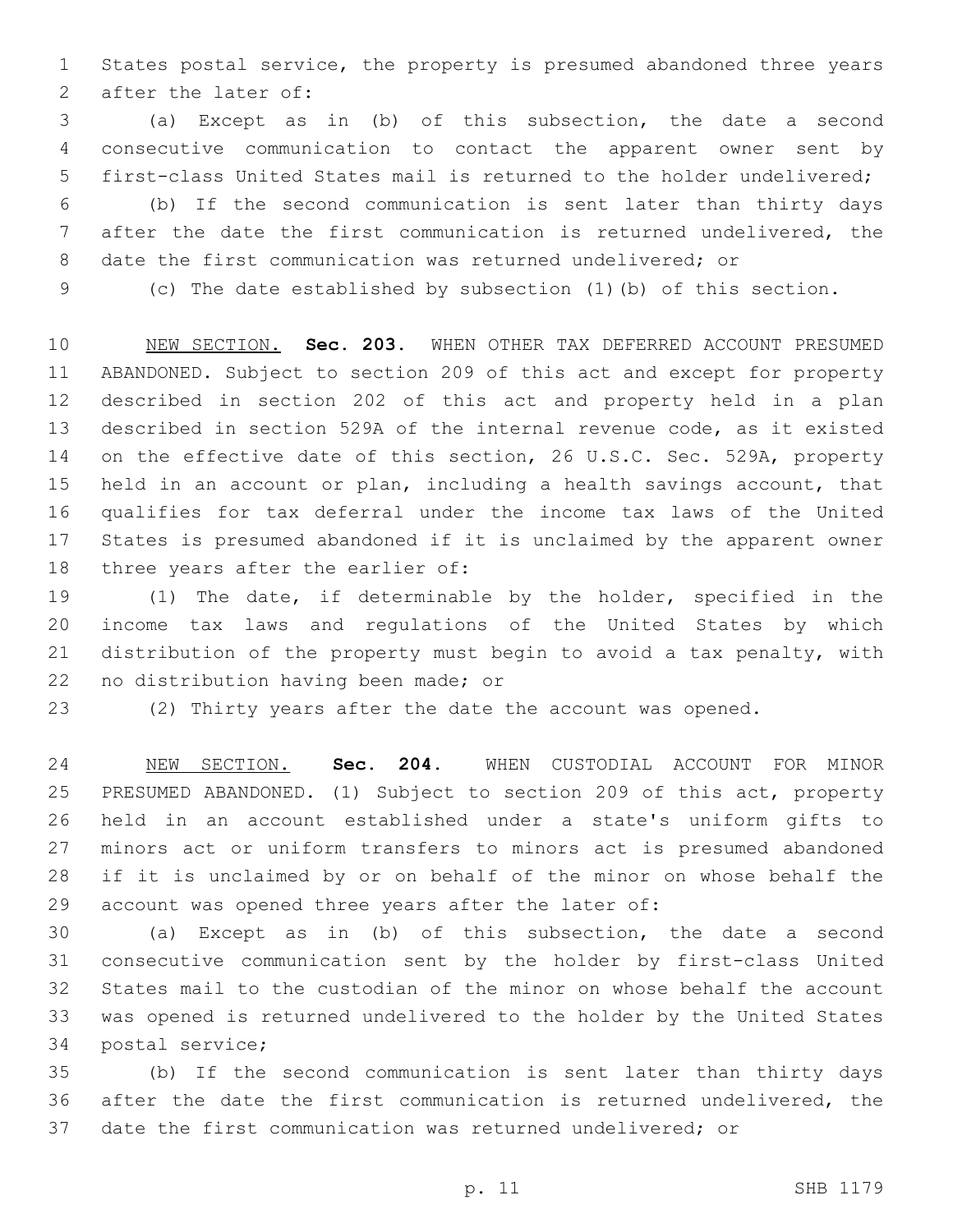(c) The date on which the custodian is required to transfer the property to the minor or the minor's estate in accordance with the uniform gifts to minors act or uniform transfers to minors act of the 4 state in which the account was opened.

 (2) If the holder does not send communications to the custodian of the minor on whose behalf an account described in subsection (1) of this section was opened by first-class United States mail, the holder shall attempt to confirm the custodian's interest in the property by sending the custodian an email communication not later than two years after the custodian's last indication of interest in the property. However, the holder promptly shall attempt to contact the custodian by first-class United States mail if:

 (a) The holder does not have information needed to send the custodian an email communication or the holder believes that the custodian's email address in the holder's records is not valid;

 (b) The holder receives notification that the email communication 17 was not received; or

 (c) The custodian does not respond to the email communication not later than thirty days after the communication was sent.

 (3) If first-class United States mail sent under subsection (2) of this section is returned undelivered to the holder by the United States postal service, the property is presumed abandoned three years 23 after the later of:

 (a) The date a second consecutive communication to contact the custodian by first-class United States mail is returned to the holder undelivered by the United States postal service; or

(b) The date established by subsection (1)(c) of this section.

 (4) When the property in the account described in subsection (1) of this section is transferred to the minor on whose behalf an account was opened or to the minor's estate, the property in the 31 account is no longer subject to this section.

 NEW SECTION. **Sec. 205.** WHEN CONTENTS OF SAFE DEPOSIT BOX PRESUMED ABANDONED. Tangible property held in a safe deposit box and proceeds from a sale of the property by the holder permitted by law of this state other than this chapter are presumed abandoned if the property remains unclaimed by the apparent owner five years after the earlier of the:

(1) Expiration of the lease or rental period for the box; or

p. 12 SHB 1179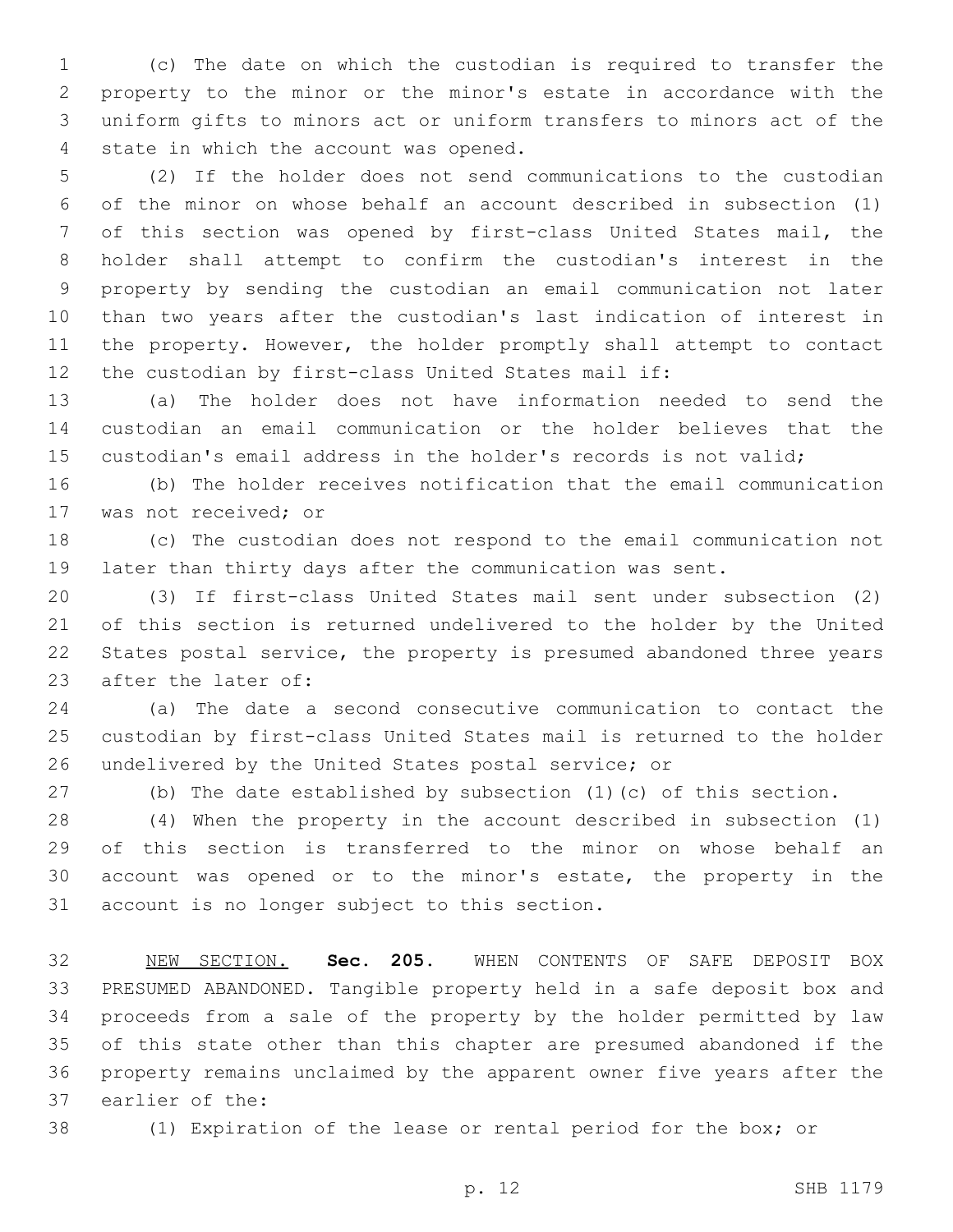(2) Earliest date when the lessor of the box is authorized by law of this state other than this chapter to enter the box and remove or dispose of the contents without consent or authorization of the lessee.4

 NEW SECTION. **Sec. 206.** WHEN STORED VALUE CARD PRESUMED ABANDONED. (1) Subject to section 209 of this act, the net card value of a stored value card, other than a payroll card, is presumed abandoned on the latest of three years after:

 (a) December 31st of the year in which the card is issued or 10 additional funds are deposited into it;

 (b) The most recent indication of interest in the card by the 12 apparent owner; or

 (c) A verification or review of the balance by or on behalf of 14 the apparent owner.

 (2) The amount presumed abandoned in a stored value card is the net card value at the time it is presumed abandoned.

 NEW SECTION. **Sec. 207.** WHEN SECURITY PRESUMED ABANDONED. (1) Subject to section 209 of this act, a security is presumed abandoned three years after:

 (a) The date a second consecutive communication sent by the holder by first-class United States mail to the apparent owner is returned to the holder undelivered by the United States postal 23 service; or

 (b) If the second communication is made later than thirty days after the first communication is returned, the date the first communication is returned undelivered to the holder by the United 27 States postal service.

 (2) If the holder does not send communications to the apparent owner of a security by first-class United States mail, the holder shall attempt to confirm the apparent owner's interest in the security by sending the apparent owner an email communication not later than two years after the apparent owner's last indication of interest in the security. However the holder promptly shall attempt to contact the apparent owner by first-class United States mail if:

 (a) The holder does not have information needed to send the apparent owner an email communication or the holder believes that the apparent owner's email address in the holder's records is not valid;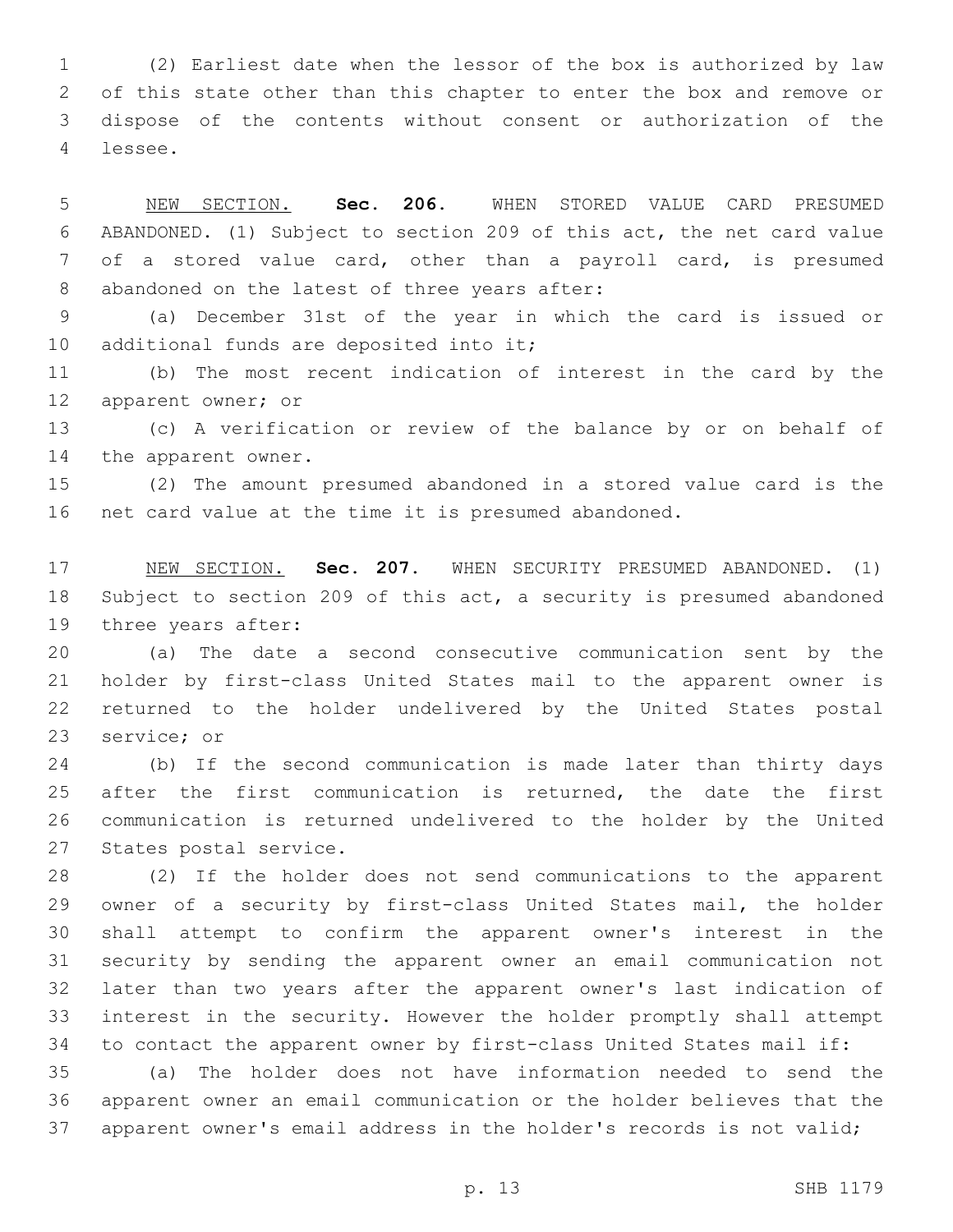(b) The holder receives notification that the email communication 2 was not received; or

 (c) The apparent owner does not respond to the email communication not later than thirty days after the communication was 5 sent.

 (3) If first-class United States mail sent under subsection (2) of this section is returned to the holder undelivered by the United States postal service, the security is presumed abandoned three years 9 after the date the mail is returned.

 NEW SECTION. **Sec. 208.** WHEN RELATED PROPERTY PRESUMED ABANDONED. At and after the time property is presumed abandoned under this chapter, any other property right or interest accrued or accruing from the property and not previously presumed abandoned is also presumed abandoned.

 NEW SECTION. **Sec. 209.** INDICATION OF APPARENT OWNER INTEREST IN PROPERTY. (1) The period after which property is presumed abandoned is measured from the later of:

 (a) The date the property is presumed abandoned under this section and sections 201 through 208, 210, and 211 of this act; or

 (b) The latest indication of interest by the apparent owner in 21 the property.

 (2) Under this chapter, an indication of an apparent owner's 23 interest in property includes:

 (a) A record communicated by the apparent owner to the holder or agent of the holder concerning the property or the account in which 26 the property is held;

 (b) An oral communication by the apparent owner to the holder or agent of the holder concerning the property or the account in which the property is held, if the holder or its agent contemporaneously makes and preserves a record of the fact of the apparent owner's 31 communication;

 (c) Presentment of a check or other instrument of payment of a dividend, interest payment, or other distribution, or evidence of receipt of a distribution made by electronic or similar means, with respect to an account, underlying security, or interest in a business 36 association;

 (d) Activity directed by an apparent owner in the account in which the property is held, including accessing the account or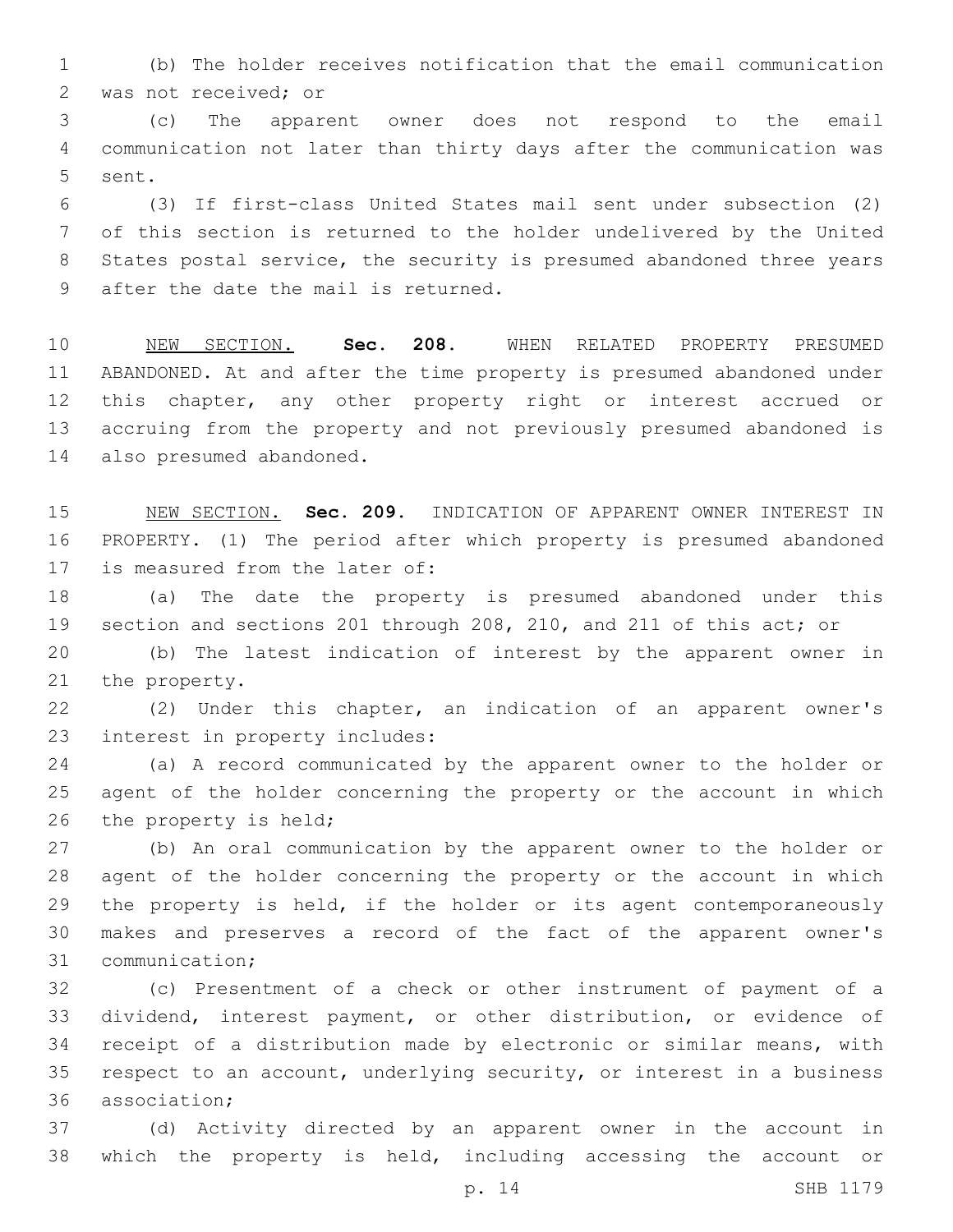information concerning the account, or a direction by the apparent owner to increase, decrease, or otherwise change the amount or type 3 of property held in the account;

 (e) A deposit into or withdrawal from an account at a financial organization, including an automatic deposit or withdrawal previously authorized by the apparent owner other than an automatic reinvestment 7 of dividends or interest;

 (f) Subject to subsection (5) of this section, payment of a 9 premium on an insurance policy; and

 (g) Any other action by the apparent owner which reasonably demonstrates to the holder that the apparent owner knows that the 12 property exists.

 (3) An action by an agent or other representative of an apparent owner, other than the holder acting as the apparent owner's agent, is presumed to be an action on behalf of the apparent owner.

 (4) A communication with an apparent owner by a person other than the holder or the holder's representative is not an indication of interest in the property by the apparent owner unless a record of the communication evidences the apparent owner's knowledge of a right to 20 the property.

 (5) If the insured dies or the insured or beneficiary of an insurance policy otherwise becomes entitled to the proceeds before depletion of the cash surrender value of the policy by operation of an automatic premium loan provision or other nonforfeiture provision 25 contained in the policy, the operation does not prevent the policy 26 from maturing or terminating.

 NEW SECTION. **Sec. 210.** KNOWLEDGE OF DEATH OF INSURED OR ANNUITANT. (1) In this section, "death master file" means the United States social security administration death master file or other database or service that is at least as comprehensive as the United States social security administration death master file for determining that an individual reportedly has died.

 (2) With respect to a life or endowment insurance policy or annuity contract for which an amount is owed on proof of death, but which has not matured by proof of death of the insured or annuitant, the company has knowledge of the death of an insured or annuitant 37 when:

 (a) The company receives a death certificate or court order determining that the insured or annuitant has died;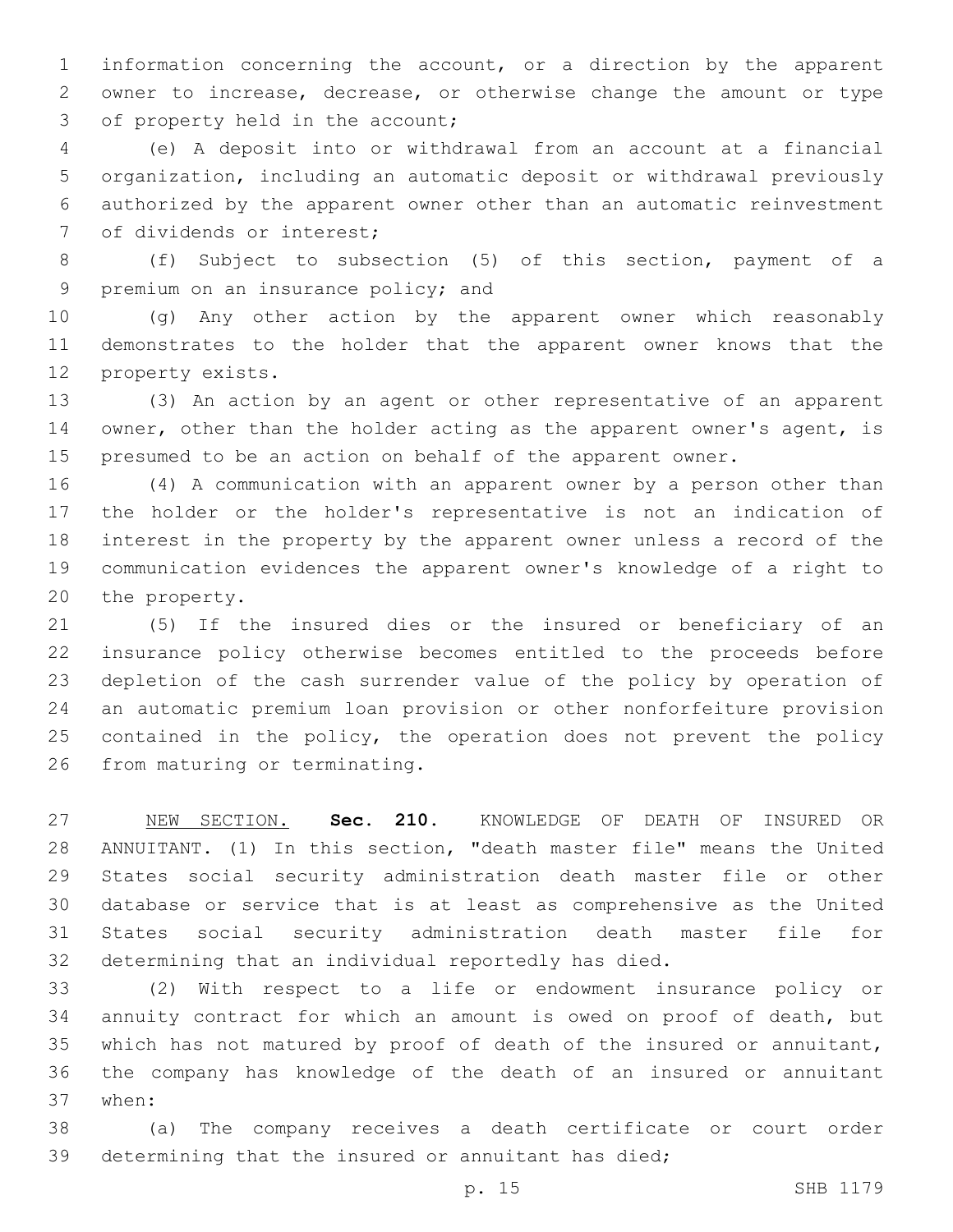(b) Due diligence, performed as required under chapter 48.23 RCW and rules promulgated thereunder to maintain contact with the insured or annuitant or determine whether the insured or annuitant has died, 4 validates the death of the insured or annuitant;

 (c) The company conducts a comparison for any purpose between a death master file and the names of some or all of the company's insureds or annuitants, finds a match that provides notice that the 8 insured or annuitant has died, and validates the death;

 (d) The administrator or the administrator's agent conducts a comparison for the purpose of finding matches during an examination conducted under sections 1001 through 1013 of this act between a death master file and the names of some or all of the company's insureds or annuitants, finds a match that provides notice that the insured or annuitant has died, and the company validates the death; 15 or

16 (e) The company:

 (i) Receives notice of the death of the insured or annuitant from an administrator, beneficiary, policy owner, relative of the insured, or trustee or from a personal representative or other legal representative of the insured's or annuitant's estate; and

(ii) Validates the death of the insured or annuitant.

(3) The following rules apply under this section:

 (a) A death master file match under subsection (2)(c) or (d) of this section occurs if the criteria for an exact or partial match are 25 satisfied as provided by:

(i) Law of this state other than this chapter;

 (ii) A rule or policy adopted by the office of the insurance 28 commissioner; or

 (iii) Absent a law, rule, or policy under (a)(i) or (ii) of this subsection standards in the national conference of insurance legislators' "model unclaimed life insurance benefits act" as 32 published in 2014.

 (b) The death master file match does not constitute proof of death for the purpose of submission to an insurance company of a claim by a beneficiary, annuitant, or owner of the policy or contract for an amount due under an insurance policy or annuity contract.

 (c) The death master file match or validation of the insured's or annuitant's death does not alter the requirements for a beneficiary, annuitant, or owner of the policy or contract to make a claim to 40 receive proceeds under the terms of the policy or contract.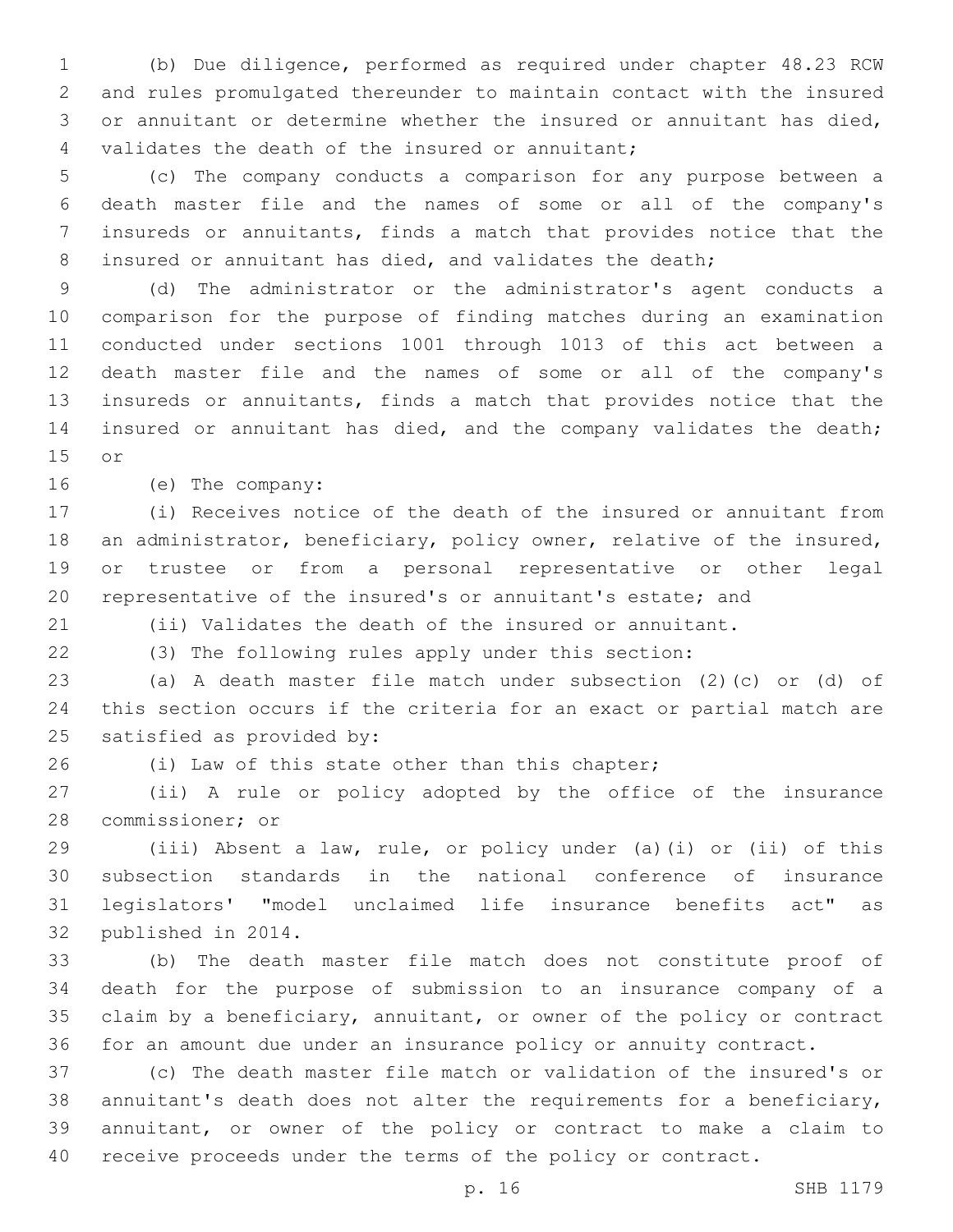(d) If no provision in Title 48 RCW or rules promulgated thereunder establishes a time for validation of a death of an insured or annuitant, the insurance company shall make a good faith effort using other available records and information to validate the death and document the effort taken not later than ninety days after the 6 insurance company has notice of the death.

 (4) This chapter does not affect the determination of the extent to which an insurance company before the effective date of this section had knowledge of the death of an insured or annuitant or was required to conduct a death master file comparison to determine whether amounts owed by the company on a life or endowment insurance policy or annuity contract were presumed abandoned or unclaimed.

 NEW SECTION. **Sec. 211.** DEPOSIT ACCOUNT FOR PROCEEDS OF INSURANCE POLICY OR ANNUITY CONTRACT. If proceeds payable under a life or endowment insurance policy or annuity contract are deposited into an account with check or draft writing privileges for the 17 beneficiary of the policy or contract and, under a supplementary contract not involving annuity benefits other than death benefits, the proceeds are retained by the insurance company or the financial organization where the account is held, the policy or contract includes the assets in the account.

## **PART 3**

# **RULES FOR TAKING CUSTODY OF PROPERTY PRESUMED ABANDONED**

 NEW SECTION. **Sec. 301.** ADDRESS OF APPARENT OWNER TO ESTABLISH PRIORITY. In this section and sections 302 through 307 of this act, the following rules apply:

 (1) The last known address of an apparent owner is any description, code, or other indication of the location of the apparent owner which identifies the state, even if the description, code, or indication of location is not sufficient to direct the delivery of first-class United States mail to the apparent owner.

 (2) If the United States postal zip code associated with the apparent owner is for a post office located in this state, this state is deemed to be the state of the last known address of the apparent owner unless other records associated with the apparent owner specifically identify the physical address of the apparent owner to 37 be in another state.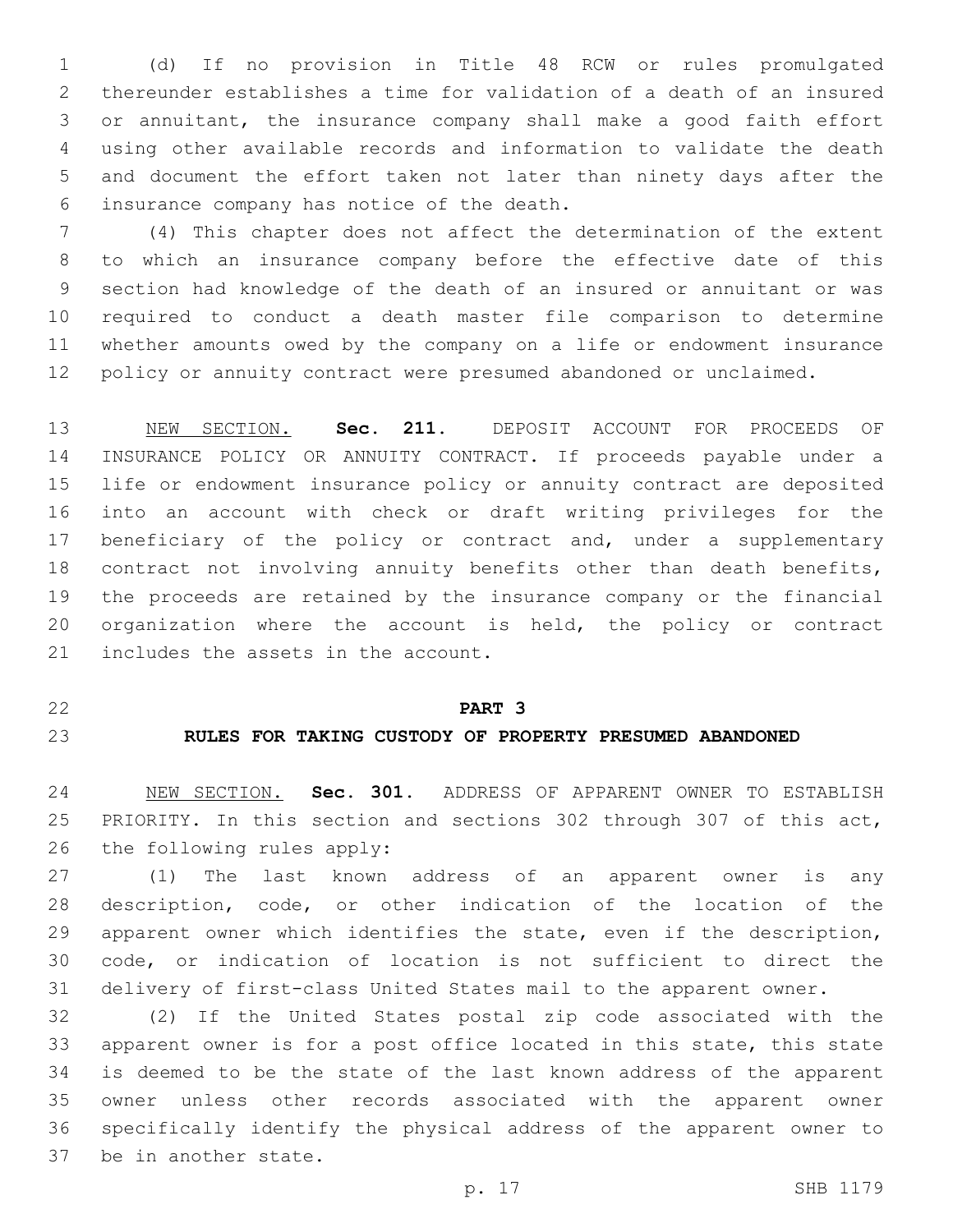(3) If the address under subsection (2) of this section is in another state, the other state is deemed to be the state of the last 3 known address of the apparent owner.

 (4) The address of the apparent owner of a life or endowment insurance policy or annuity contract or its proceeds is presumed to be the address of the insured or annuitant if a person other than the insured or annuitant is entitled to the amount owed under the policy or contract and the address of the other person is not known by the insurance company and cannot be determined under section 302 of this 10 act.

 NEW SECTION. **Sec. 302.** ADDRESS OF APPARENT OWNER IN THIS STATE. The administrator may take custody of property that is presumed abandoned, whether located in this state, another state, or a foreign country if:

 (1) The last known address of the apparent owner in the records 16 of the holder is in this state; or

 (2) The records of the holder do not reflect the identity or last known address of the apparent owner, but the administrator has determined that the last known address of the apparent owner is in 20 this state.

 NEW SECTION. **Sec. 303.** IF RECORDS SHOW MULTIPLE ADDRESSES OF APPARENT OWNER. (1) Except as in subsection (2) of this section, if records of a holder reflect multiple addresses for an apparent owner 24 and this state is the state of the most recently recorded address, this state may take custody of property presumed abandoned, whether located in this state or another state.

 (2) If it appears from records of the holder that the most recently recorded address of the apparent owner under subsection (1) of this section is a temporary address and this state is the state of the next most recently recorded address that is not a temporary address, this state may take custody of the property presumed 32 abandoned.

 NEW SECTION. **Sec. 304.** HOLDER DOMICILED IN THIS STATE. (1) Except as in subsection (2) of this section or section 302 or 303 of this act, the administrator may take custody of property presumed abandoned, whether located in this state, another state, or a foreign country, if the holder is domiciled in this state or is this state or

p. 18 SHB 1179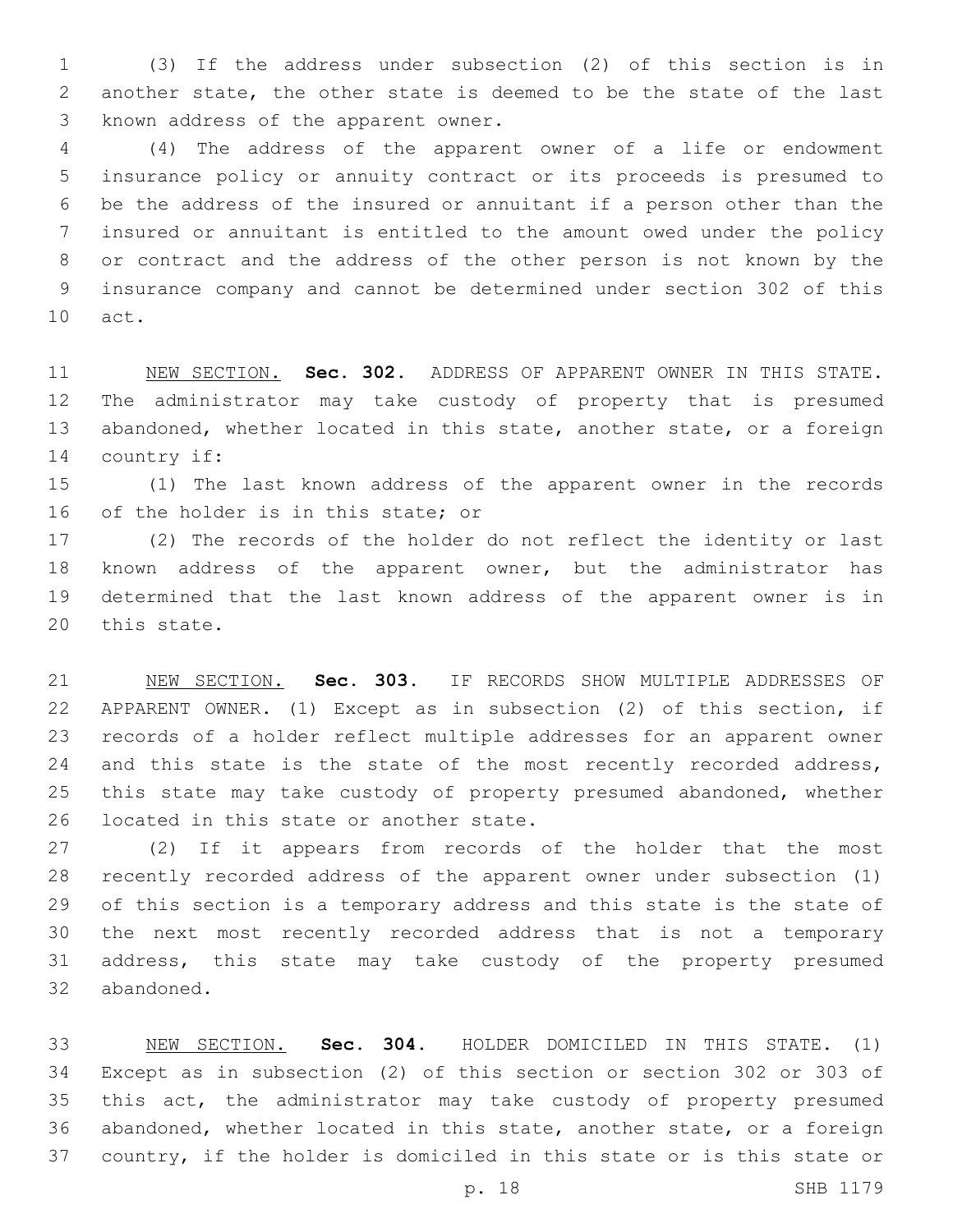a governmental subdivision, agency, or instrumentality of this state, 2 and:

 (a) Another state or foreign country is not entitled to the property because there is no last known address of the apparent owner or other person entitled to the property in the records of the 6 holder; or

 (b) The state or foreign country of the last known address of the apparent owner or other person entitled to the property does not 9 provide for custodial taking of the property.

 (2) Property is not subject to custody of the administrator under subsection (1) of this section if the property is specifically exempt from custodial taking under the law of this state or the state or foreign country of the last known address of the apparent owner.

 (3) If a holder's state of domicile has changed since the time property was presumed abandoned, the holder's state of domicile in this section is deemed to be the state where the holder was domiciled 17 at the time the property was presumed abandoned.

 NEW SECTION. **Sec. 305.** CUSTODY IF TRANSACTION TOOK PLACE IN THIS STATE. Except as in section 302, 303, or 304 of this act, the administrator may take custody of property presumed abandoned whether located in this state or another state if:

 (1) The transaction out of which the property arose took place in 23 this state;

 (2) The holder is domiciled in a state that does not provide for 25 the custodial taking of the property, except that if the property is specifically exempt from custodial taking under the law of the state 27 of the holder's domicile, the property is not subject to the custody 28 of the administrator; and

 (3) The last known address of the apparent owner or other person entitled to the property is unknown or in a state that does not provide for the custodial taking of the property, except that if the property is specifically exempt from custodial taking under the law 33 of the state of the last known address, the property is not subject 34 to the custody of the administrator.

 NEW SECTION. **Sec. 306.** TRAVELER'S CHECK, MONEY ORDER, OR SIMILAR INSTRUMENT. The administrator may take custody of sums payable on a traveler's check, money order, or similar instrument presumed abandoned to the extent permissible under 12 U.S.C. Secs.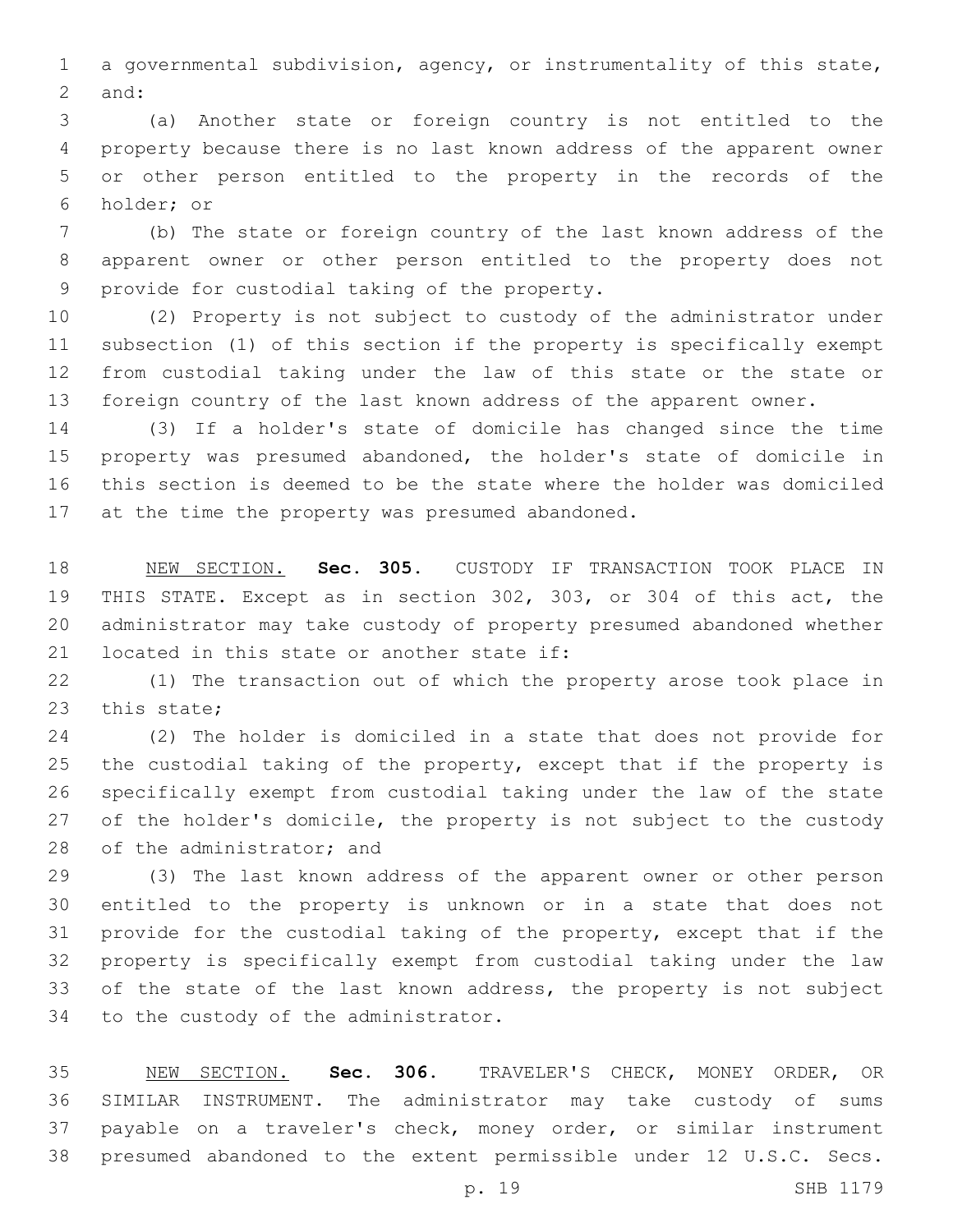2501 through 2503, as it existed on the effective date of this 2 section.

 NEW SECTION. **Sec. 307.** BURDEN OF PROOF TO ESTABLISH ADMINISTRATOR'S RIGHT TO CUSTODY. If the administrator asserts a right to custody of unclaimed property, the administrator has the burden to prove:

- 7 (1) The existence and amount of the property;
- 8 (2) The property is presumed abandoned; and

(3) The property is subject to the custody of the administrator.

# **PART 4 REPORT BY HOLDER**

 NEW SECTION. **Sec. 401.** REPORT REQUIRED BY HOLDER. (1) A holder of property presumed abandoned and subject to the custody of the administrator shall report in a record to the administrator concerning the property.

 (2) A holder may contract with a third party to make the report 17 required under subsection (1) of this section.

 (3) Whether or not a holder contracts with a third party under subsection (2) of this section, the holder is responsible:

 (a) To the administrator for the complete, accurate, and timely 21 reporting of property presumed abandoned; and

 (b) For paying or delivering to the administrator property 23 described in the report.

 (4)(a) Reports due under this section must be filed electronically in a form or manner provided or authorized by the administrator. However, the administrator, upon request or its own initiative, may relieve any holder or class of holders from the electronic filing requirement under this subsection for good cause as 29 determined by the administrator.

(b) For purposes of this subsection, "good cause" means:

 (i) A circumstance or condition exists that, in the administrator's judgment, prevents the holder from electronically 33 filing the report due under this section; or

 (ii) The administrator determines that relief from the electronic filing requirement under this subsection supports the efficient or 36 effective administration of this chapter.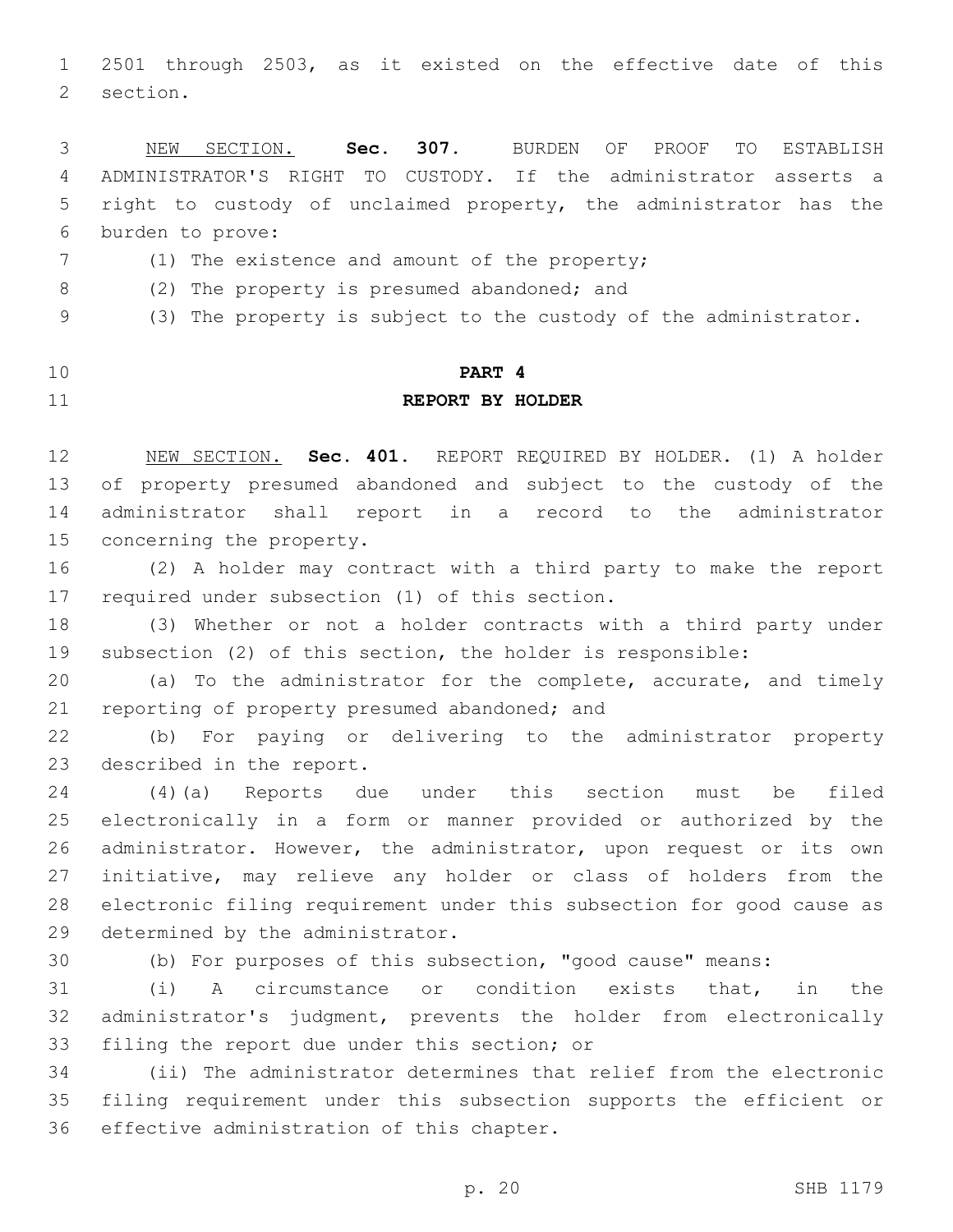NEW SECTION. **Sec. 402.** CONTENT OF REPORT. (1) The report required under section 401 of this act must:

 (a) Be signed by or on behalf of the holder and verified as to 4 its completeness and accuracy;

 (b) If filed electronically, be in a secure format approved by the administrator which protects confidential information of the apparent owner in the same manner as required of the administrator and the administrator's agent under sections 1401 through 1408 of 9 this act;

10 (c) Describe the property;

 (d) Except for a traveler's check, money order, or similar instrument, contain the name, if known, last known address, if known, and social security number or taxpayer identification number, if known or readily ascertainable, of the apparent owner of property 15 with a value of fifty dollars or more;

 (e) For an amount held or owing under a life or endowment insurance policy or annuity contract, contain the name and last known 18 address of the insured, annuitant, or other apparent owner of the 19 policy or contract and of the beneficiary;

 (f) For property held in or removed from a safe deposit box, 21 indicate the location of the property, where it may be inspected by the administrator, and any amounts owed to the holder under section of this act:

 (g) Contain the commencement date for determining abandonment 25 under sections 201 through 211 of this act;

 (h) State that the holder has complied with the notice 27 requirements of section 501 of this act;

 (i) Identify property that is a nonfreely transferable security and explain why it is a nonfreely transferable security; and

 (j) Contain other information the administrator prescribes by 31 rules.

 (2) A report under section 401 of this act may include in the aggregate items valued under fifty dollars each. If the report includes items in the aggregate valued under fifty dollars each, the administrator may not require the holder to provide the name and address of an apparent owner of an item unless the information is necessary to verify or process a claim in progress by the apparent 38 owner.

 (3) A report under section 401 of this act may include personal information as defined in section 1401(1) of this act about the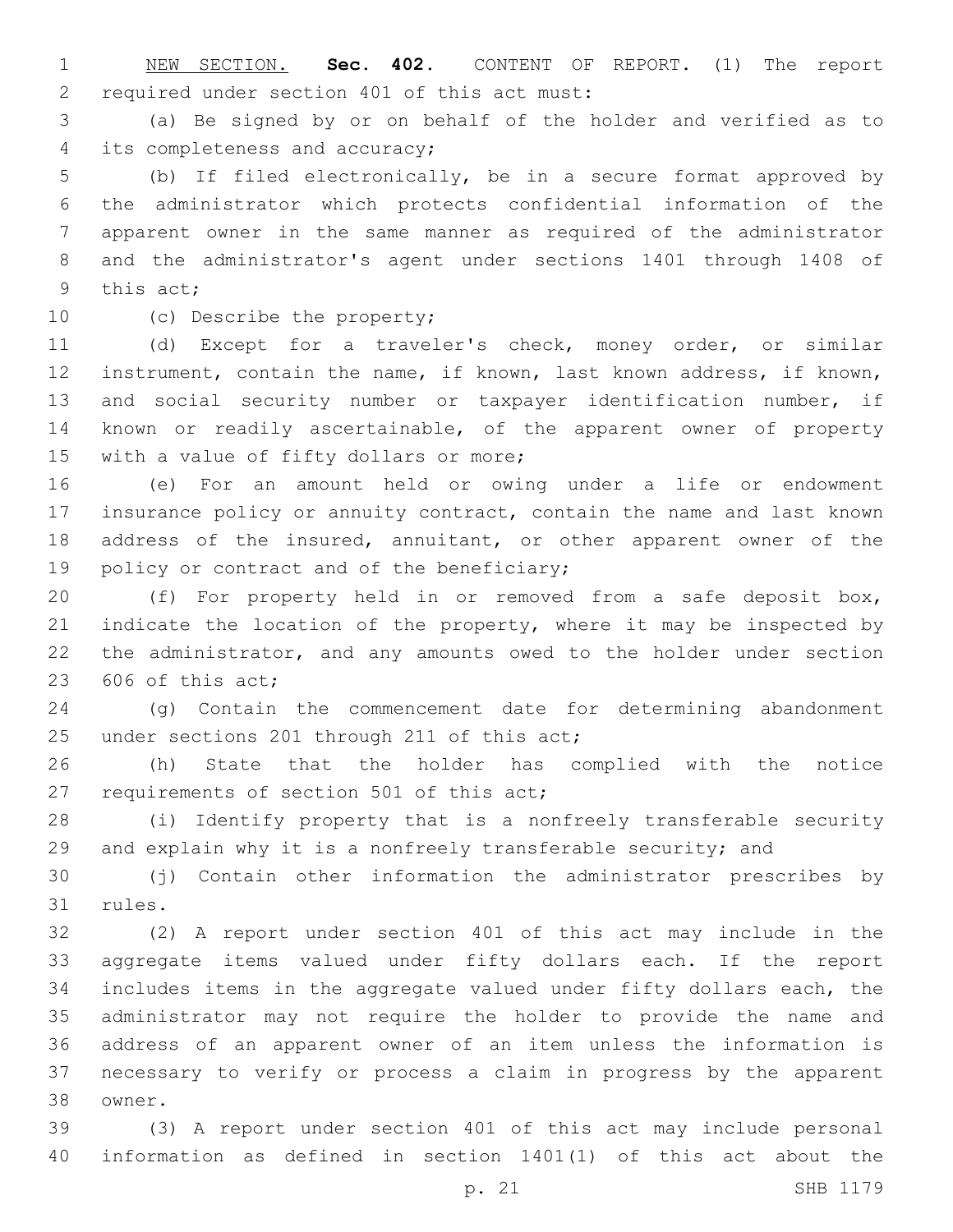apparent owner or the apparent owner's property to the extent not 2 otherwise prohibited by federal law.

 (4) If a holder has changed its name while holding property presumed abandoned or is a successor to another person that previously held the property for the apparent owner, the holder must include in the report under section 401 of this act its former name or the name of the previous holder, if any, and the known name and 8 address of each previous holder of the property.

 NEW SECTION. **Sec. 403.** WHEN REPORT TO BE FILED. (1) Except as otherwise provided in subsection (2) of this section and subject to subsection (3) of this section, the report under section 401 of this act must be filed before November 1st of each year and cover the twelve months preceding July 1st of that year.

 (2) Subject to subsection (3) of this section, the report under section 401 of this act to be filed by an insurance company must be filed before May 1st of each year for the immediately preceding 17 calendar year.

 (3) Before the date for filing the report under section 401 of this act, the holder of property presumed abandoned may request the administrator to extend the time for filing. The administrator may grant an extension. If the extension is granted, the holder may pay or make a partial payment of the amount the holder estimates ultimately will be due. The payment or partial payment terminates 24 accrual of interest on the amount paid.

 NEW SECTION. **Sec. 404.** RETENTION OF RECORDS BY HOLDER. A holder required to file a report under section 401 of this act must retain records for five years after the later of the date the report was filed or the last date a timely report was due to be filed, unless a shorter period is provided by rule of the administrator. The holder may satisfy the requirement to retain records under this section through an agent. The records must contain:

 (1) The information required to be included in the report; (2) The date, place, and nature of the circumstances that gave 34 rise to the property right;

35 (3) The amount or value of the property;

 (4) The last address of the apparent owner, if known to the 37 holder; and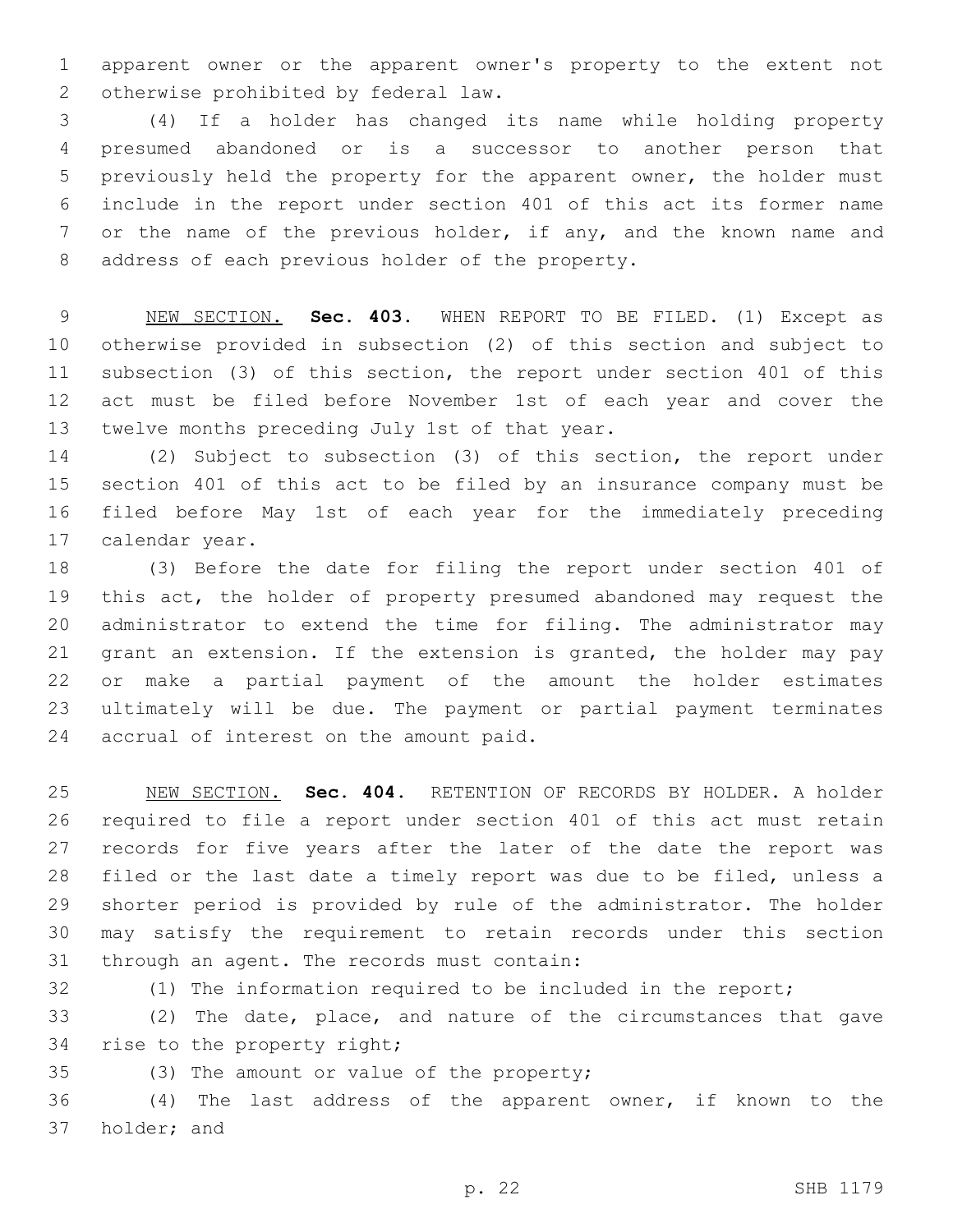(5) If the holder sells, issues, or provides to others for sale or issue in this state traveler's checks, money orders, or similar instruments, other than third-party bank checks, on which the holder is directly liable, a record of the instruments while they remain outstanding indicating the state and date of issue.

 NEW SECTION. **Sec. 405.** PROPERTY REPORTABLE AND PAYABLE OR DELIVERABLE ABSENT OWNER DEMAND. Property is reportable and payable or deliverable under this chapter even if the owner fails to make demand or present an instrument or document otherwise required to obtain payment.

 NEW SECTION. **Sec. 406.** ABANDONED INTANGIBLE PROPERTY HELD BY A LOCAL GOVERNMENT. (1) A local government holding abandoned intangible property that is not forwarded to the department of revenue in subsection (2) of this section is not required to maintain current records of this property for longer than five years after the property is presumed abandoned, and at that time may archive records of this intangible property and transfer the intangible property to its general fund. However, the local government remains liable to pay the intangible property to a person or entity subsequently establishing its ownership of this intangible property.

 (2) Counties, cities, towns, and other municipal and quasi- municipal corporations that hold funds representing warrants canceled pursuant to RCW 36.22.100 and 39.56.040, uncashed checks, and property tax overpayments or refunds may retain the funds until the owner notifies them and establishes ownership as provided in this chapter. Counties, cities, towns, or other municipal and quasi- municipal corporations must provide to the administrator a report of property it is holding pursuant to this section. The report must identify the property and owner in the manner provided in this part 4 and the administrator must publish the information as provided in 31 section 503 of this act.

#### **PART 5**

## **NOTICE TO APPARENT OWNER OF PROPERTY PRESUMED ABANDONED**

 NEW SECTION. **Sec. 501.** NOTICE TO APPARENT OWNER BY HOLDER. (1) Subject to subsection (2) of this section, the holder of property presumed abandoned shall send to the apparent owner notice by first-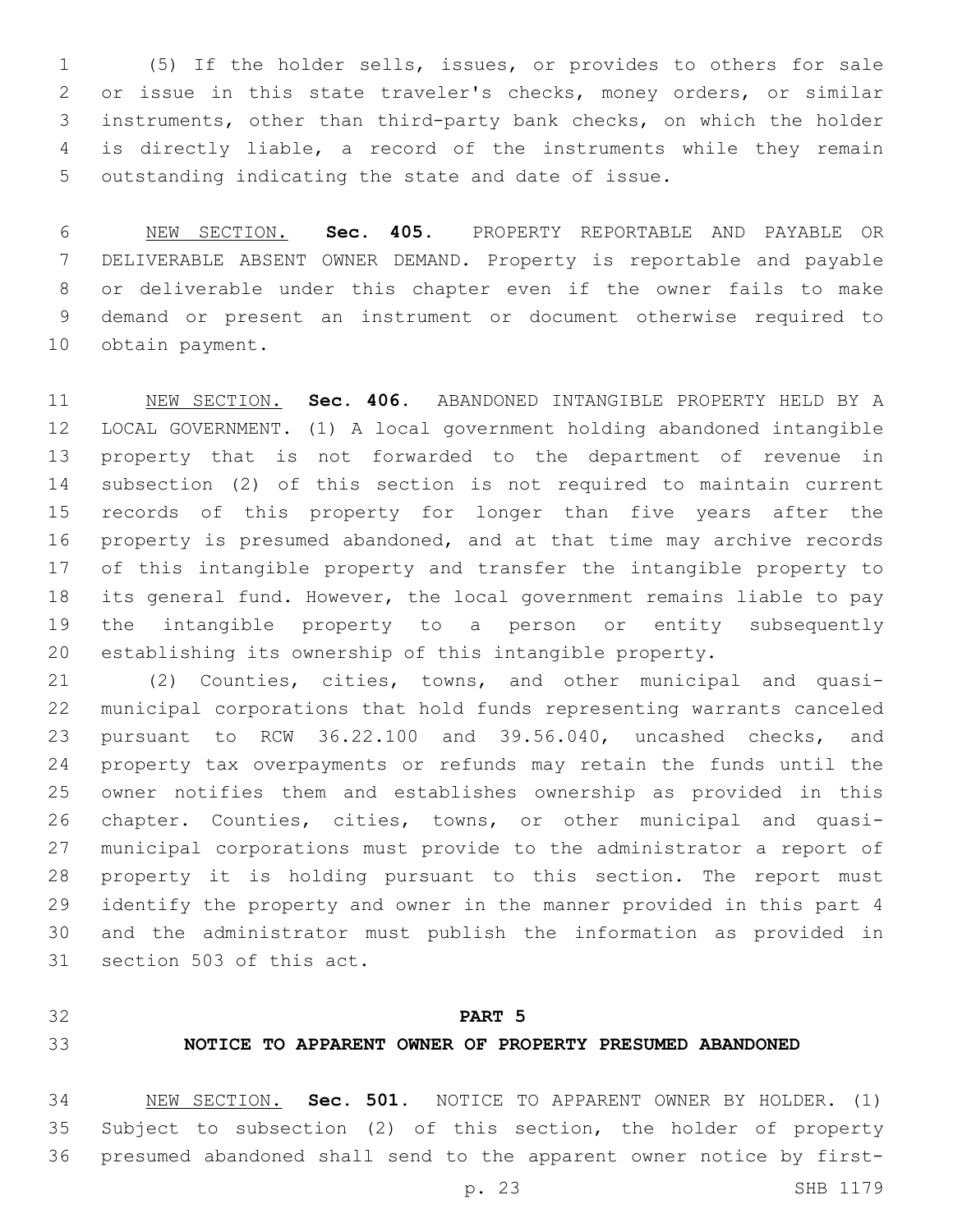class United States mail that complies with section 502 of this act in a format acceptable to the administrator not more than one hundred eighty days nor less than sixty days before filing the report under 4 section 401 of this act if:

 (a) The holder has in its records an address for the apparent owner which the holder's records do not disclose to be invalid and is sufficient to direct the delivery of first-class United States mail 8 to the apparent owner; and

(b) The value of the property is seventy-five dollars or more.

 (2) If an apparent owner has consented to receive email delivery from the holder, the holder shall send the notice described in subsection (1) of this section both by first-class United States mail to the apparent owner's last known mailing address and by email, unless the holder believes that the apparent owner's email address is 15 invalid.

 NEW SECTION. **Sec. 502.** CONTENTS OF NOTICE BY HOLDER. (1) Notice under section 501 of this act must contain a heading that reads substantially as follows:

## 19 The Terms of The Terms of Terms and Terms of Terms and Terms and Terms and Terms and Terms and Terms and Te

 The state of Washington requires us to notify you that your property may be transferred to the custody of the department of revenue if you do not contact us before (insert date that is thirty 23 days after the date of this notice)."

(2) The notice under section 501 of this act must:

 (a) Identify the nature and, except for property that does not have a fixed value, the value of the property that is the subject of 27 the notice;

 (b) State that the property will be turned over to the 29 administrator;

 (c) State that after the property is turned over to the administrator an apparent owner that seeks return of the property 32 must file a claim with the administrator;

 (d) State that property that is not legal tender of the United 34 States may be sold by the administrator; and

 (e) Provide instructions that the apparent owner must follow to prevent the holder from reporting and paying or delivering the 37 property to the administrator.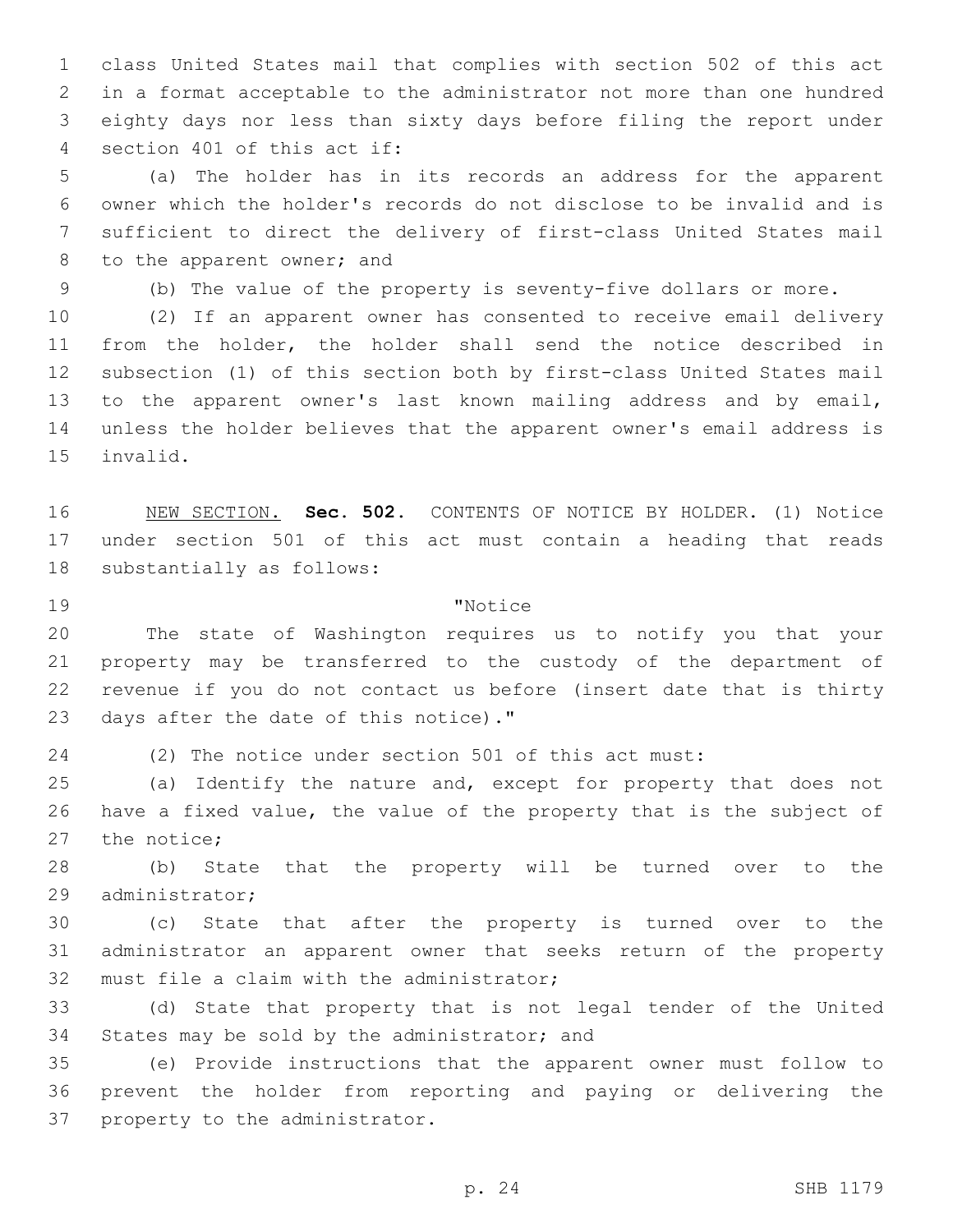NEW SECTION. **Sec. 503.** NOTICE BY ADMINISTRATOR. (1) The administrator shall give notice to an apparent owner that property presumed abandoned and appears to be owned by the apparent owner is held by the administrator under this chapter.

 (2) In providing notice under subsection (1) of this section, the administrator shall:6

 (a) Except as otherwise provided in (b) of this subsection, send written notice by first-class United States mail to each apparent owner of property valued at seventy-five dollars or more held by the administrator, unless the administrator determines that a mailing by first-class United States mail would not be received by the apparent 12 owner, and, in the case of a security held in an account for which the apparent owner had consented to receiving email from the holder, send notice by email if the email address of the apparent owner is known to the administrator instead of by first-class United States 16 mail; or

 (b) Send the notice to the apparent owner's email address if the administrator does not have a valid United States mail address for an apparent owner, but has an email address that the administrator does 20 not know to be invalid.

 (3) In addition to the notice under subsection (2) of this 22 section, the administrator shall:

 (a) Publish every twelve months in the printed or online version 24 of a newspaper of general circulation within this state, which the administrator determines is most likely to give notice to the apparent owner of the property, notice of property held by the 27 administrator which must include:

 (i) The total value of property received by the administrator during the preceding twelve-month period, taken from the reports 30 under section 401 of this act;

 (ii) The total value of claims paid by the administrator during 32 the preceding twelve-month period;

 (iii) The internet web address of the unclaimed property web site 34 maintained by the administrator;

 (iv) A telephone number and email address to contact the administrator to inquire about or claim property; and

 (v) A statement that a person may access the internet by a computer to search for unclaimed property and a computer may be available as a service to the public at a local public library; and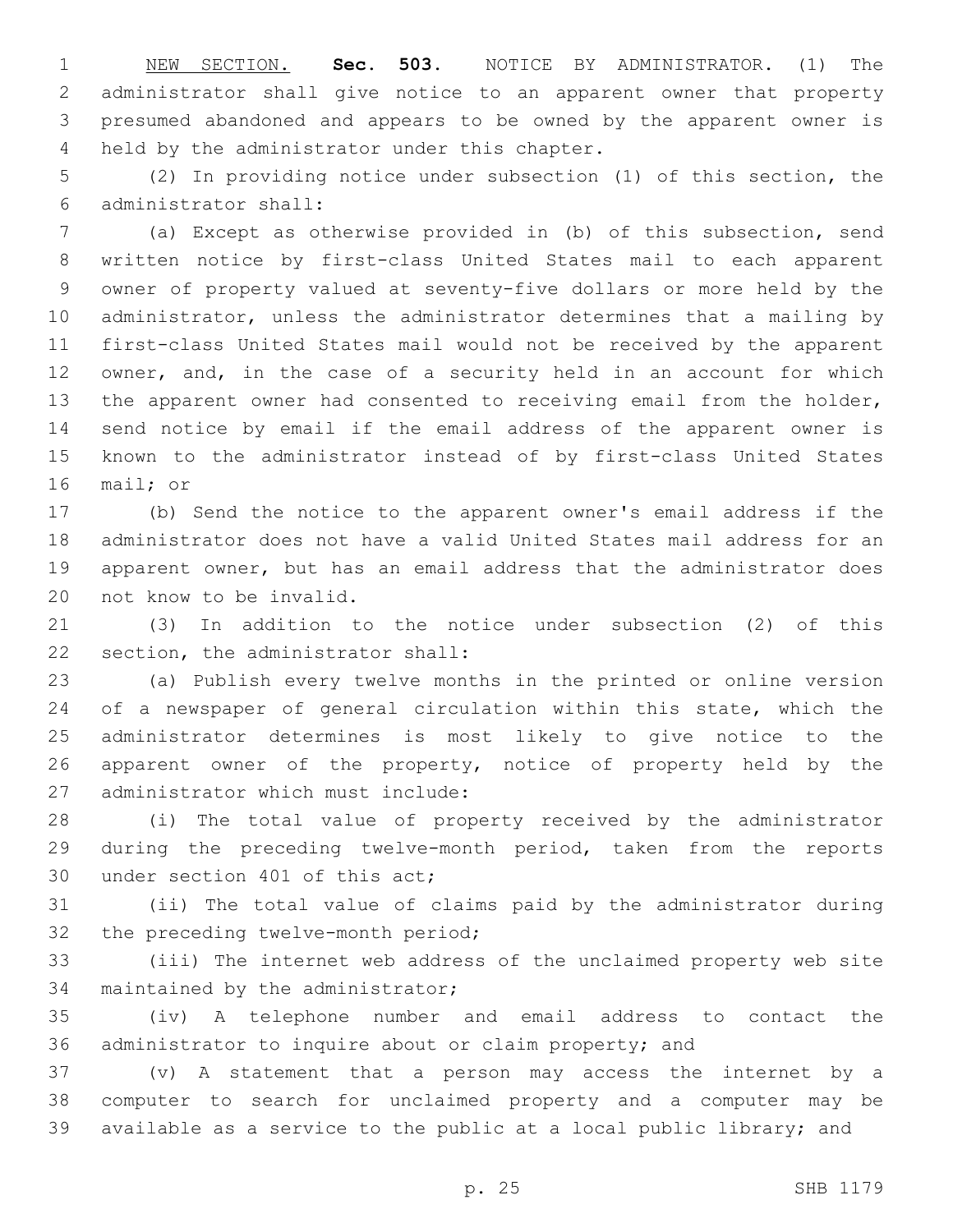(b) Maintain a web site or database accessible by the public and electronically searchable which contains the names reported to the administrator of all apparent owners for whom property is being held 4 by the administrator.

 (4) The web site or database maintained under subsection (3)(b) of this section must include instructions for filing with the administrator a claim to property and a printable claim form with 8 instructions for its use.

 (5) In addition to giving notice under subsection (2) of this section, publishing the information under subsection (3)(a) of this section and maintaining the web site or database under subsection (3)(b) of this section, the administrator may use other printed publication, telecommunications, the internet, or other media to inform the public of the existence of unclaimed property held by the 15 administrator.

 NEW SECTION. **Sec. 504.** COOPERATION AMONG STATE OFFICERS AND AGENCIES TO LOCATE APPARENT OWNER. Unless prohibited by law of this 18 state other than this chapter, on request of the administrator, each officer, agency, board, commission, division, and department of this 20 state, any body politic and corporate created by this state for a public purpose, and each political subdivision of this state shall make its books and records available to the administrator and cooperate with the administrator to determine the current address of an apparent owner of property held by the administrator under this chapter.

#### **PART 6**

# **TAKING CUSTODY OF PROPERTY BY ADMINISTRATOR**

 NEW SECTION. **Sec. 601.** DEFINITION OF GOOD FAITH. In this section and sections 602 through 610 of this act, payment or delivery of property is made in good faith if a holder:

 (1) Had a reasonable basis for believing, based on the facts then known, that the property was required or permitted to be paid or delivered to the administrator under this chapter; or

34 (2) Made payment or delivery:

 (a) In response to a demand by the administrator or 36 administrator's agent; or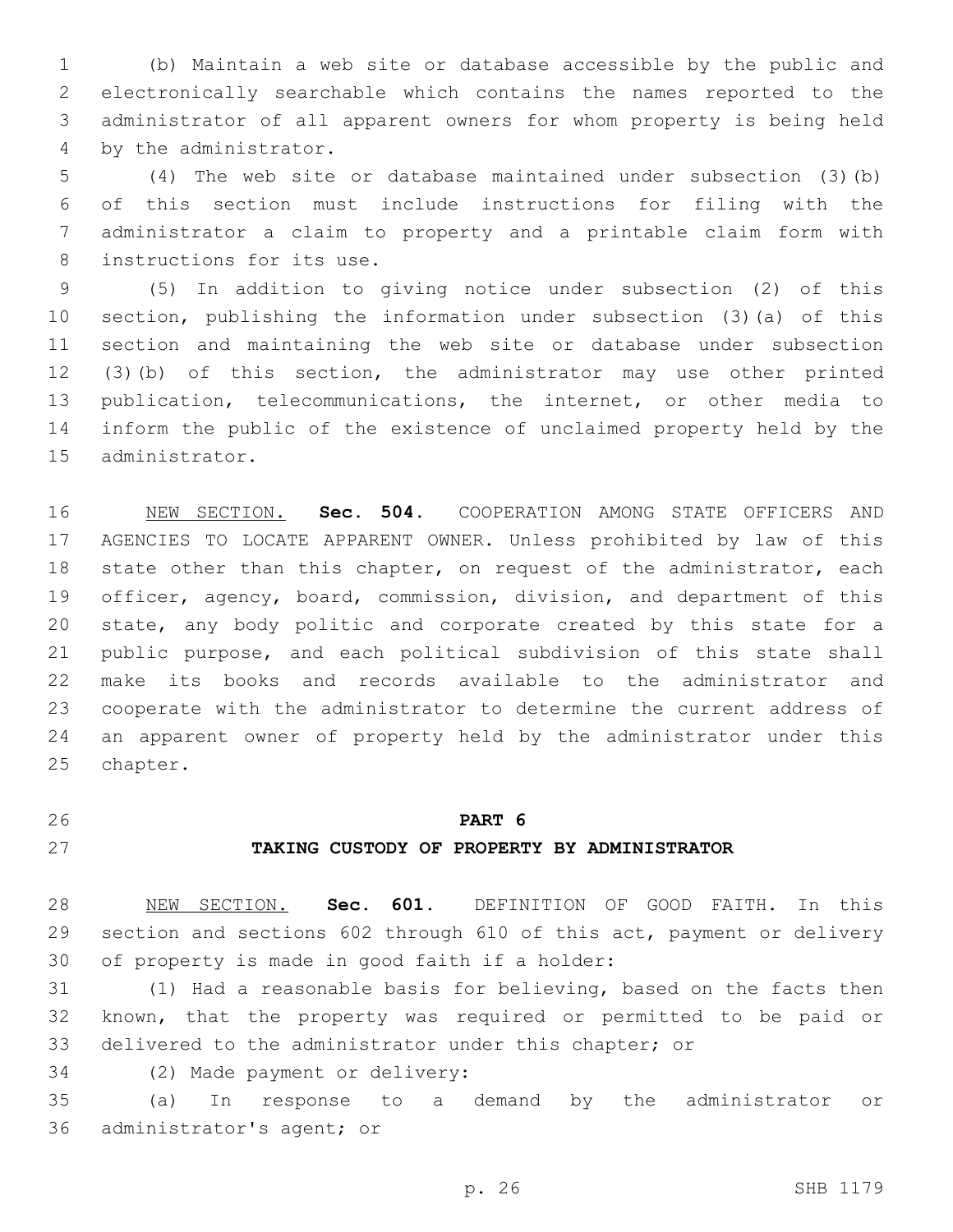(b) Under a guidance or ruling issued by the administrator which the holder reasonably believed required or permitted the property to 3 be paid or delivered.

 NEW SECTION. **Sec. 602.** DORMANCY CHARGE. (1) A holder may deduct a dormancy charge from property required to be paid or delivered to the administrator if:

 (a) A valid contract between the holder and the apparent owner authorizes imposition of the charge for the apparent owner's failure 9 to claim the property within a specified time; and

 (b) The holder regularly imposes the charge and regularly does 11 not reverse or otherwise cancel the charge.

 (2) The amount of the deduction under subsection (1) of this section is limited to an amount that is not unconscionable considering all relevant factors, including the marginal transactional costs incurred by the holder in maintaining the apparent owner's property and any services received by the apparent 17 owner.

 NEW SECTION. **Sec. 603.** PAYMENT OR DELIVERY OF PROPERTY TO ADMINISTRATOR. (1)(a) Except as otherwise provided in this section, on filing a report under section 401 of this act, the holder shall pay or deliver to the administrator the property described in the report. Holders who are required to file a report electronically under this chapter must remit payments under this section by electronic funds transfer or other form of electronic payment acceptable to the administrator. However, the administrator, upon request or its own initiative, may relieve any holder or class of holders from the electronic payment requirement under this subsection for good cause as determined by the administrator.

(b) For purposes of this subsection, "good cause" means:

 (i) A circumstance or condition exists that, in the administrator's judgment, prevents the holder from remitting payments 32 due under this section electronically; or

 (ii) The administrator determines that relief from the electronic payment requirement under this subsection supports the efficient or 35 effective administration of this chapter.

 (2) If property in a report under section 401 of this act is an automatically renewable deposit and a penalty or forfeiture in the payment of interest would result from paying the deposit to the

p. 27 SHB 1179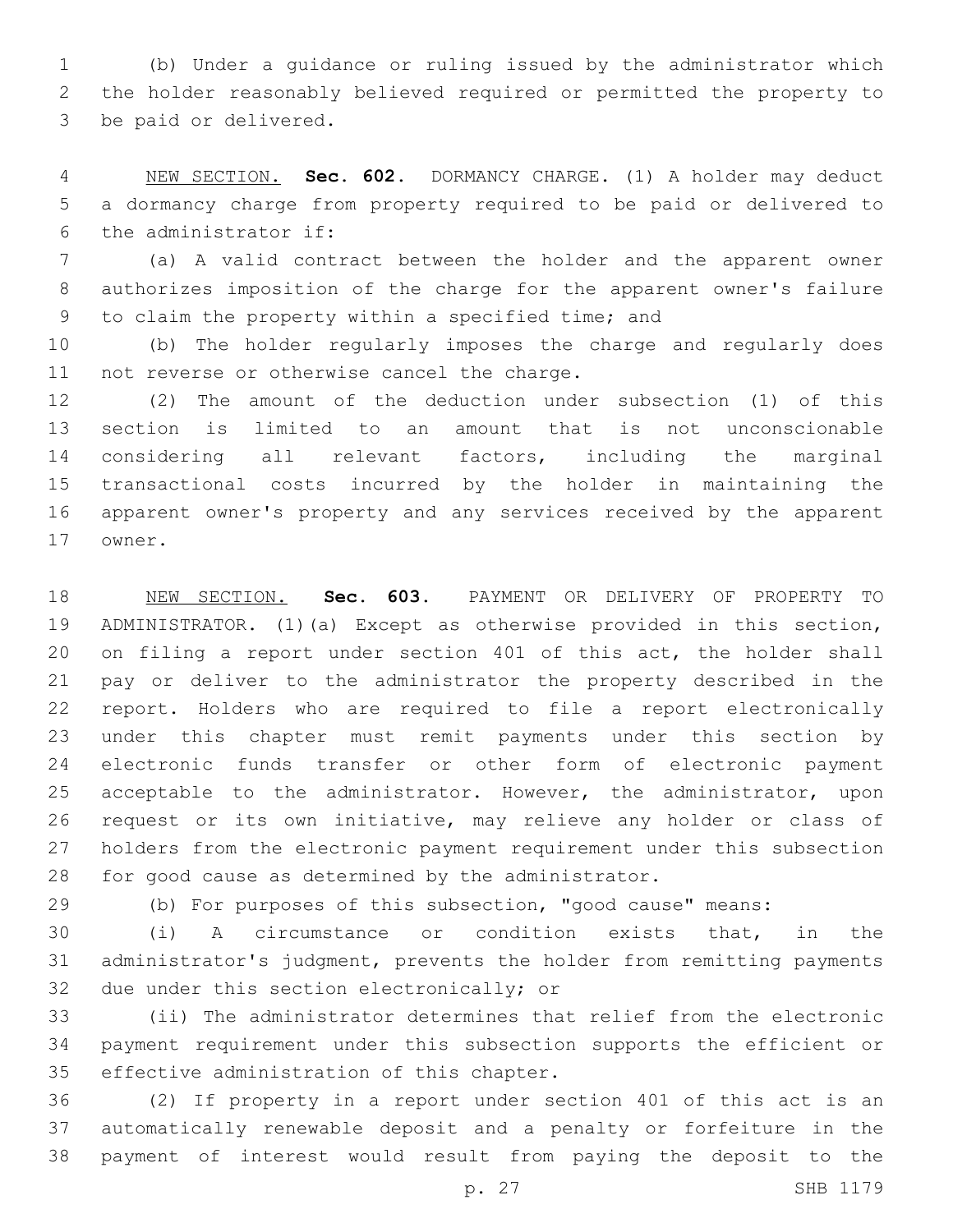administrator at the time of the report, the date for payment of the property to the administrator is extended until a penalty or forfeiture no longer would result from payment, if the holder informs 4 the administrator of the extended date.

 (3) Tangible property in a safe deposit box may not be delivered to the administrator until one hundred eighty days after filing the 7 report under section 401 of this act.

 (4) If property reported to the administrator under section 401 of this act is a security, the administrator may:9

 (a) Make an endorsement, instruction, or entitlement order on 11 behalf of the apparent owner to invoke the duty of the issuer, its transfer agent, or the securities intermediary to transfer the 13 security; or

(b) Dispose of the security under section 702 of this act.

 (5) If the holder of that property reported to the administrator under section 401 of this act is the issuer of a certificated security, the administrator may obtain a replacement certificate in physical or book-entry form under RCW 62A.8-405. An indemnity bond is 19 not required.

 (6) The administrator shall establish procedures for the registration, issuance, method of delivery, transfer, and maintenance of securities delivered to the administrator by a holder.

 (7) An issuer, holder, and transfer agent or other person acting under this section under instructions of and on behalf of the issuer 25 or holder is not liable to the apparent owner for, and must be indemnified by the state against, a claim arising with respect to property after the property has been delivered to the administrator.

 (8) A holder is not required to deliver to the administrator a security identified by the holder as a nonfreely transferable security. If the administrator or holder determines that a security is no longer a nonfreely transferable security, the holder shall deliver the security on the next regular date prescribed for delivery of securities under this chapter. The holder shall make a determination annually whether a security identified in a report filed under section 401 of this act as a nonfreely transferable security is no longer a nonfreely transferable security.

 NEW SECTION. **Sec. 604.** EFFECT OF PAYMENT OR DELIVERY OF PROPERTY TO ADMINISTRATOR. (1) On payment or delivery of property to the administrator under this chapter, the administrator as agent for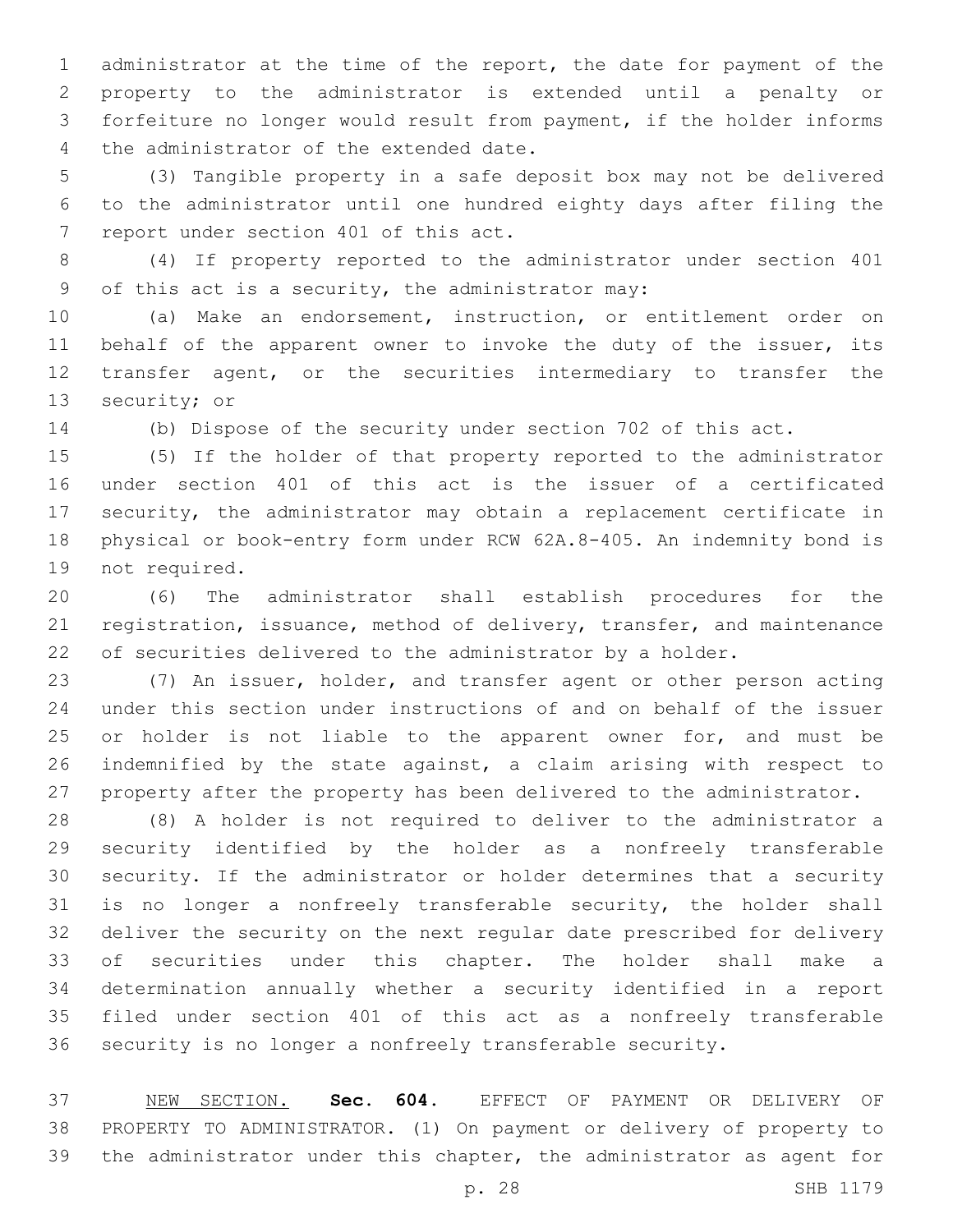the state assumes custody and responsibility for safekeeping the property. A holder that pays or delivers property to the administrator in good faith and substantially complies with sections 501 and 502 of this act is relieved of liability arising thereafter with respect to payment or delivery of the property to the administrator.6

 (2) This state shall defend and indemnify a holder against liability on a claim against the holder resulting from the payment or delivery of property to the administrator made in good faith and after the holder substantially complied with sections 501 and 502 of 11 this act.

 NEW SECTION. **Sec. 605.** RECOVERY OF PROPERTY BY HOLDER FROM ADMINISTRATOR. (1) A holder that under this chapter pays money to the administrator may file a claim for reimbursement from the administrator of the amount paid if the holder:

16 (a) Paid the money in error; or

 (b) After paying the money to the administrator, paid money to a person the holder reasonably believed was entitled to the money.

 (2) If a claim for reimbursement under subsection (1) of this section is made for a payment made on a negotiable instrument, including a traveler's check, money order, or similar instrument, the holder must submit proof that the instrument was presented and payment was made to a person the holder reasonably believed was entitled to payment. The holder may claim reimbursement even if the payment was made to a person whose claim was made after expiration of a period of limitation on the owner's right to receive or recover 27 property, whether specified by contract, statute, or court order.

 (3) If a holder is reimbursed by the administrator under subsection (1)(b) of this section, the holder may also recover from the administrator income or gain under section 607 of this act that would have been paid to the owner if the money had been claimed from the administrator by the owner to the extent the income or gain was 33 paid by the holder to the owner.

 (4) A holder that under this chapter delivers property other than money to the administrator may file a claim for return of the 36 property from the administrator if:

(a) The holder delivered the property in error; or

(b) The apparent owner has claimed the property from the holder.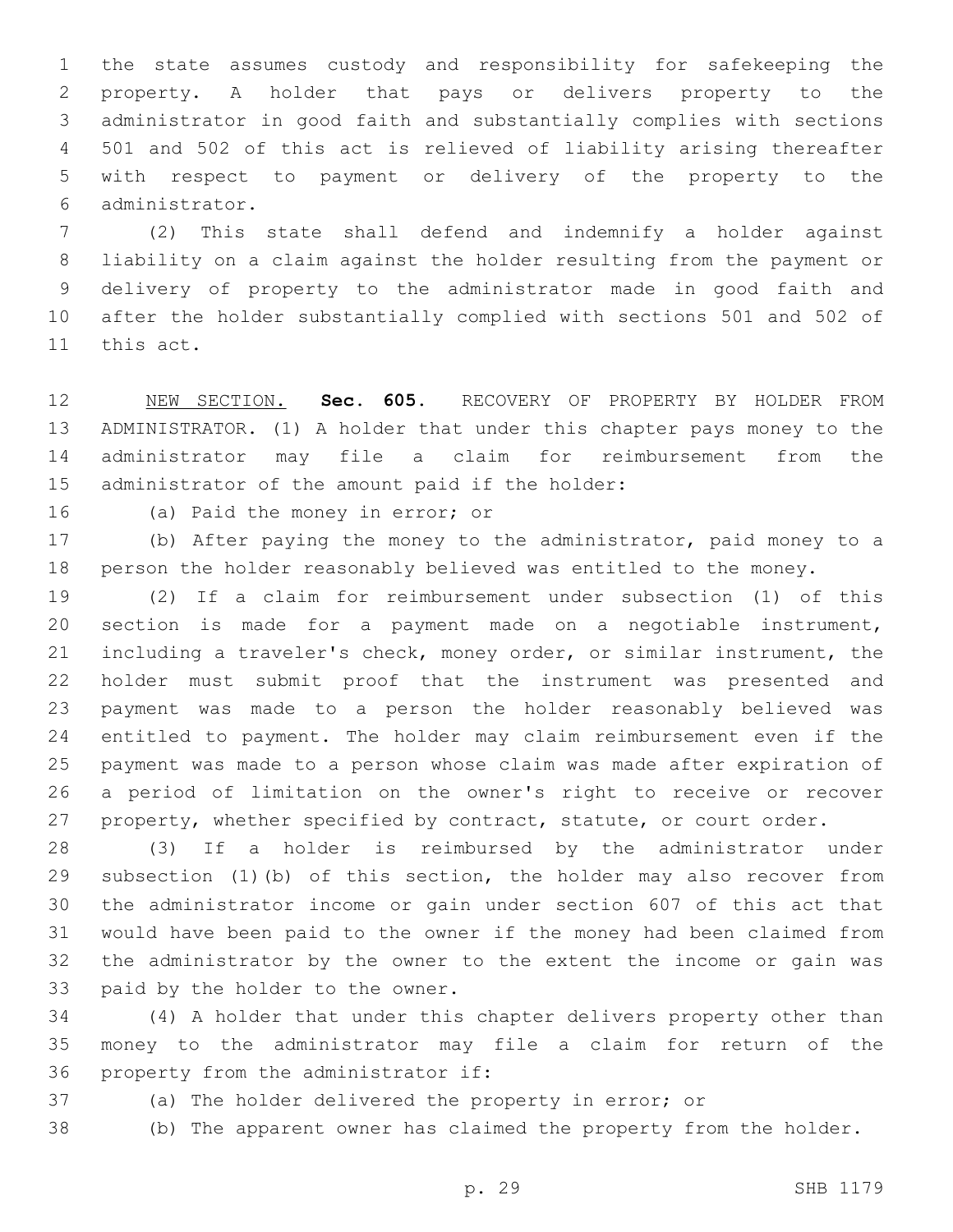(5) If a claim for return of property under subsection (4) of this section is made, the holder shall include with the claim evidence sufficient to establish that the apparent owner has claimed the property from the holder or that the property was delivered by 5 the holder to the administrator in error.

 (6) The administrator may determine that an affidavit submitted by a holder is evidence sufficient to establish that the holder is entitled to reimbursement or to recover property under this section.

 (7) A holder is not required to pay a fee or other charge for reimbursement or return of property under this section.

 (8) Not later than ninety days after a claim is filed under subsection (1) or (4) of this section, the administrator shall allow or deny the claim and give the claimant notice of the decision in a record. If the administrator does not take action on a claim during the ninety day period, the claim is deemed denied.

 (9) Decisions under this section are subject to review under 17 sections 1103 and 1104 of this act.

 NEW SECTION. **Sec. 606.** PROPERTY REMOVED FROM SAFE DEPOSIT BOX. Property removed from a safe deposit box and delivered to the administrator under this chapter is subject to the holder's right to reimbursement for the cost of opening the box and a lien or contract providing reimbursement to the holder for unpaid rent charges for the box. The administrator shall reimburse the holder from the proceeds remaining after deducting the expense incurred by the administrator in selling the property.

 NEW SECTION. **Sec. 607.** CREDITING INCOME OR GAIN TO OWNER'S ACCOUNT. If property other than money is delivered to the administrator, the owner is entitled to receive from the administrator income or gain realized or accrued on the property before the property is sold. If the property was an interest-bearing demand, savings, or time deposit, the administrator shall pay interest at the rate set in RCW 82.32.050(2). Interest begins to accrue when the property is delivered to the administrator and ends on the earlier of the expiration of ten years after its delivery or the date on which payment is made to the owner.

 NEW SECTION. **Sec. 608.** ADMINISTRATOR'S OPTIONS AS TO CUSTODY. (1) The administrator may decline to take custody of property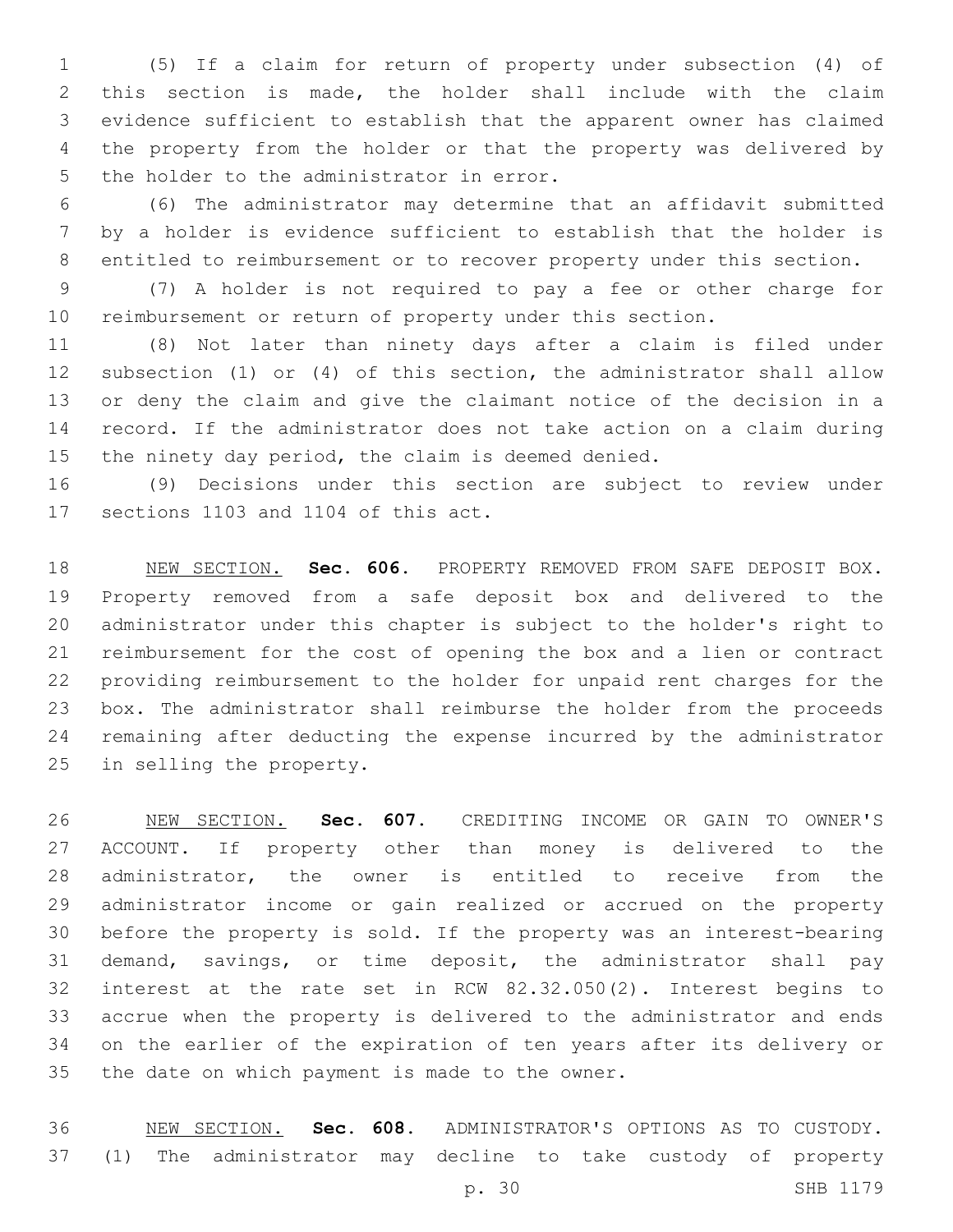reported under section 401 of this act if the administrator 2 determines that:

 (a) The property has a value less than the estimated expenses of 4 notice and sale of the property; or

(b) Taking custody of the property would be unlawful.

 (2) A holder may pay or deliver property to the administrator before the property is presumed abandoned under this chapter if the 8 holder:

 (a) Sends the apparent owner of the property notice required by section 501 of this act and provides the administrator evidence of 11 the holder's compliance with this subsection  $(2)$   $(a)$ ;

 (b) Includes with the payment or delivery a report regarding the 13 property conforming to section 402 of this act; and

 (c) First obtains the administrator's consent in a record to 15 accept payment or delivery.

 (3) A holder's request for the administrator's consent under subsection (2)(c) of this section must be in a record. If the administrator fails to respond to the request not later than thirty days after receipt of the request, the administrator is deemed to consent to the payment or delivery of the property and the payment or delivery is considered to have been made in good faith.

 (4) On payment or delivery of property under subsection (2) of 23 this section, the property is presumed abandoned.

 NEW SECTION. **Sec. 609.** DISPOSITION OF PROPERTY HAVING NO SUBSTANTIAL VALUE—IMMUNITY FROM LIABILITY. (1) If the administrator takes custody of property delivered under this chapter and later determines that the property has no substantial commercial value or that the cost of disposing of the property will exceed the value of the property, the administrator may return the property to the holder or destroy or otherwise dispose of the property.

 (2) An action or proceeding may not be commenced against the 32 state, an agency of the state, the administrator, another officer, employee, or agent of the state, or a holder for or because of an act of the administrator under this section, except for intentional 35 misconduct or malfeasance.

 NEW SECTION. **Sec. 610.** PERIODS OF LIMITATION AND REPOSE. (1) Expiration, before, on, or after the effective date of this section, of a period of limitation on an owner's right to receive or recover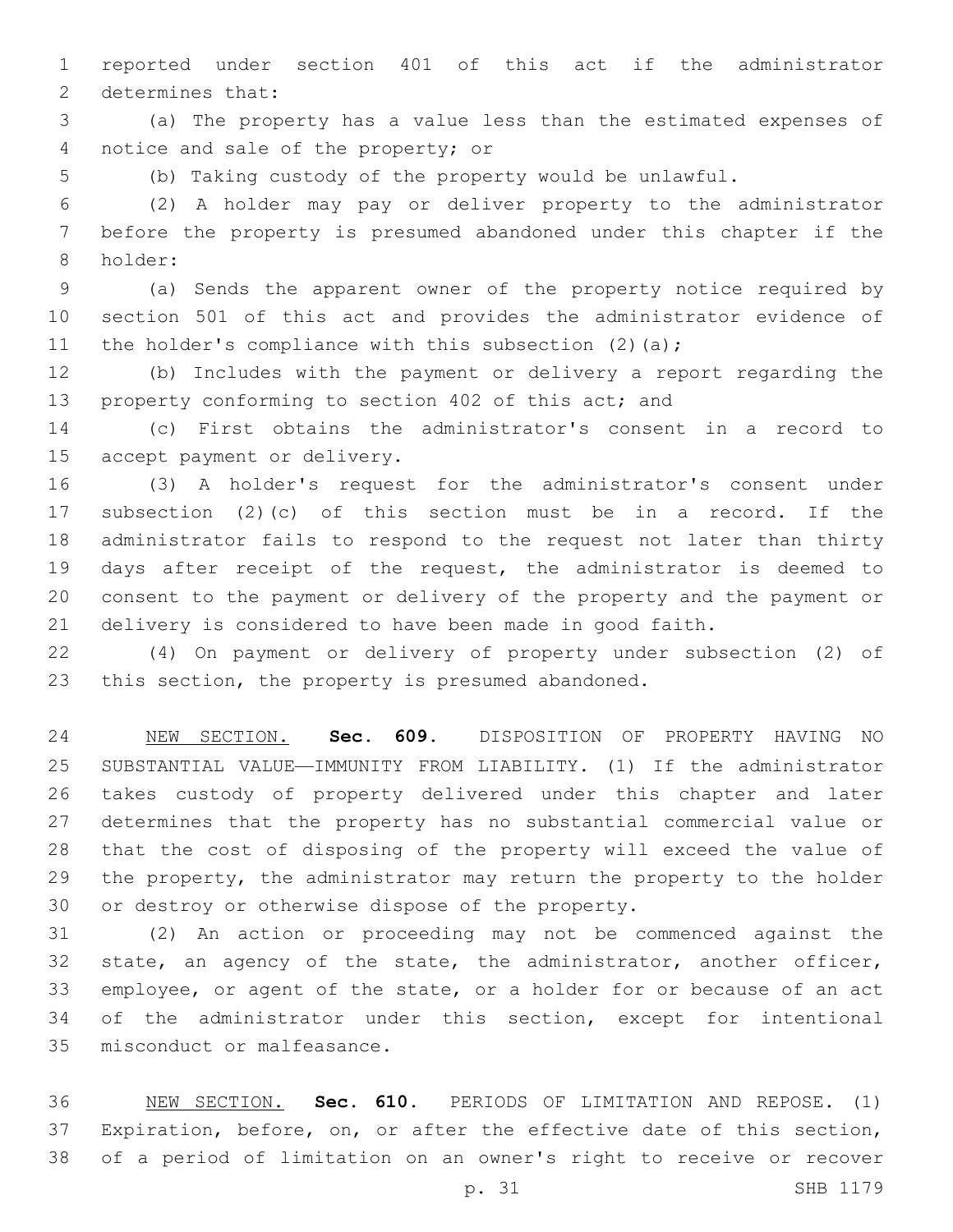property, whether specified by contract, statute, or court order, does not prevent the property from being presumed abandoned or affect the duty of a holder under this chapter to file a report or pay or 4 deliver property to the administrator.

 (2) The administrator may not commence an action or proceeding to enforce this chapter with respect to the reporting, payment, or delivery of property more than five years after the holder filed a nonfraudulent report under section 401 of this act with the administrator. The parties may agree in a record to extend the 10 limitation in this subsection.

 (3) The administrator may not commence an action, proceeding, or examination with respect to a duty of a holder under this chapter 13 more than ten years after the duty arose.

#### **PART 7**

#### **SALE OF PROPERTY BY ADMINISTRATOR**

 NEW SECTION. **Sec. 701.** PUBLIC SALE OF PROPERTY. (1) Except as otherwise provided in section 702 of this act, not earlier than three years after receipt of property presumed abandoned, the administrator may sell the property.

 (2) Before selling property under subsection (1) of this section, the administrator shall give notice to the public of:

22 (a) The date of the sale; and

(b) A reasonable description of the property.

 (3) A sale under subsection (1) of this section must be to the 25 highest bidder:

 (a) At public sale at a location in this state which the administrator determines to be the most favorable market for the 28 property;

29 (b) On the internet; or

 (c) On another forum the administrator determines is likely to 31 yield the highest net proceeds of sale.

 (4) The administrator may decline the highest bid at a sale under this section and reoffer the property for sale if the administrator 34 determines the highest bid is insufficient.

 (5) The administrator must publish at least one notice of the sale, at least three weeks but not more than five weeks before the sale, in a newspaper of general circulation in the county in which 38 the property is sold.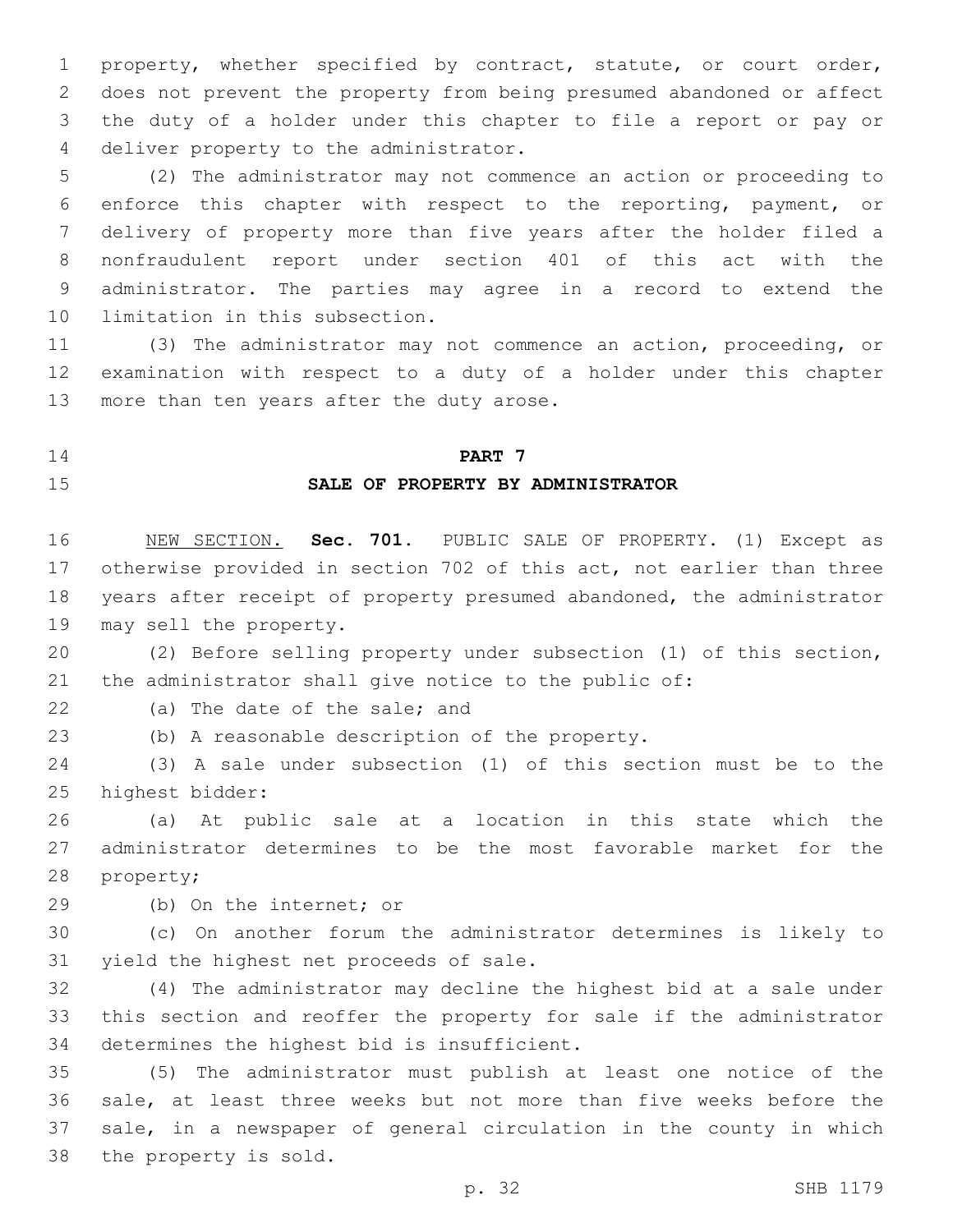NEW SECTION. **Sec. 702.** DISPOSAL OF SECURITIES. (1) Except as otherwise provided in this subsection, the administrator must sell all securities delivered to the administrator as required by this chapter three years after taking custody, in the judgment of the administrator, after receipt by the administrator. However, this subsection does not apply with respect to any securities that, in the judgment of the administrator, cannot be sold, are worthless, or are not cost-effective to sell.

 (2) Securities listed on an established stock exchange must be sold at prices prevailing at the time of sale on the exchange. Other securities may be sold over the counter at prices prevailing at the time of sale or by any other method the administrator considers advisable. All securities may be sold over the counter at prices prevailing at the time of the sale, or by any other method the 15 administrator deems advisable.

 NEW SECTION. **Sec. 703.** RECOVERY OF SECURITIES OR VALUE BY OWNER. (1) Except as otherwise provided in this section, a person making a claim under this chapter with respect to securities is only entitled to receive the proceeds received from sale, even if the sale of the securities has not been completed at the time the administrator receives the claim. However, if the administrator receives a claim for securities and the administrator has not ordered those securities to be sold as of the time the claim is received by the administrator, the claimant is entitled to receive either the securities delivered to the administrator by the holder, or the proceeds received from the sale, less any amounts deducted pursuant to section 803 of this act.

 (2) With respect to securities that, in the judgment of the administrator, cannot be sold or are not cost-effective to sell and that remain in the possession of the administrator, a person making a claim under this chapter is only entitled to receive the securities 32 delivered to the administrator by the holder.

 NEW SECTION. **Sec. 704.** PURCHASER OWNS PROPERTY AFTER SALE. A purchaser of property at a sale conducted by the administrator under this chapter takes the property free of all claims of the owner, a previous holder, or a person claiming through the owner or holder. The administrator shall execute documents necessary to complete the transfer of ownership to the purchaser.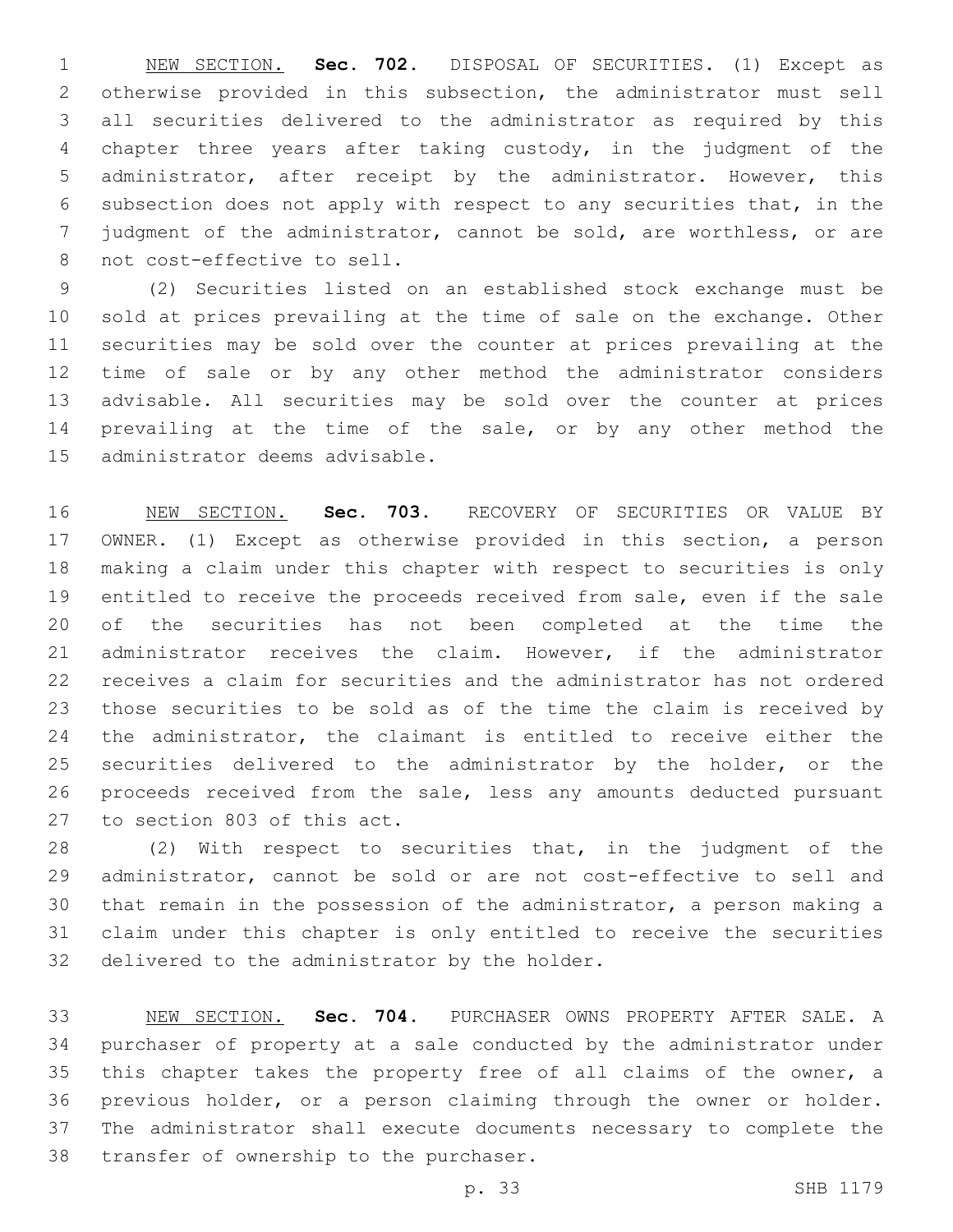NEW SECTION. **Sec. 705.** MILITARY MEDAL OR DECORATION. (1) The administrator may not sell a medal or decoration awarded for military service in the armed forces of the United States.

 (2) The administrator, with the consent of the respective organization under (a) of this subsection, agency under (b) of this subsection, or entity under (c) of this subsection, may deliver a medal or decoration described in subsection (1) of this section to be 8 held in custody for the owner, to:

 (a) A military veterans organization qualified under the internal revenue code, as it existed on the effective date of this section, 26 11 U.S.C. Sec. 501(c)(19);

(b) The agency that awarded the medal or decoration; or

13 (c) A governmental entity.

 (3) On delivery under subsection (2) of this section, the administrator is not responsible for safekeeping the medal or 16 decoration.

# **PART 8 ADMINISTRATION OF PROPERTY**

 NEW SECTION. **Sec. 801.** DEPOSIT OF FUNDS BY ADMINISTRATOR. (1) Except as otherwise provided by this section, the administrator shall promptly deposit in the general fund of this state all funds received under this chapter, including the proceeds from the sale of property under sections 701 through 705 of this act. The administrator shall retain in a separate trust fund, the nonappropriated unclaimed personal property account, an amount not less than seven hundred fifty thousand dollars from which prompt payment of claims duly 27 allowed must be made by the administrator.

 (2) The administrator may pay from the trust fund provided in subsection (1) of this section any costs of administering this chapter including those costs set forth in section 803 of this act. Such amounts may be expended without appropriation.

 (3) The treasurer may periodically transfer from the general fund of this state to the unclaimed personal property account amounts necessary to accommodate the requirements of this section.

 NEW SECTION. **Sec. 802.** ADMINISTRATOR TO RETAIN RECORDS OF PROPERTY. The administrator shall: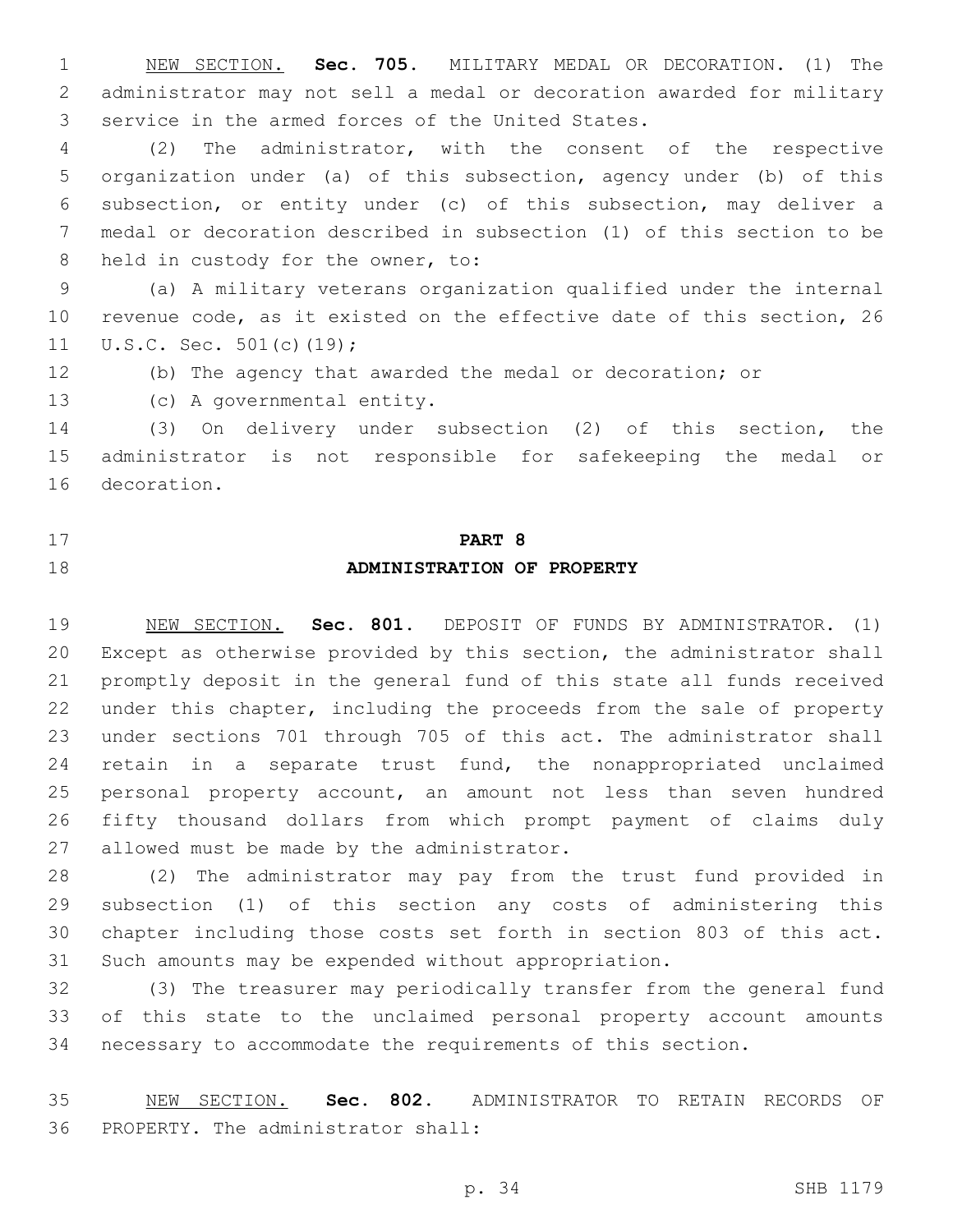(1) Record and retain the name and last known address of each person shown on a report filed under section 401 of this act to be the apparent owner of property delivered to the administrator;

 (2) Record and retain the name and last known address of each insured or annuitant and beneficiary shown on the report;

 (3) For each policy of insurance or annuity contract listed in the report of an insurance company, record and retain the policy or 8 account number, the name of the company, and the amount due or paid; 9 and

 (4) For each apparent owner listed in the report, record and retain the name of the holder that filed the report and the amount 12 due or paid.

 NEW SECTION. **Sec. 803.** EXPENSES AND SERVICE CHARGES OF ADMINISTRATOR. The administrator may expend from the unclaimed personal property account for the following purposes:

 (1) Expenses of disposition of property delivered to the 17 administrator under this chapter;

 (2) Costs of mailing and publication in connection with property delivered to the administrator under this chapter;

20 (3) Reasonable service charges; and

 (4) Expenses incurred in examining records of or collecting 22 property from a putative holder or holder.

 NEW SECTION. **Sec. 804.** ADMINISTRATOR HOLDS PROPERTY AS CUSTODIAN FOR OWNER. Property received by the administrator under this chapter is held in custody for the benefit of the owner and is not owned by the state.

## **PART 9**

#### **CLAIM TO RECOVER PROPERTY FROM ADMINISTRATOR**

 NEW SECTION. **Sec. 901.** CLAIM OF ANOTHER STATE TO RECOVER PROPERTY. (1) If the administrator knows that property held by the administrator under this chapter is subject to a superior claim of another state, the administrator shall:

 (a) Report and pay or deliver the property to the other state; or (b) Return the property to the holder so that the holder may pay

35 or deliver the property to the other state.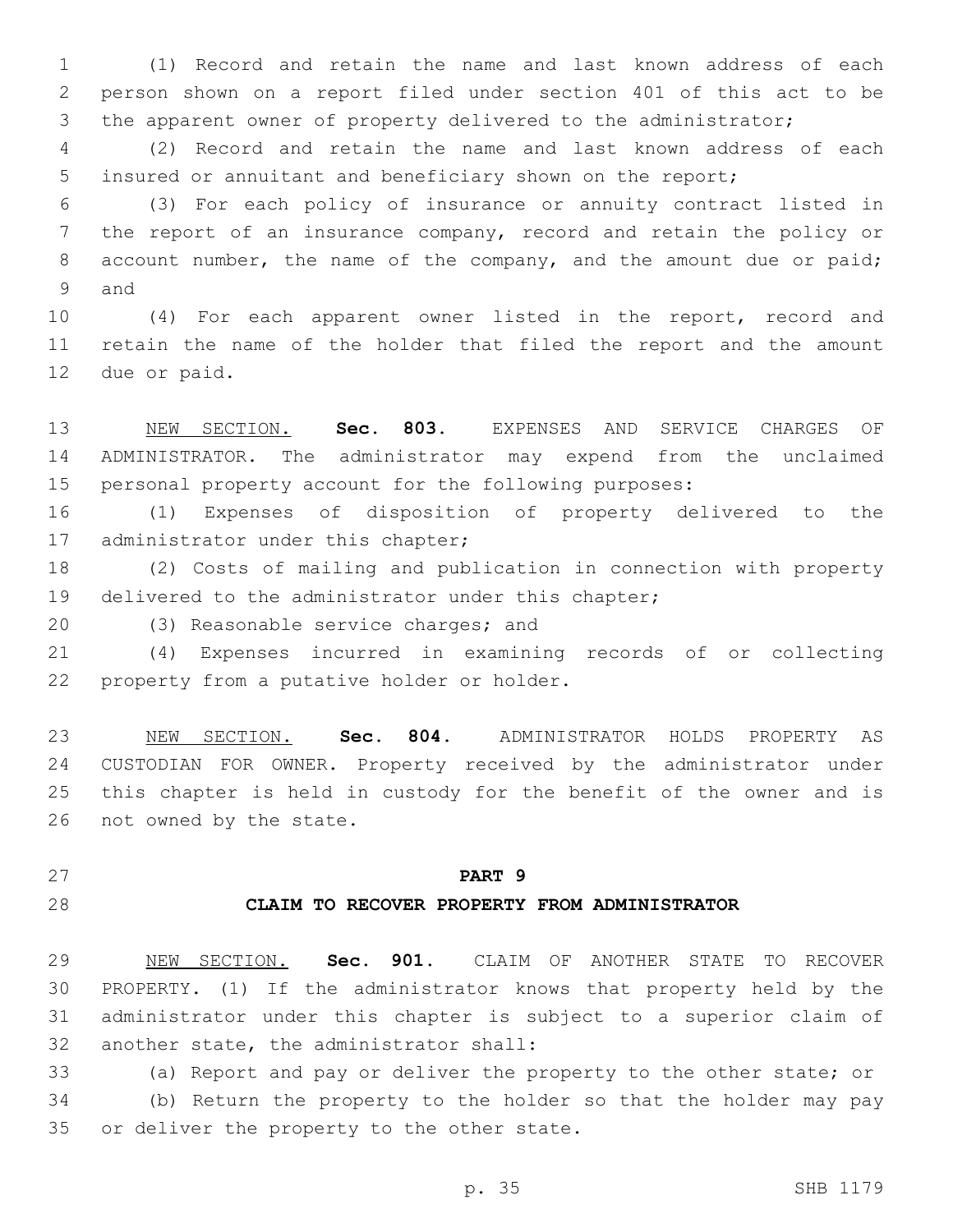(2) The administrator is not required to enter into an agreement to transfer property to the other state under subsection (1) of this 3 section.

 NEW SECTION. **Sec. 902.** WHEN PROPERTY SUBJECT TO RECOVERY BY ANOTHER STATE. (1) Property held under this chapter by the administrator is subject to the right of another state to take custody of the property if:

 (a) The property was paid or delivered to the administrator because the records of the holder did not reflect a last known address in the other state of the apparent owner and:

 (i) The other state establishes that the last known address of the apparent owner or other person entitled to the property was in 13 the other state; or

 (ii) Under the law of the other state, the property has become subject to a claim by the other state of abandonment;

 (b) The records of the holder did not accurately identify the 17 owner of the property, the last known address of the owner was in 18 another state, and, under the law of the other state, the property 19 has become subject to a claim by the other state of abandonment;

 (c) The property was subject to the custody of the administrator of this state under section 305 of this act and, under the law of the state of domicile of the holder, the property has become subject to a claim by the state of domicile of the holder of abandonment; or

(d) The property:24

 (i) Is a sum payable on a traveler's check, money order, or similar instrument that was purchased in the other state and 27 delivered to the administrator under section 306 of this act; and

 (ii) Under the law of the other state, has become subject to a 29 claim by the other state of abandonment.

 (2) A claim by another state to recover property under this section must be presented in a form prescribed by the administrator, unless the administrator waives presentation of the form.

 (3) The administrator shall decide a claim under this section not later than ninety days after it is presented. If the administrator determines that the other state is entitled under subsection (1) of this section to custody of the property, the administrator shall allow the claim and pay or deliver the property to the other state.

 (4) The administrator may require another state, before recovering property under this section, to agree to indemnify this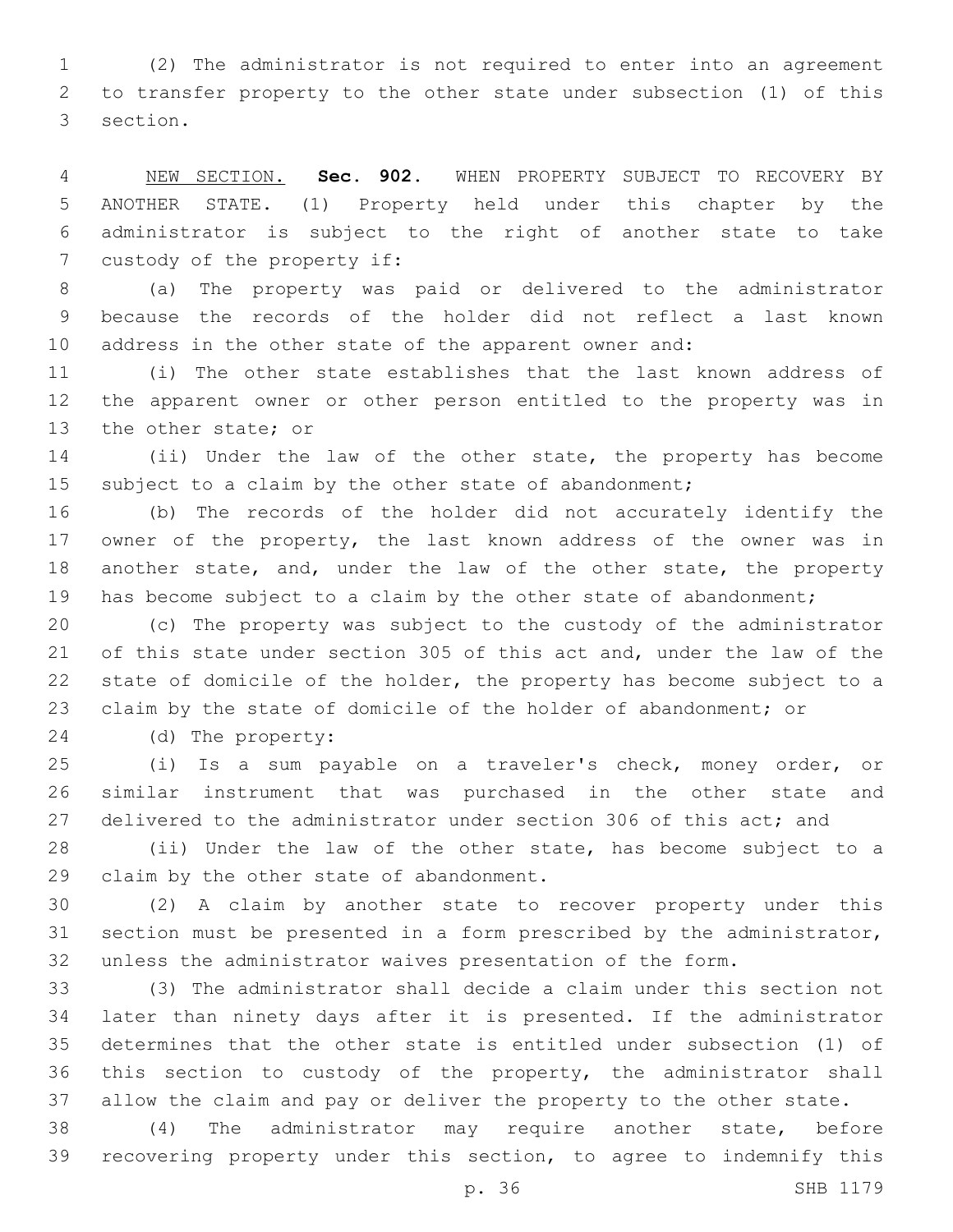state and its agents, officers, and employees against any liability 2 on a claim to the property.

 NEW SECTION. **Sec. 903.** CLAIM FOR PROPERTY BY PERSON CLAIMING TO BE OWNER. (1) A person claiming to be the owner of property held under this chapter by the administrator may file a claim for the property on a form prescribed by the administrator. The claimant must verify the claim as to its completeness and accuracy.

 (2) The administrator may waive the requirement in subsection (1) of this section and may pay or deliver property directly to a person if:10

 (a) The person receiving the property or payment is shown to be the apparent owner included on a report filed under section 401 of 13 this act;

 (b) The administrator reasonably believes the person is entitled 15 to receive the property or payment; and

 (c) The property has a value of less than two hundred fifty 17 dollars.

 NEW SECTION. **Sec. 904.** WHEN ADMINISTRATOR MUST HONOR CLAIM FOR PROPERTY. (1) The administrator shall pay or deliver property to a claimant under section 903(1) of this act if the administrator receives evidence sufficient to establish to the satisfaction of the administrator that the claimant is the owner of the property.

 (2) Not later than ninety days after a claim is filed under section 903(1) of this act, the administrator shall allow or deny the claim and give the claimant notice in a record of the decision.

(3) If the claim is denied under subsection (2) of this section:

 (a) The administrator shall inform the claimant of the reason for the denial and specify what additional evidence, if any, is required 29 for the claim to be allowed;

 (b) The claimant may file an amended claim with the administrator or commence an action under section 906 of this act; and

 (c) The administrator shall consider an amended claim filed under 33 (b) of this subsection as an initial claim.

 (4) If the administrator does not take action on a claim during the ninety-day period following the filing of a claim under section  $903(1)$  of this act, the claim is deemed denied.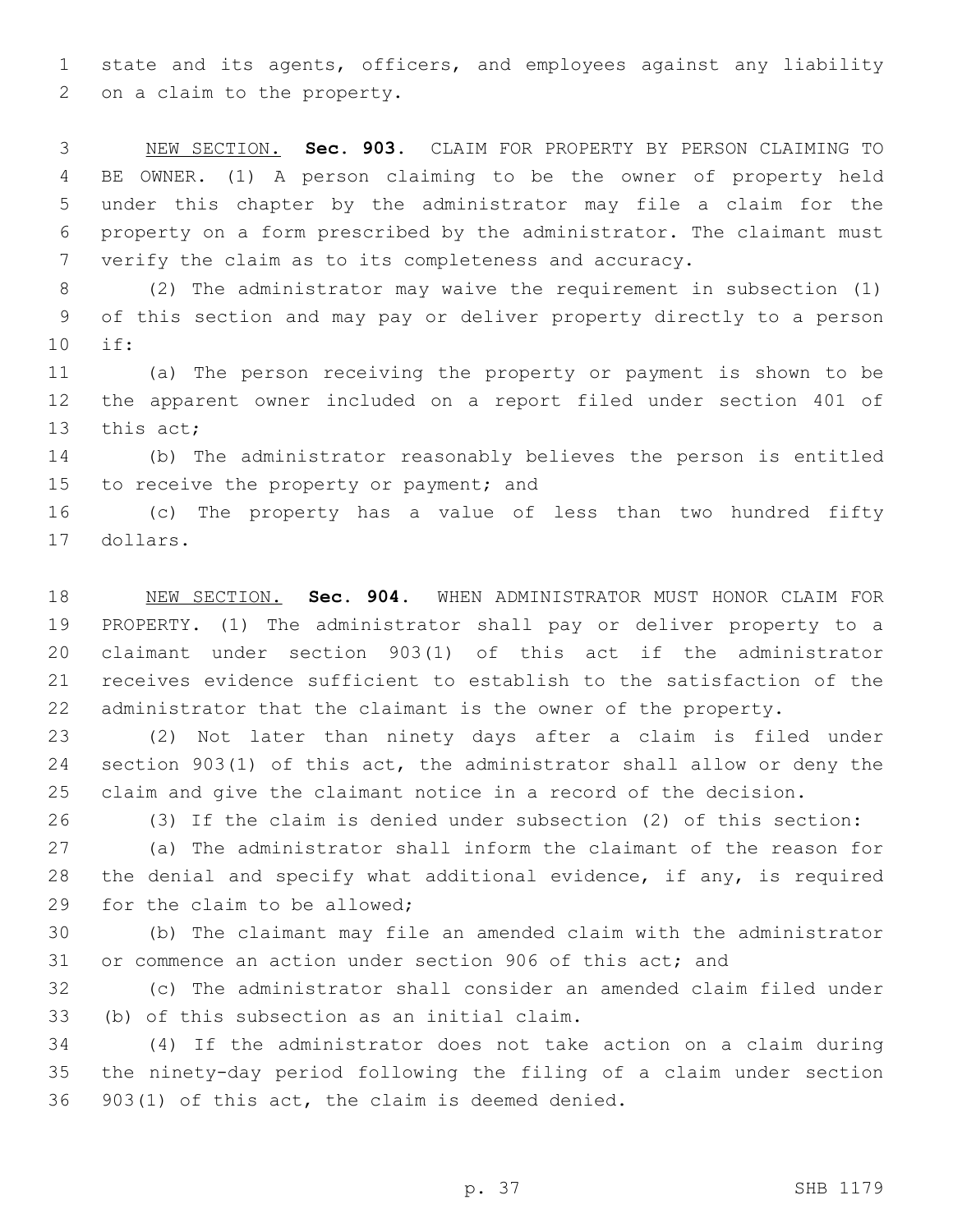NEW SECTION. **Sec. 905.** ALLOWANCE OF CLAIM FOR PROPERTY. (1) Not later than thirty days after a claim is allowed under section 904(2) of this act, the administrator shall pay or deliver to the owner the property or pay to the owner the net proceeds of a sale of the property, together with income or gain to which the owner is entitled under section 607 of this act. On request of the owner, the administrator may sell or liquidate a security and pay the net proceeds to the owner, even if the security had been held by the administrator for less than three years or the administrator has not complied with the notice requirements under section 702 of this act.

 (2) Property held under this chapter by the administrator is subject to a claim for the payment of an enforceable debt the owner 13 owes in this state for:

 (a) Child support arrearages, including child support collection costs and child support arrearages that are combined with 16 maintenance;

 (b) A civil or criminal fine or penalty, court costs, a surcharge, or restitution imposed by a final order of an administrative agency or a final court judgment; or

 (c) State or local taxes, penalties, and interest that have been 21 determined to be delinquent.

 (3) Before delivery or payment to an owner under subsection (1) of this section of property or payment to the owner of net proceeds 24 of a sale of the property, the administrator first shall apply the property or net proceeds to a debt under subsection (2) of this section the administrator determines is owed by the owner. The administrator shall pay the amount to the appropriate state or local 28 agency and notify the owner of the payment.

 (4) The administrator may make periodic inquiries of state and local agencies in the absence of a claim filed under section 903 of this act to determine whether an apparent owner included in the unclaimed property records of this state has enforceable debts described in subsection (2) of this section. The administrator first shall apply the property or net proceeds of a sale of property held by the administrator to a debt under subsection (2) of this section of an apparent owner which appears in the records of the administrator and deliver the amount to the appropriate state or local agency. The administrator shall notify the apparent owner of 39 the payment.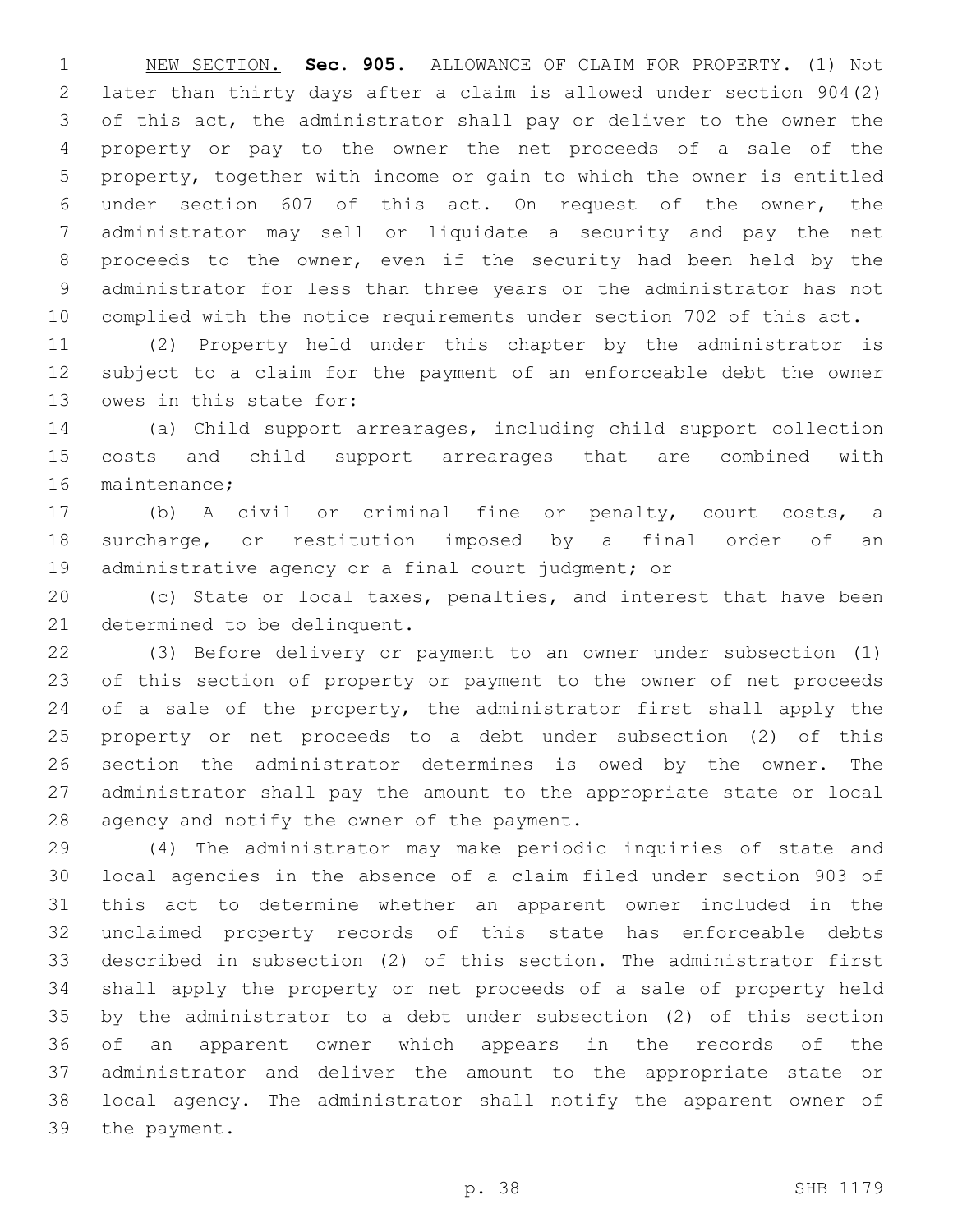NEW SECTION. **Sec. 906.** ACTION BY PERSON WHOSE CLAIM IS DENIED. Not later than one year after filing a claim under section 904(1) of this act, the claimant may commence an action against the administrator in Thurston county superior court to establish a claim that has been denied or deemed denied under section 904 of this act.

### **PART 10**

#### **VERIFIED REPORT OF PROPERTY—EXAMINATION OF RECORDS**

 NEW SECTION. **Sec. 1001.** VERIFIED REPORT OF PROPERTY. If a person does not file a report required by section 401 of this act or the administrator believes that a person may have filed an inaccurate, incomplete, or false report, the administrator may require the person to file a verified report in a form prescribed by the administrator. The verified report must:

 (1) State whether the person is holding property reportable under 15 this chapter;

 (2) Describe property not previously reported or about which the 17 administrator has inquired;

 (3) Specifically identify property described under subsection (2) of this section about which there is a dispute whether it is 20 reportable under this section; and

(4) State the amount or value of the property.

 NEW SECTION. **Sec. 1002.** EXAMINATION OF RECORDS TO DETERMINE COMPLIANCE. The administrator, at reasonable times and on reasonable notice, may:

 (1) Examine the records of a person, including examination of appropriate records in the possession of an agent of the person under examination, if the records are reasonably necessary to determine whether the person has complied with this chapter;

 (2) Issue an administrative subpoena requiring the person or agent of the person to make records available for examination; and (3) Bring an action seeking judicial enforcement of the subpoena.

 NEW SECTION. **Sec. 1003.** RULES FOR CONDUCTING EXAMINATION. (1) The administrator shall adopt rules governing procedures and standards for an examination under section 1002 of this act, including rules for use of an estimation, extrapolation, and statistical sampling in conducting an examination.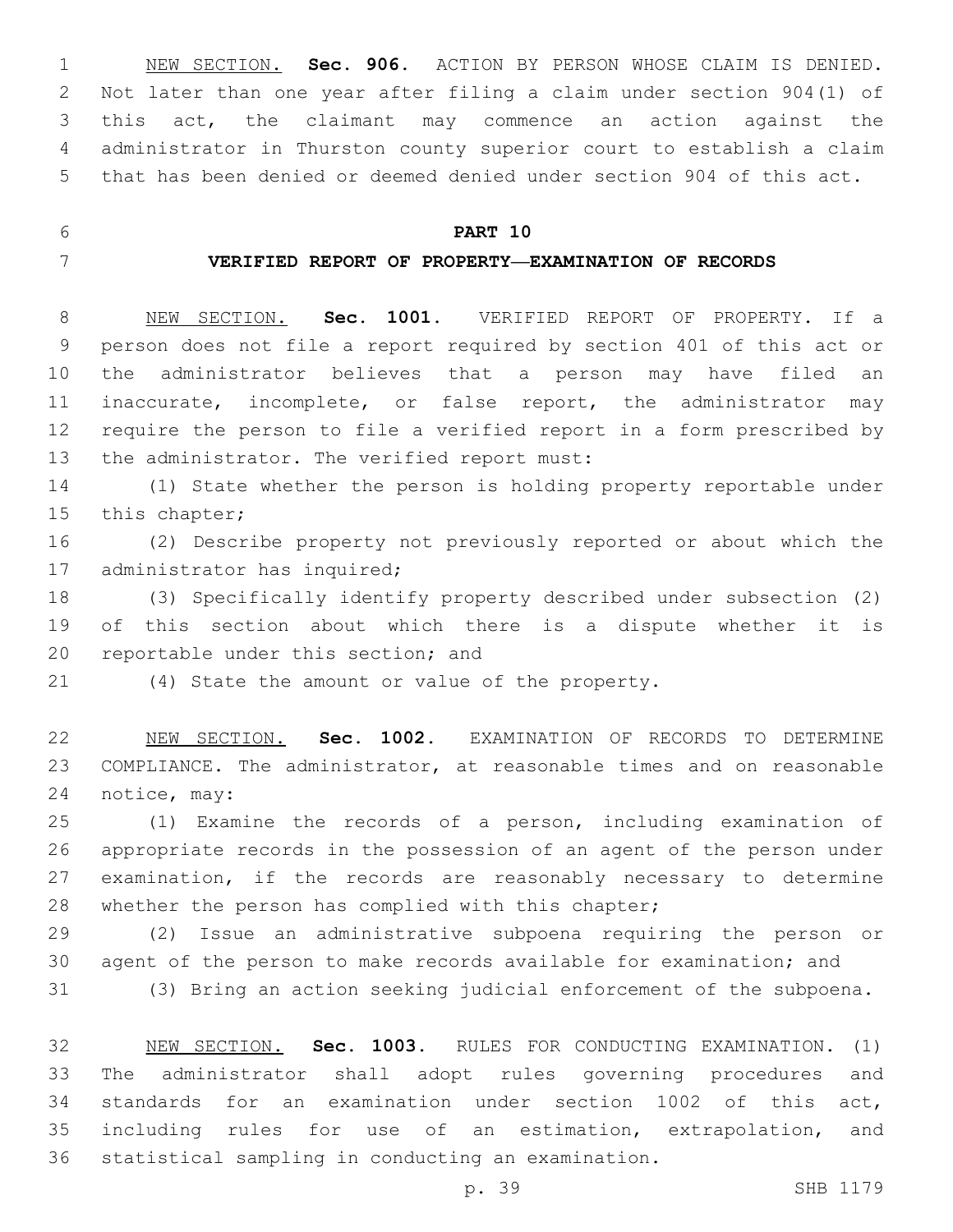(2) An examination under section 1002 of this act must be performed under rules adopted under subsection (1) of this section and with generally accepted examination practices and standards 4 applicable to an unclaimed property examination.

 (3) If a person subject to examination under section 1002 of this act has filed the reports required under sections 401 and 1001 of this act and has retained the records required by section 404 of this 8 act, the following rules apply:

 (a) The examination must include a review of the person's 10 records.

 (b) The examination may not be based on an estimate unless the person expressly consents in a record to the use of an estimate or the person has failed to make its records available to the 14 administrator for examination.

 (c) The person conducting the examination shall consider the evidence presented in good faith by the person in preparing the findings of the examination under section 1007 of this act.

 NEW SECTION. **Sec. 1004.** RECORDS OBTAINED IN EXAMINATION. Records obtained and records, including work papers, compiled by the administrator in the course of conducting an examination under section 1002 of this act:

 (1) Are subject to the confidentiality and security provisions of sections 1401 through 1408 of this act and are not public records;

 (2) May be used by the administrator in an action to collect 25 property or otherwise enforce this chapter;

 (3) May be used in a joint examination conducted with another state, the United States, a foreign country or subordinate unit of a foreign country, or any other governmental entity if the governmental entity conducting the examination is legally bound to maintain the confidentiality and security of information obtained from a person subject to examination in a manner substantially equivalent to 32 sections 1401 through 1408 of this act;

 (4) Must be disclosed, on request, to the person that administers the unclaimed property law of another state for that state's use in circumstances equivalent to circumstances described in this section and sections 1001 through 1003 and 1005 through 1013 of this act, if the other state is required to maintain the confidentiality and security of information obtained in a manner substantially equivalent 39 to sections 1401 through 1408 of this act;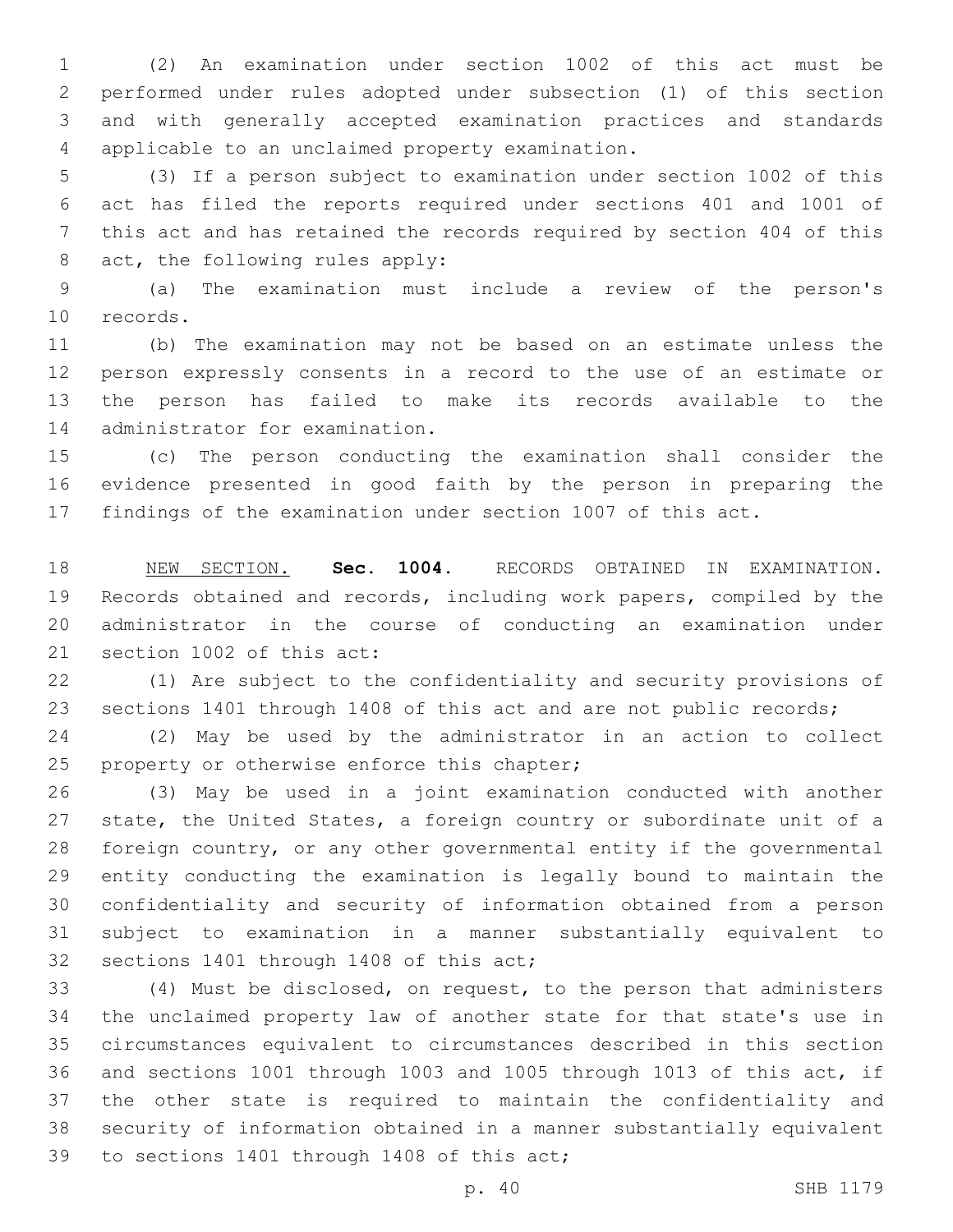(5) Must be produced by the administrator under an administrative or judicial subpoena or administrative or court order; and

 (6) Must be produced by the administrator on request of the person subject to the examination in an administrative or judicial 5 proceeding relating to the property.

 NEW SECTION. **Sec. 1005.** EVIDENCE OF UNPAID DEBT OR UNDISCHARGED OBLIGATION. (1) A record of a putative holder showing an unpaid debt or undischarged obligation is prima facie evidence of the debt or obligation.

 (2) A putative holder may establish by a preponderance of the evidence that there is no unpaid debt or undischarged obligation for a debt or obligation described in subsection (1) of this section or 13 that the debt or obligation was not, or no longer is, a fixed and 14 certain obligation of the putative holder.

 (3) A putative holder may overcome prima facie evidence under subsection (1) of this section by establishing by a preponderance of 17 the evidence that a check, draft, or similar instrument was:

 (a) Issued as an unaccepted offer in settlement of an 19 unliquidated amount;

 (b) Issued but later was replaced with another instrument because the earlier instrument was lost or contained an error that was 22 corrected:

(c) Issued to a party affiliated with the issuer;

24 (d) Paid, satisfied, or discharged;

25 (e) Issued in error;

26 (f) Issued without consideration;

(g) Issued but there was a failure of consideration;

 (h) Voided within a reasonable time after issuance for a valid business reason set forth in a contemporaneous record; or

 (i) Issued but not delivered to the third-party payee for a sufficient reason recorded within a reasonable time after issuance.

 (4) In asserting a defense under this section, a putative holder may present evidence of a course of dealing between the putative holder and the apparent owner or of custom and practice.

 NEW SECTION. **Sec. 1006.** FAILURE OF PERSON EXAMINED TO RETAIN RECORDS. If a person subject to examination under section 1002 of this act does not retain the records required by section 404 of this act, the administrator may determine the value of property due using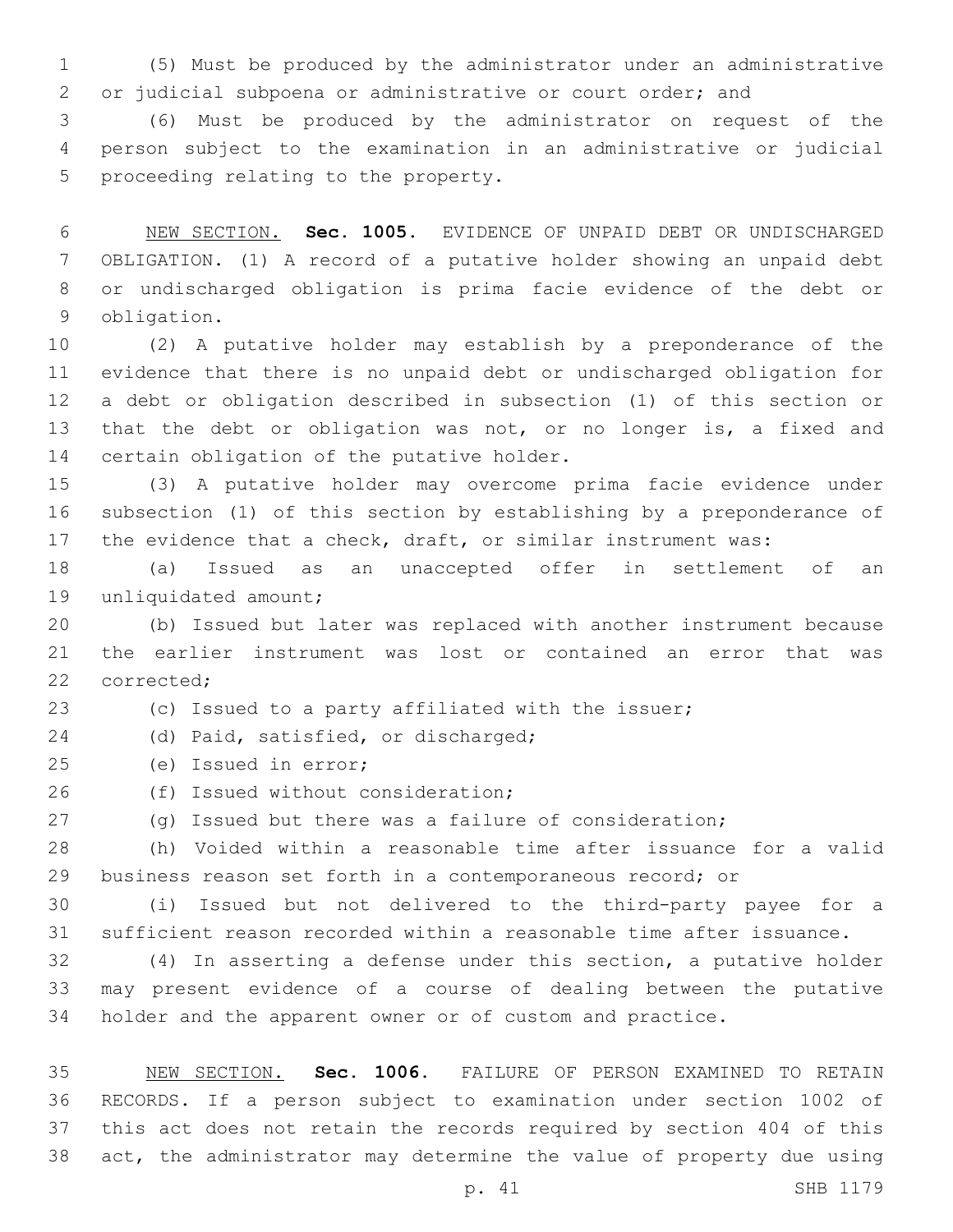a reasonable method of estimation based on all information available to the administrator, including extrapolation and use of statistical sampling when appropriate and necessary, consistent with examination procedures and standards adopted under section 1003(1) of this act and in accordance with section 1003(2) of this act.

 NEW SECTION. **Sec. 1007.** REPORT TO PERSON WHOSE RECORDS WERE EXAMINED. At the conclusion of an examination under section 1002 of this act, the administrator shall provide to the person whose records were examined a complete and unredacted examination report that specifies:

11 (1) The work performed;

12 (2) The property types reviewed;

 (3) The methodology of any estimation technique, extrapolation, 14 or statistical sampling used in conducting the examination;

 (4) Each calculation showing the value of property determined to 16 be due; and

(5) The findings of the person conducting the examination.

 NEW SECTION. **Sec. 1008.** COMPLAINT TO ADMINISTRATOR ABOUT CONDUCT OF PERSON CONDUCTING EXAMINATION. (1) If a person subject to examination under section 1002 of this act believes the person conducting the examination has made an unreasonable or unauthorized request or is not proceeding expeditiously to complete the examination, the person in a record may ask the administrator to intervene and take appropriate remedial action, including countermanding the request of the person conducting the examination, imposing a time limit for completion of the examination, or reassigning the examination to another person.

 (2) If a person in a record requests a conference with the administrator to present matters that are the basis of a request under subsection (1) of this section, the administrator shall hold the conference not later than thirty days after receiving the request. The administrator may hold the conference in person, by 33 telephone, or by electronic means.

 (3) If a conference is held under subsection (2) of this section, not later than thirty days after the conference ends, the administrator shall provide a report in a record of the conference to 37 the person that requested the conference.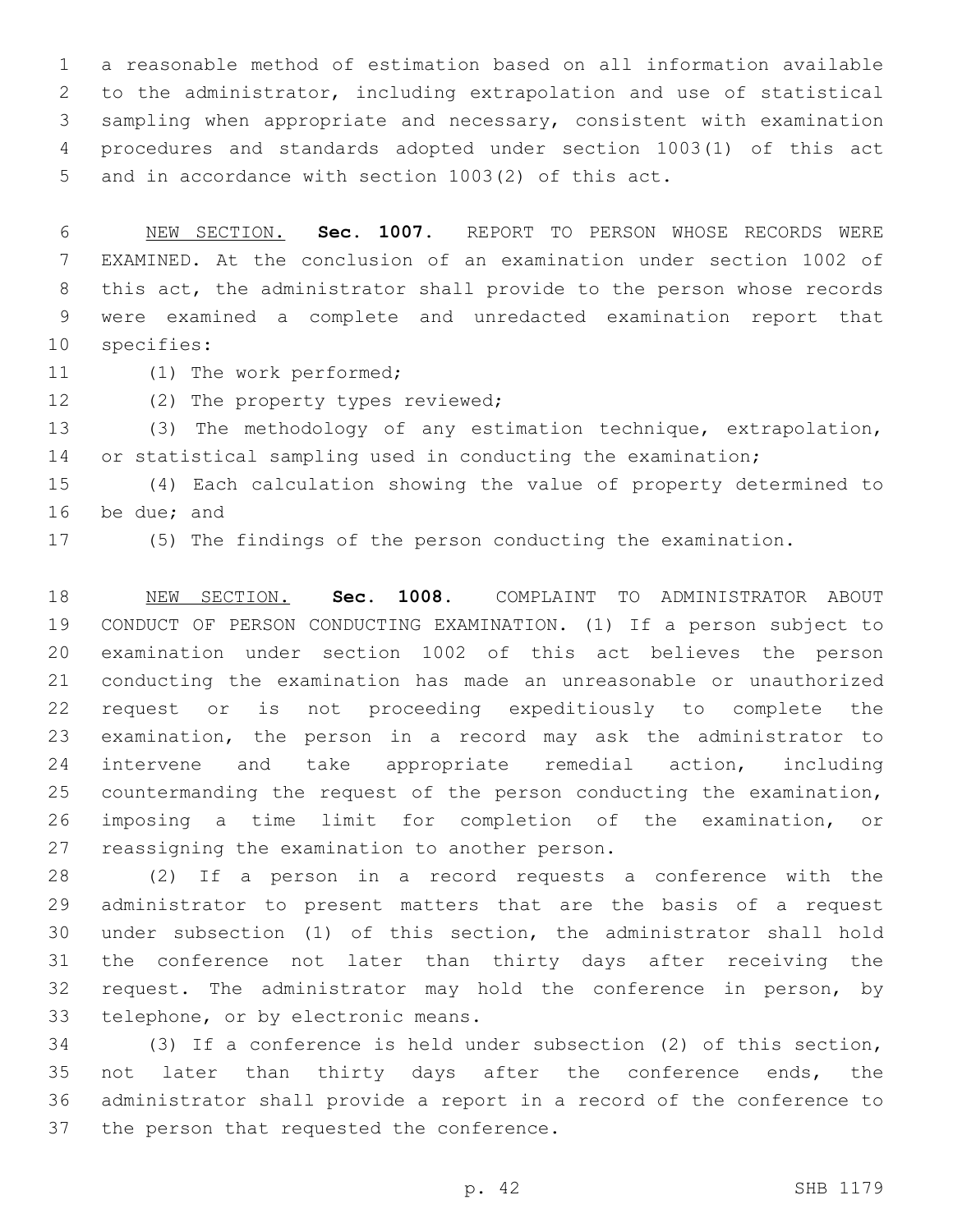NEW SECTION. **Sec. 1009.** ADMINISTRATOR'S CONTRACT WITH ANOTHER TO CONDUCT EXAMINATION. (1) In this section, "related to the administrator" refers to an individual who is:

 (a) The administrator's spouse, partner in a civil union, 5 domestic partner, or reciprocal beneficiary;

 (b) The administrator's child, stepchild, grandchild, parent, stepparent, sibling, stepsibling, half-sibling, aunt, uncle, niece, 8 or nephew;

 (c) A spouse, partner in a civil union, domestic partner, or reciprocal beneficiary of an individual under (b) of this subsection; 11 or

(d) Any individual residing in the administrator's household.

 (2) The administrator may contract with a person to conduct an examination under this section and sections 1001 through 1008 and 1010 through 1013 of this act. The contract may be awarded only under 16 chapter 39.26 RCW.

 (3) If the person with which the administrator contracts under 18 subsection (2) of this section is:

 (a) An individual, the individual may not be related to the 20 administrator; or

 (b) A business entity, the entity may not be owned in whole or in part by the administrator or an individual related to the 23 administrator.

 (4) At least sixty days before assigning a person under contract with the administrator under subsection (2) of this section to conduct an examination, the administrator shall demand in a record that the person to be examined submit a report and deliver property 28 that is previously unreported.

 (5) If the administrator contracts with a person under subsection (2) of this section:30

 (a) The contract may provide for compensation of the person based 32 on a fixed fee, hourly fee, or contingent fee;

 (b) A contingent fee arrangement may not provide for a payment that exceeds ten percent of the amount or value of property paid or 35 delivered as a result of the examination; and

 (c) On request by a person subject to examination by a contractor, the administrator shall deliver to the person a complete 38 and unredacted copy of the contract.

 (6) A contract under subsection (2) of this section is subject to public disclosure without redaction under chapter 42.56 RCW.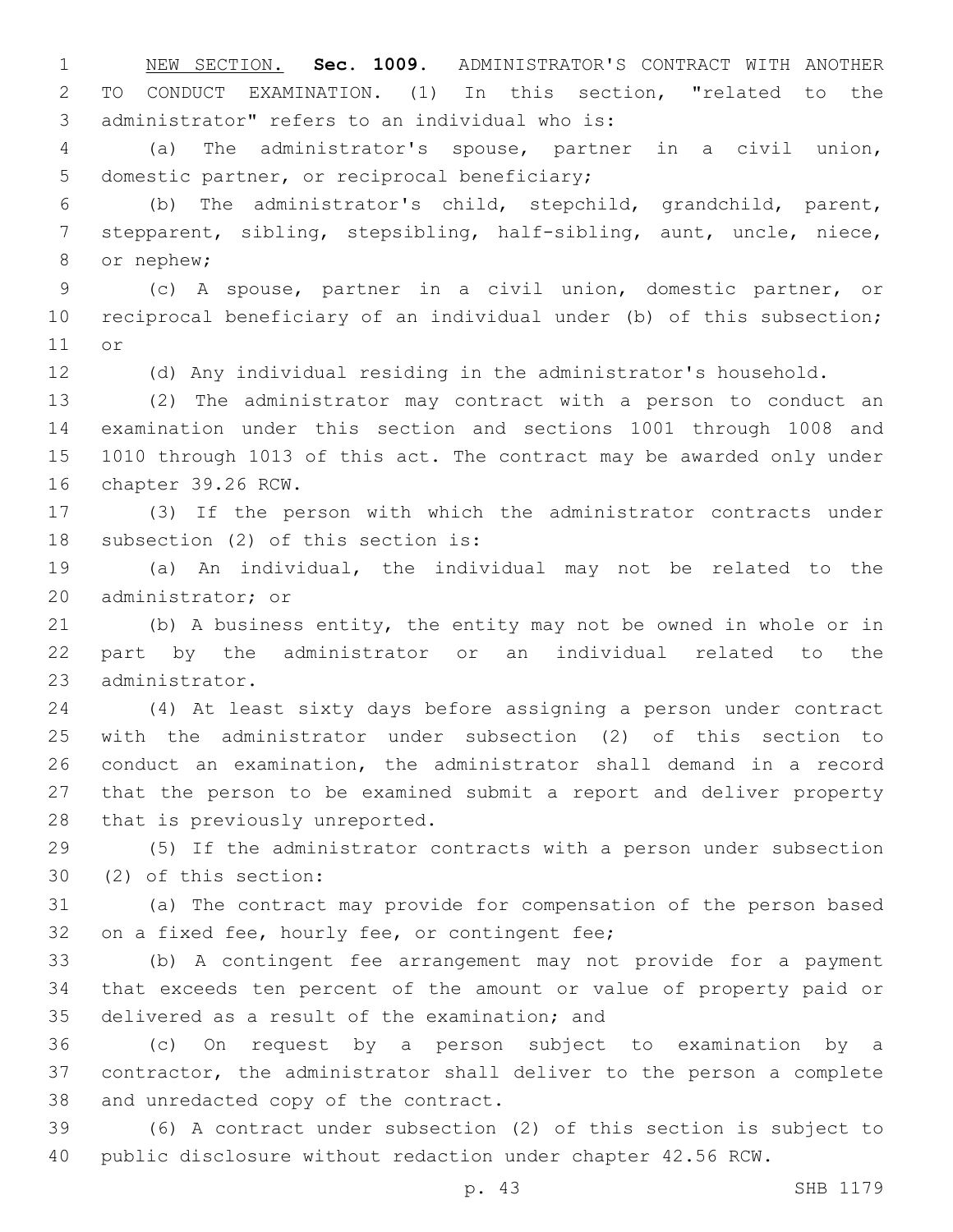NEW SECTION. **Sec. 1010.** LIMIT ON FUTURE EMPLOYMENT. The administrator or an individual employed by the administrator who participates in, recommends, or approves the award of a contract under section 1009(2) of this act on or after the effective date of this section may not be employed by, contracted with, or compensated in any capacity by the contractor or an affiliate of the contractor for two years after the latest of participation in, recommendation of, or approval of the award or conclusion of the contract.

 NEW SECTION. **Sec. 1011.** REPORT BY ADMINISTRATOR TO STATE OFFICIAL. (1) Not later than three months after the end of the state fiscal year, the administrator shall compile and submit a report to the governor and legislature. The report must contain the following information about property presumed abandoned for the preceding fiscal year for the state:

 (a) The total amount and value of all property paid or delivered under this chapter to the administrator, separated into:

(i) The part voluntarily paid or delivered; and

 (ii) The part paid or delivered as a result of an examination under section 1002 of this act, separated into the part recovered as 20 a result of an examination conducted by:

21 (A) A state employee; and

(B) A contractor under section 1009 of this act;

 (b) The name of and amount paid to each contractor under section 1009 of this act and the percentage the total compensation paid to all contractors under section 1009 of this act bears to the total amount paid or delivered to the administrator as a result of all examinations performed under section 1009 of this act;

 (c) The total amount and value of all property paid or delivered by the administrator to persons that made claims for property held by the administrator under this chapter and the percentage the total payments made and value of property delivered to claimants bears to the total amounts paid and value delivered to the administrator; and

 (d) The total amount of claims made by persons claiming to be 34 owners which:

(i) Were denied;35

36 (ii) Were allowed; and

37 (iii) Are pending.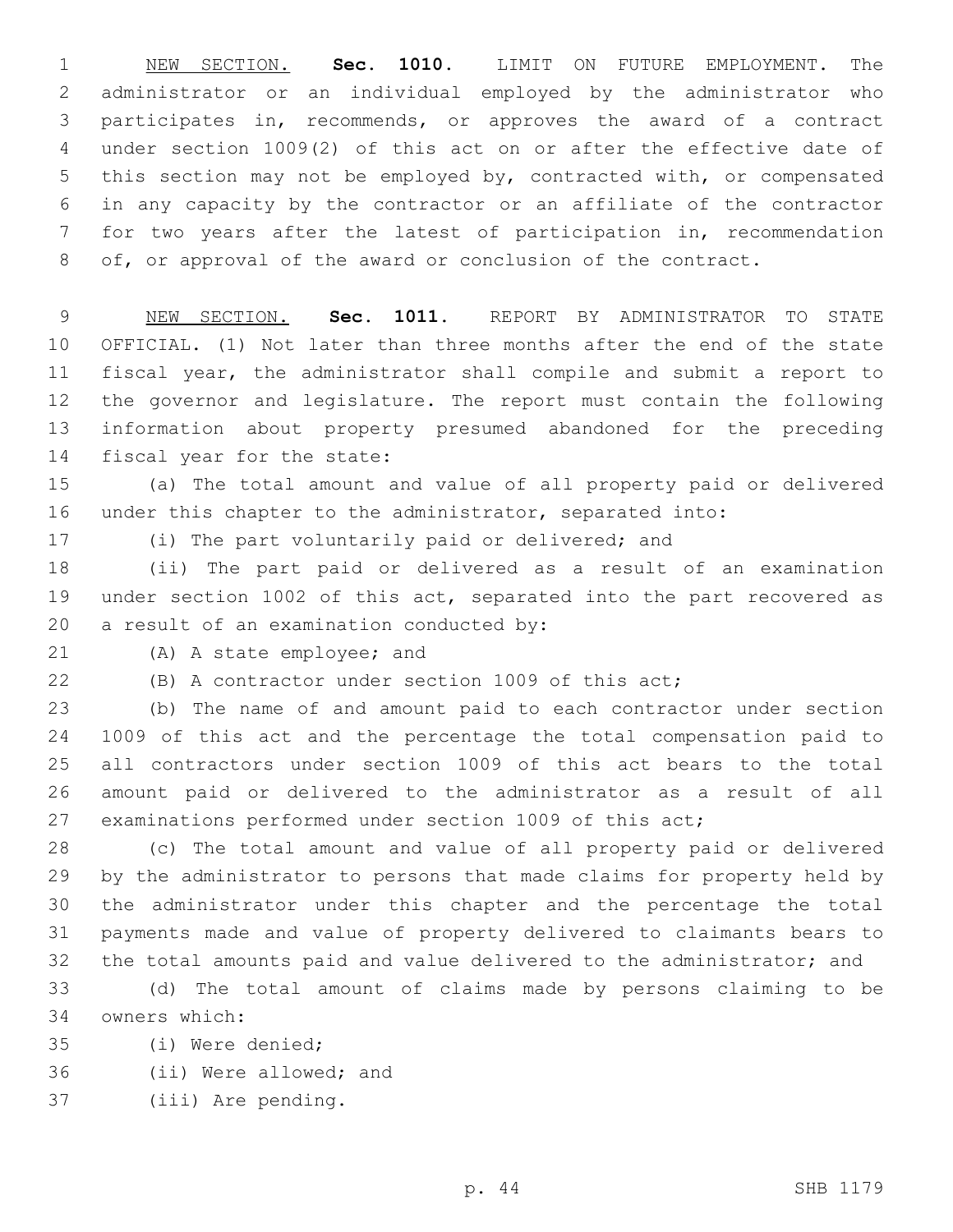(2) The report under subsection (1) of this section is a public record subject to public disclosure without redaction under chapter 3 42.56 RCW.

 NEW SECTION. **Sec. 1012.** DETERMINATION OF LIABILITY FOR UNREPORTED REPORTABLE PROPERTY. If the administrator determines from an examination conducted under section 1002 of this act that a putative holder failed or refused to pay or deliver to the administrator property which is reportable under this chapter, the administrator shall issue a determination of the putative holder's liability to pay or deliver and give notice in a record to the putative holder of the determination.

 NEW SECTION. **Sec. 1013.** INTEREST AND PENALTIES. (1) A person who fails to pay or deliver property when due is required to pay to the administrator interest at the rate as computed under RCW 82.32.050(1)(c) and set under RCW 82.32.050(2). However, the administrator must waive or cancel interest imposed under this subsection if:

 (a) The administrator finds that the failure to pay or deliver the property within the time prescribed by this chapter was the result of circumstances beyond the person's control sufficient for waiver or cancellation of interest under RCW 82.32.105;

 (b) The failure to timely pay or deliver the property within the time prescribed by this chapter was the direct result of written instructions given to the person by the administrator; or

 (c) The extension of a due date for payment or delivery under an assessment issued by the administrator was not at the person's request and was for the sole convenience of the administrator.

 (2) If a person fails to file any report or to pay or deliver any amounts or property when due under a report required under this chapter, there is assessed a penalty equal to ten percent of the amount unpaid and the value of any property not delivered.

 (3) If an examination results in an assessment for amounts unpaid or property not delivered, there is assessed a penalty equal to ten percent of the amount unpaid and the value of any property not delivered.35

 (4) If a person fails to pay or deliver to the administrator by the due date any amounts or property due under an assessment issued by the administrator to the person, there is assessed an additional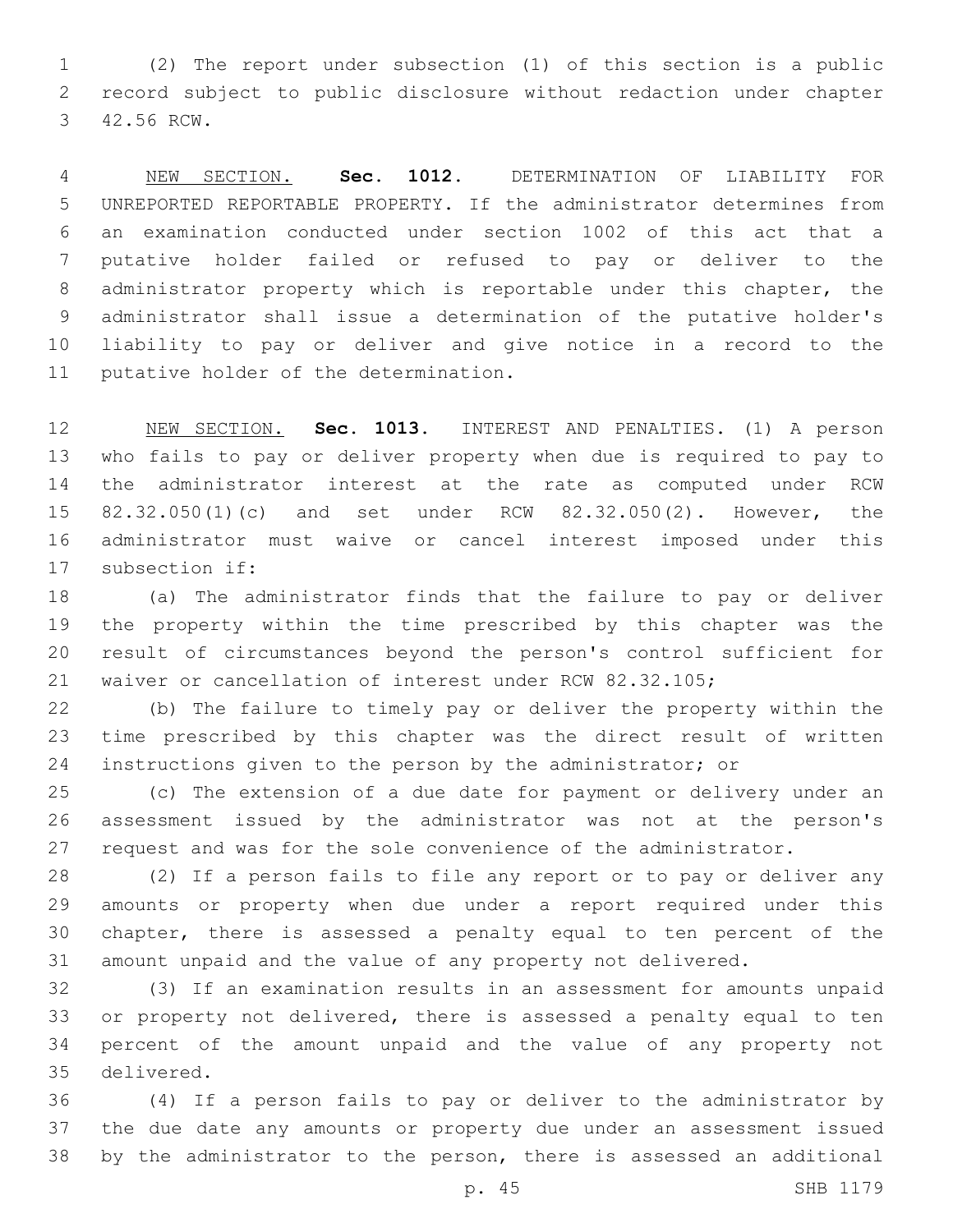penalty of five percent of the amount unpaid and the value of any 2 property not delivered.

 (5) If a holder makes a fraudulent report under this chapter, the administrator may require the holder to pay the administrator, in addition to interest under this section, a civil penalty of one thousand dollars for each day from the date the report was made until corrected, up to a cumulative maximum amount of twenty-five thousand dollars, plus twenty-five percent of the amount or value of any property that should have been reported or was underreported.

 (6) Penalties under subsections (2) through (4) of this section may be waived or canceled only if the administrator finds that the failure to pay or deliver within the time prescribed by this chapter was the result of circumstances beyond the person's control sufficient for waiver or cancellation of penalties under RCW 15 82.32.105.

 (7) If a person willfully fails to file a report or to provide written notice to apparent owners as required under this chapter, the administrator may assess a civil penalty of one hundred dollars for 19 each day the report is withheld or the notice is not sent, but not 20 more than five thousand dollars.

 (8) If a holder, having filed a report, failed to file the report electronically as required by RCW 63.29.170, or failed to pay electronically any amounts due under the report as required by RCW 63.29.190, the administrator must assess a penalty equal to five 25 percent of the amount payable or deliverable under the report, unless the administrator grants the taxpayer relief from the electronic filing and payment requirements. Total penalties assessed under this subsection may not exceed five percent of the amount payable and 29 value of property deliverable under the report.

 (9) If a holder enters into a contract or other arrangement for the purpose of evading an obligation under this chapter or otherwise willfully fails to perform a duty imposed on the holder under this chapter, the administrator may require the holder to pay the administrator, in addition to interest as provided in this section, a civil penalty of one thousand dollars for each day the obligation is evaded or the duty not performed, up to a cumulative maximum amount of twenty-five thousand dollars, plus twenty-five percent of the amount or value of property that should have been but was not reported, paid, or delivered as a result of the evasion or failure to 40 perform.

p. 46 SHB 1179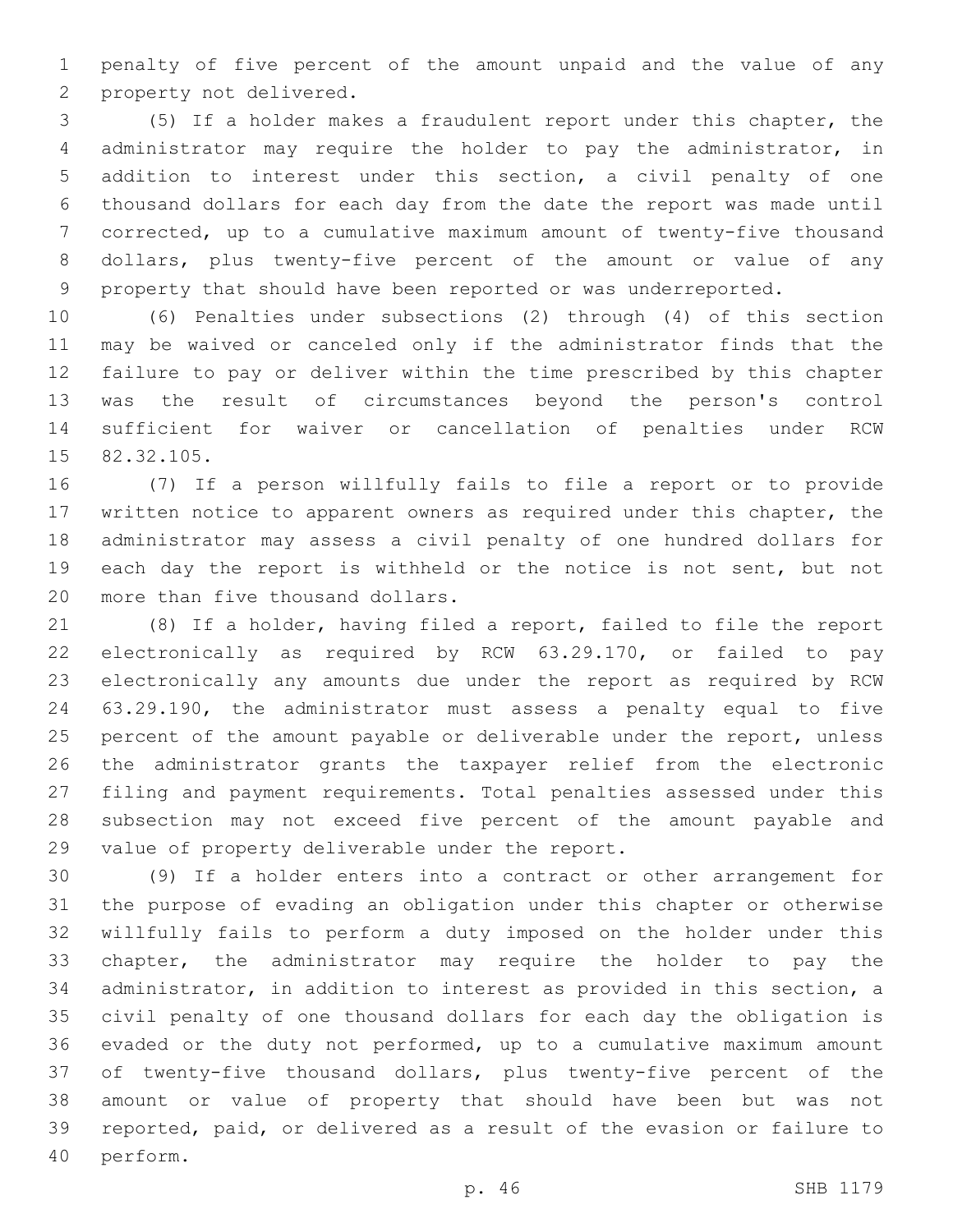(10) The penalties imposed in this section are cumulative.

 NEW SECTION. **Sec. 1014.** The administrator may waive, in whole and in part, interest under section 1013 of this act and penalties under section 1013 (5) and (9) of this act.

### **PART 11**

#### **DETERMINATION OF LIABILITY—PUTATIVE HOLDER REMEDIES**

 NEW SECTION. **Sec. 1101.** INFORMAL CONFERENCE. (1) Not later than thirty days after receipt of a notice under section 1012 of this act, the putative holder may request an informal conference with the administrator to review the determination. Except as otherwise provided in this section, the administrator may designate an employee 12 to act on behalf of the administrator.

 (2) If a putative holder makes a timely request under subsection 14 (1) of this section for an informal conference:

 (a) Not later than twenty days after the date of the request, the administrator shall set the time and place of the conference;

 (b) The administrator shall give the putative holder notice in a 18 record of the time and place of the conference;

 (c) The conference may be held in person, by telephone, or by electronic means, as determined by the administrator;

 (d) The request tolls the ninety-day period under sections 1103 and 1104 of this act until notice of a decision under (g) of this subsection has been given to the putative holder or the putative 24 holder withdraws the request for the conference;

 (e) The conference may be postponed, adjourned, and reconvened as 26 the administrator determines appropriate;

 (f) The administrator or administrator's designee with the approval of the administrator may modify a determination made under 29 section 1012 of this act or withdraw it; and

 (g) The administrator shall issue a decision in a record and provide a copy of the record to the putative holder and examiner not 32 later than twenty days after the conference ends.

 (3) A conference under subsection (2) of this section is not an administrative remedy and is not a contested case subject to chapter 34.05 RCW. An oath is not required and rules of evidence do not apply 36 in the conference.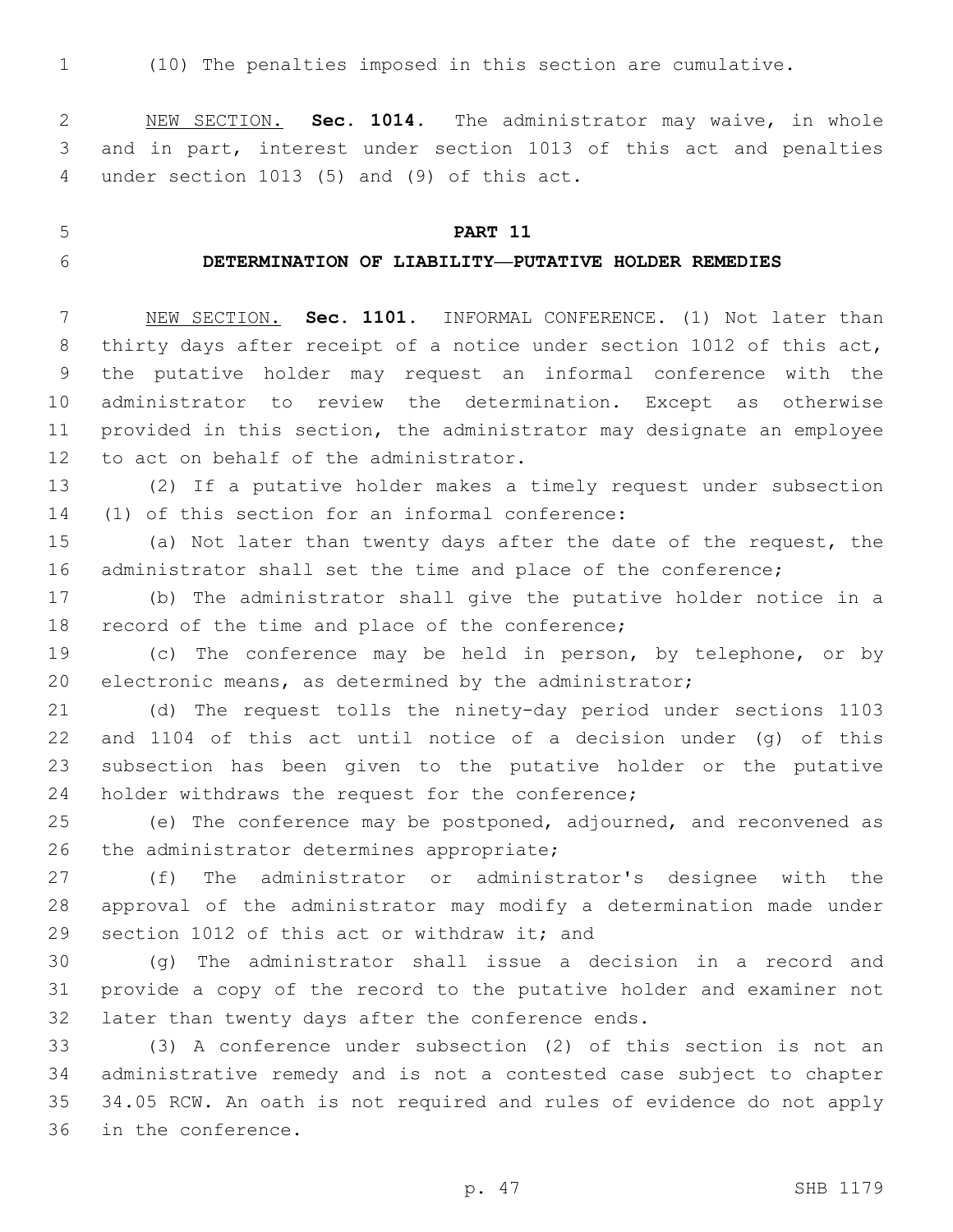(4) At a conference under subsection (2) of this section, the putative holder must be given an opportunity to confer informally with the administrator and the person that examined the records of 4 the putative holder to:

 (a) Discuss the determination made under section 1012 of this 6 act; and

 (b) Present any issue concerning the validity of the 8 determination.

 (5) If the administrator fails to act within the period prescribed in subsection (2)(a) or (g) of this section, the failure 11 does not affect a right of the administrator, except that interest does not accrue on the amount for which the putative holder was determined to be liable under section 1012 of this act during the period in which the administrator failed to act until the earlier of:

 (a) The date under section 1103 of this act the putative holder initiates administrative review or files an action under section 1104 17 of this act; or

 (b) Ninety days after the putative holder received notice of the administrator's determination under section 1012 of this act if no review was initiated under section 1103 of this act and no action was 21 filed under section 1104 of this act.

 (6) The administrator may hold an informal conference with a putative holder about a determination under section 1012 of this act without a request at any time before the putative holder initiates administrative review under section 1103 of this act or files an 26 action under section 1104 of this act.

 (7) Interest and penalties under section 1013 of this act continue to accrue on property not reported, paid, or delivered as required by this chapter after the initiation, and during the pendency, of an informal conference under this section.

 NEW SECTION. **Sec. 1102.** REVIEW OF ADMINISTRATOR'S DETERMINATION. A putative holder may seek relief from a determination under section 1012 of this act by:

(1) Administrative review under section 1103 of this act; or

(2) Judicial review under section 1104 of this act.

 NEW SECTION. **Sec. 1103.** ADMINISTRATIVE REVIEW. Any person having been issued an assessment by the administrator, or a denial of 38 an application for a refund or return of property, under the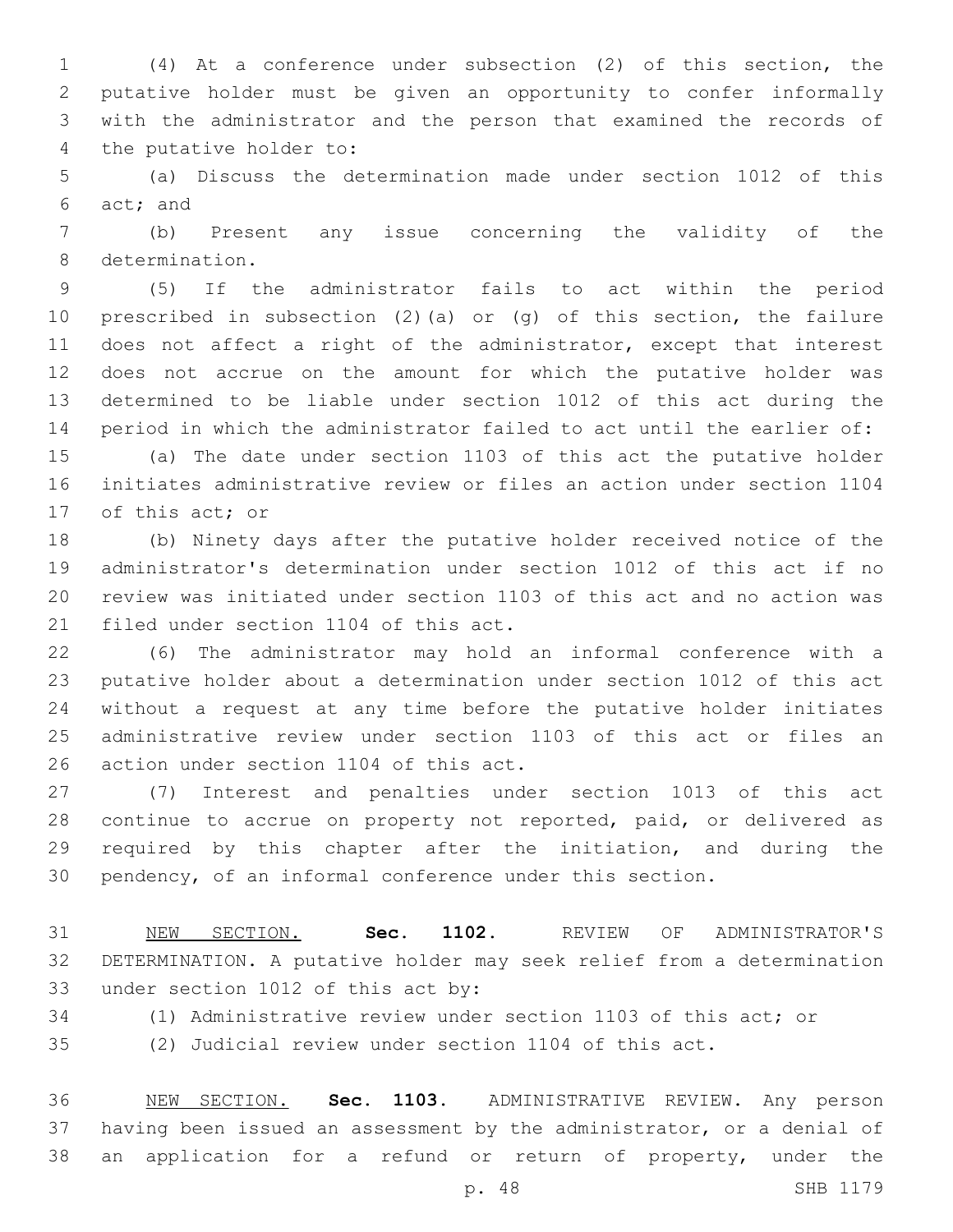provisions of this chapter is entitled to a review by the administrator conducted in accordance with the provisions of RCW 34.05.410 through 34.05.494, subject to judicial review under RCW 34.05.510 through 34.05.598. A petition for review under this section is timely if received in writing by the administrator before the due date of the assessment, including any extension of the due date granted by the administrator, or in the case of a refund or return application, thirty days after the administrator rejects the application in writing, regardless of any subsequent action by the administrator to reconsider its initial decision. The period for filing a petition for review under this section may be extended as provided in a rule adopted by the administrator under chapter 34.05 RCW or upon a written agreement signed by the holder and the 14 administrator.

 NEW SECTION. **Sec. 1104.** JUDICIAL REMEDY. (1) Any person who has paid or delivered property to the administrator under the provisions 17 of this chapter, except one who has failed to keep and preserve records as required in this chapter, feeling aggrieved by such payment or delivery, may appeal to the Thurston county superior court. The person filing a notice of appeal under this section is deemed the plaintiff, and the administrator, the defendant.

 (2) An appeal under this section must be made within thirty days after the administrator rejects in writing an application for refund 24 or return of property, regardless of any subsequent action by the 25 administrator to reconsider its initial decision.

 (3)(a) In an appeal filed under this section, the plaintiff must 27 set forth the amount or property, if any, payable or deliverable on the report or assessment that the plaintiff is contesting, which the holder concedes to be the correct amount payable or deliverable, and the reason why the amount payable or deliverable should be reduced or 31 abated.

 (b) The appeal is perfected only by serving a copy of the notice of appeal upon the administrator and filing the original with proof 34 of service with the clerk of the superior court of Thurston county, within the time specified in subsection (2) of this section.

 (4)(a) The trial in the superior court on appeal must be de novo and without the necessity of any pleadings other than the notice of appeal. At trial, the burden is on the plaintiff to (i) prove that the amount paid by that person is incorrect, either in whole or in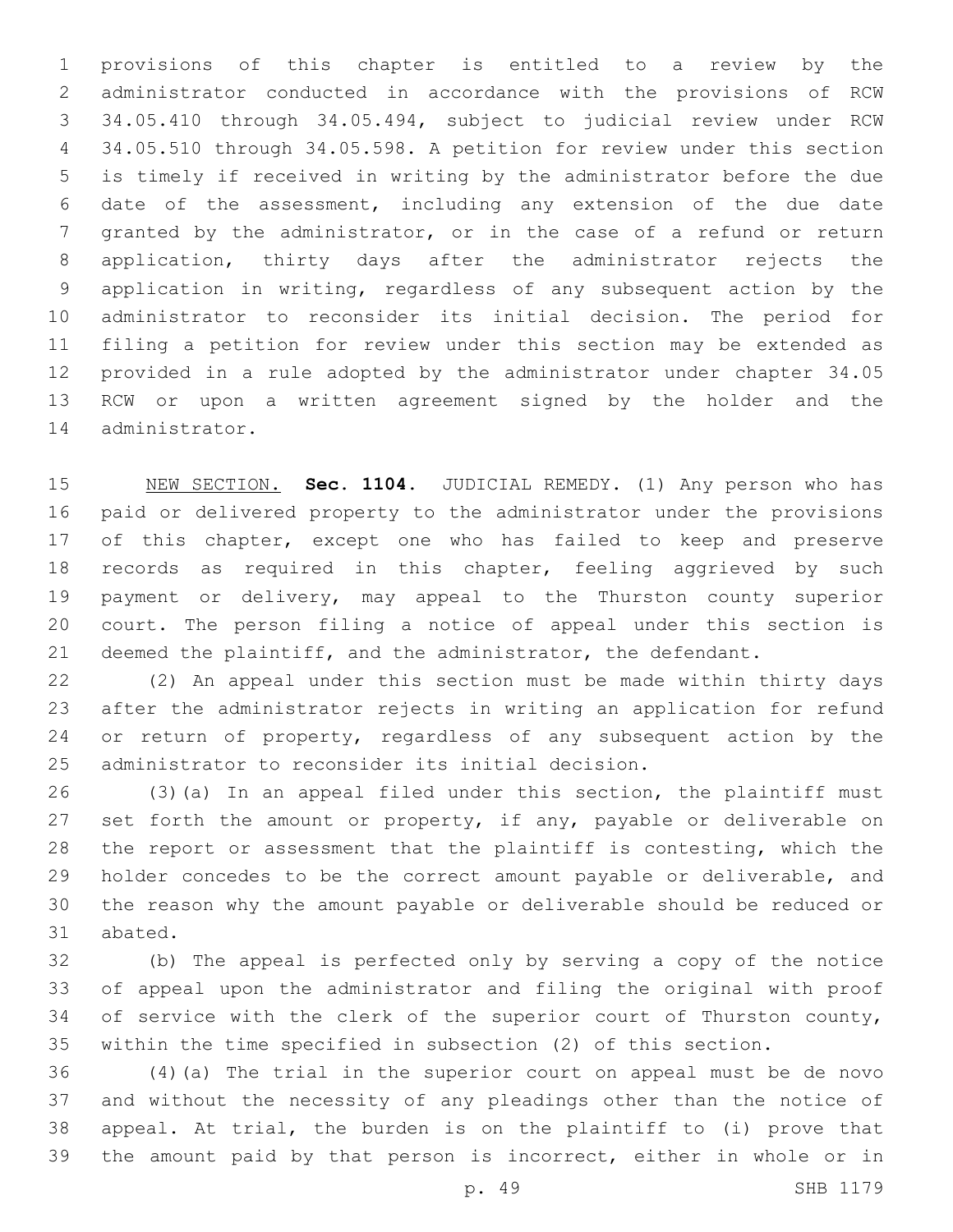part, or the property in question was delivered in error to the administrator, and (ii) establish the correct amount payable or the property required to be delivered to the administrator, if any.

 (b) Both parties are entitled to subpoena the attendance of witnesses as in other civil actions and to produce evidence that is competent, relevant, and material to determine the correct amount 7 due, if any, that should be paid by the plaintiff.

 (c) Either party may seek appellate review in the same manner as other civil actions are appealed to the appellate courts.

 (5) An appeal may be maintained under this section without the 11 need for the plaintiff to first:

 (a) Protest against the payment of any amount due or reportable under this chapter or to make any demand to have such amount refunded 14 or returned; or

 (b) Petition the administrator for a refund, return of property, or a review of its action as authorized in section 1103 of this act.

 (6) No court action or proceeding of any kind may be maintained by the plaintiff to recover any amount paid, delivered, or reported to the administrator under this chapter, except as provided in this section or as may be available to the plaintiff under RCW 34.05.510 21 through 34.05.598.

 (7) No appeal may be maintained under this section with respect to matters reviewed by the administrator under the provisions of 24 chapter 34.05 RCW.

#### **PART 12**

#### **ENFORCEMENT BY ADMINISTRATOR**

 NEW SECTION. **Sec. 1201.** JUDICIAL ACTION TO ENFORCE LIABILITY. (1) If a determination under section 1012 of this act becomes final and is not subject to administrative or judicial review, the administrator may commence an action in superior court or in an appropriate court of another state to enforce the determination and secure payment or delivery of past due, unpaid, or undelivered property. The action must be brought not later than one year after the determination becomes final.

 (2) In an action under subsection (1) of this section, if no court in this state has jurisdiction over the defendant, the administrator may commence an action in any court having jurisdiction 38 over the defendant.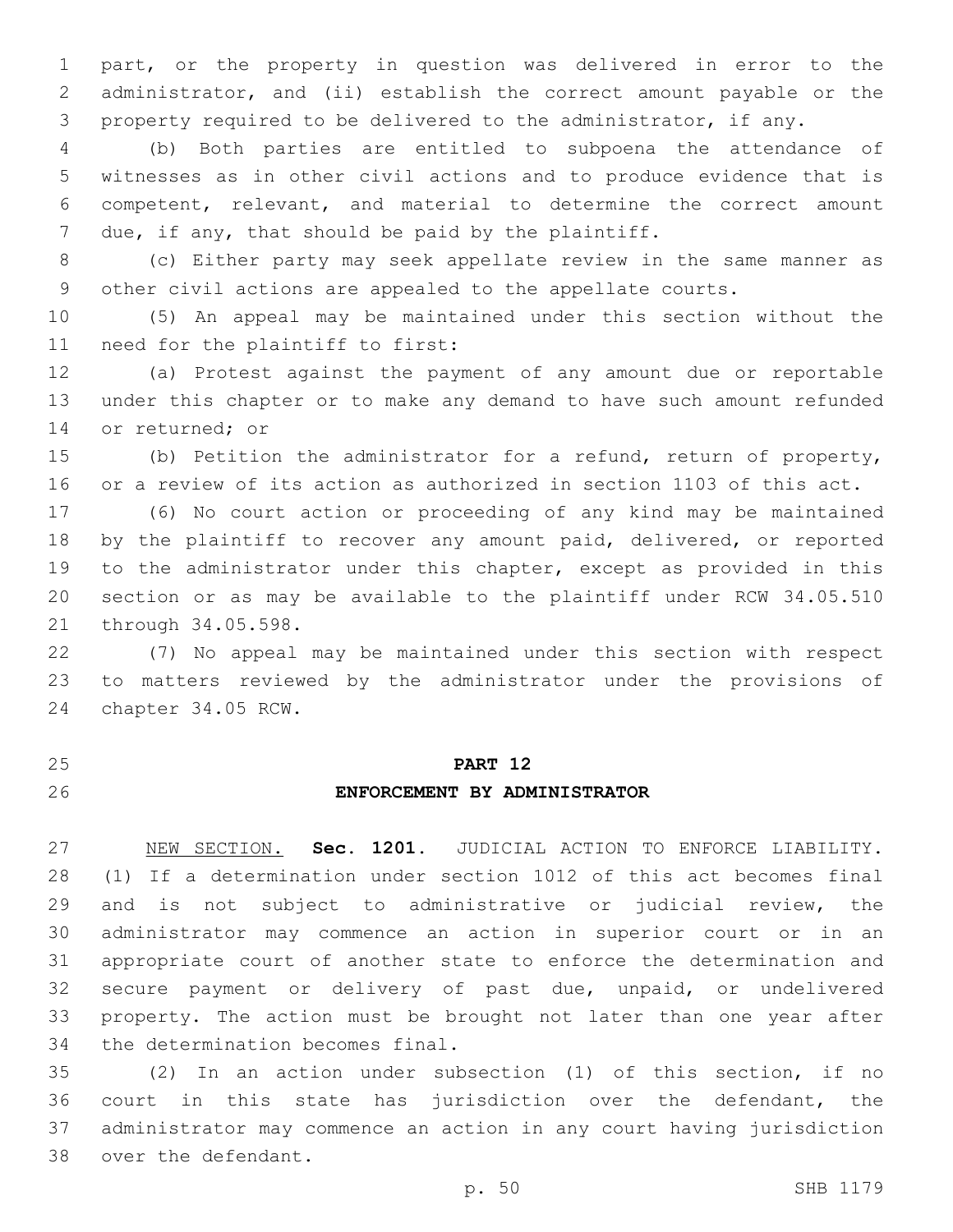NEW SECTION. **Sec. 1202.** INTERSTATE AND INTERNATIONAL AGREEMENT— COOPERATION. (1) Subject to subsection (2) of this section, the administrator may:

 (a) Exchange information with another state or foreign country relating to property presumed abandoned or relating to the possible 6 existence of property presumed abandoned; and

 (b) Authorize in a record another state or foreign country or a person acting on behalf of the other state or country to examine its records of a putative holder as provided in sections 1001 through 10 1013 of this act.

 (2) An exchange or examination under subsection (1) of this section may be done only if the state or foreign country has confidentiality and security requirements substantially equivalent to those in sections 1401 through 1408 of this act or agrees in a record to be bound by this state's confidentiality and security 16 requirements.

 NEW SECTION. **Sec. 1203.** ACTION INVOLVING ANOTHER STATE OR FOREIGN COUNTRY. (1) The administrator may join another state or foreign country to examine and seek enforcement of this chapter against a putative holder.

 (2) On request of another state or foreign country, the attorney general may commence an action on behalf of the other state or country to enforce, in this state, the law of the other state or country against a putative holder subject to a claim by the other state or country, if the other state or country agrees to pay costs 26 incurred by the attorney general in the action.

 (3) The administrator may request the official authorized to enforce the unclaimed property law of another state or foreign country to commence an action to recover property in the other state or country on behalf of the administrator. This state shall pay the costs, including reasonable attorneys' fees and expenses, incurred by the other state or foreign country in an action under this 33 subsection.

 (4) The administrator may pursue an action on behalf of this state to recover property subject to this chapter but delivered to the custody of another state if the administrator believes the property is subject to the custody of the administrator.

 (5) The administrator may retain an attorney in this state, another state, or a foreign country to commence an action to recover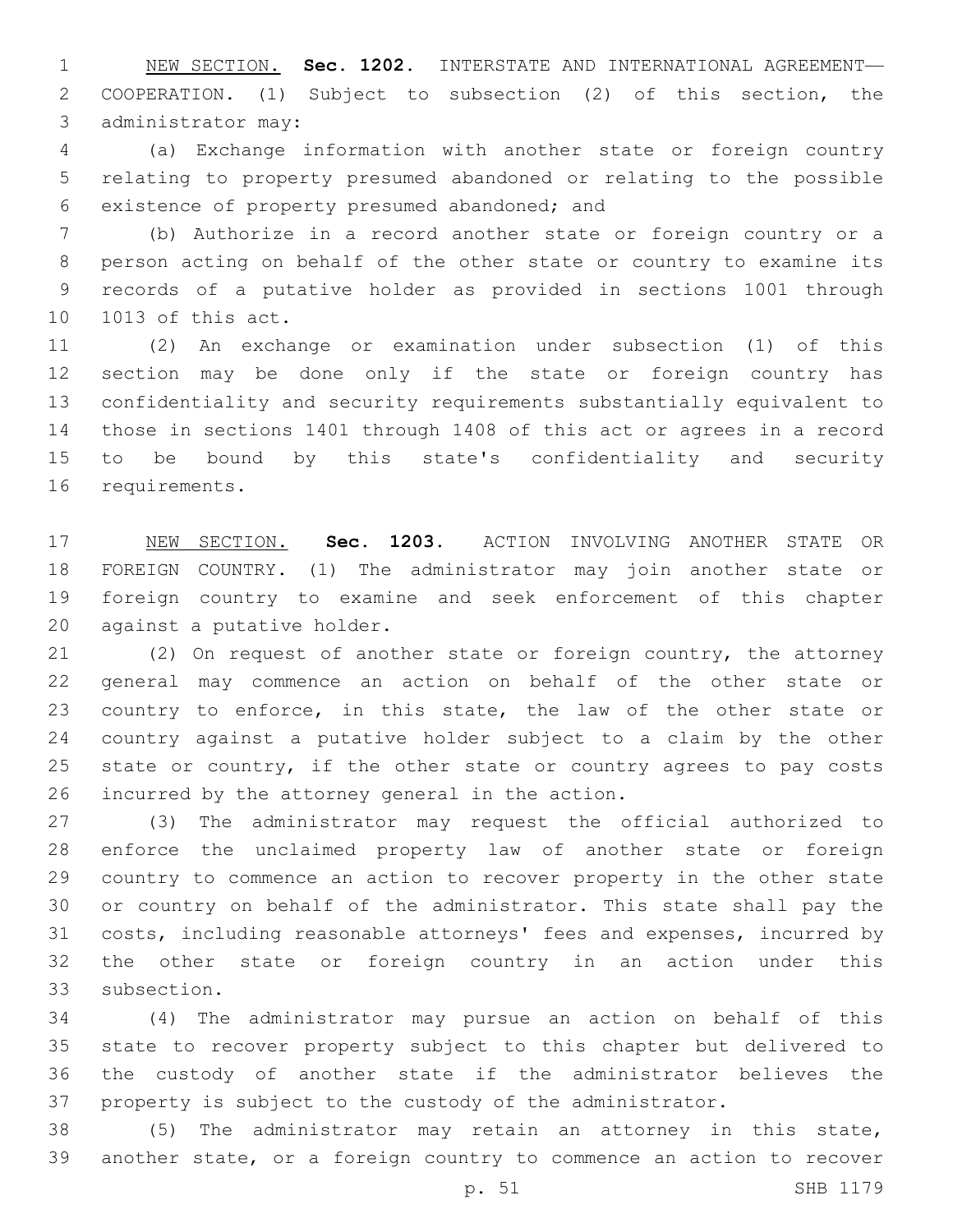property on behalf of the administrator and may agree to pay attorneys' fees based in whole or in part on a fixed fee, hourly fee, or a percentage of the amount or value of property recovered in the action.4

 (6) Expenses incurred by this state in an action under this section may be paid from property received under this chapter or the net proceeds of the property. Expenses paid to recover property may not be deducted from the amount that is subject to a claim under this 9 chapter by the owner.

# **PART 13**

# **AGREEMENT TO LOCATE PROPERTY OF APPARENT OWNER HELD BY ADMINISTRATOR**

 NEW SECTION. **Sec. 1301.** WHEN AGREEMENT TO LOCATE PROPERTY ENFORCEABLE. An agreement by an apparent owner and another person, 14 the primary purpose of which is to locate, deliver, recover, or assist in the location, delivery, or recovery of property held by the 16 administrator, is enforceable only if the agreement:

 (1) Is in a record that clearly states the nature of the property 18 and the services to be provided;

(2) Is signed by or on behalf of the apparent owner; and

 (3) States the amount or value of the property reasonably expected to be recovered, computed before and after a fee or other compensation to be paid to the person has been deducted.

 NEW SECTION. **Sec. 1302.** WHEN AGREEMENT TO LOCATE PROPERTY VOID. (1) Subject to subsection (2) of this section, an agreement under section 1301 of this act is void if it is entered into during the period beginning on the date the property was paid or delivered by a holder to the administrator and ending twenty-four months after the payment or delivery.

 (2) If a provision in an agreement described in subsection (1) of this section applies to mineral proceeds for which compensation is to be paid to the other person based in whole or in part on a part of the underlying minerals or mineral proceeds not then presumed abandoned, the provision is void regardless of when the agreement was 34 entered into.

 (3) An agreement under subsection (1) of this section which provides for compensation in an amount that is unconscionable is unenforceable except by the apparent owner. An apparent owner that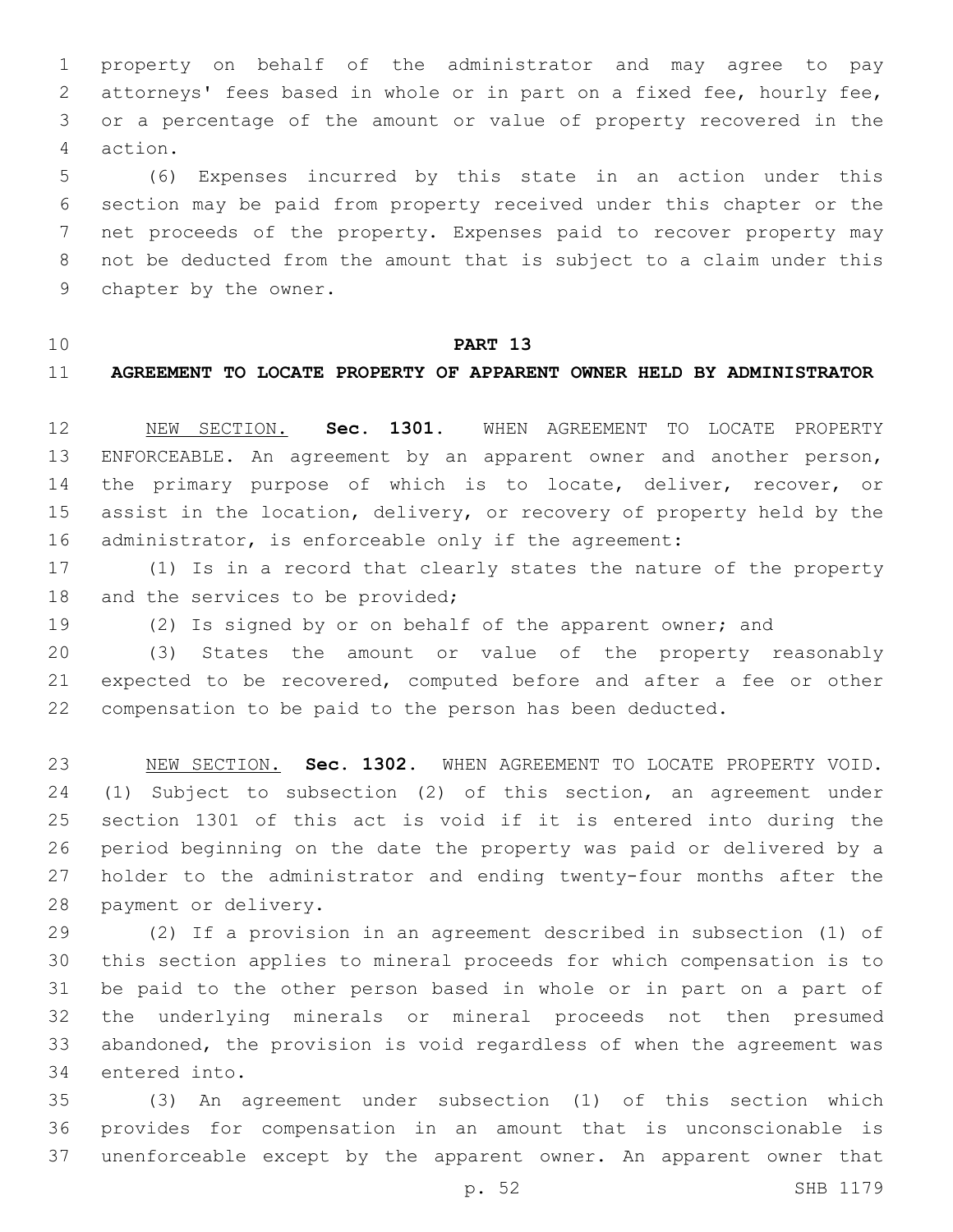believes the compensation the apparent owner has agreed to pay is unconscionable or the administrator, acting on behalf of an apparent owner, or both, may file an action in superior court to reduce the compensation to the maximum amount that is not unconscionable.

 (4) An apparent owner or the administrator may assert that an agreement described in this section is void on a ground other than it provides for payment of unconscionable compensation.

 (5) This section does not apply to an apparent owner's agreement with an attorney to pursue a claim for recovery of specifically identified property held by the administrator or to contest the administrator's denial of a claim for recovery of the property.

 NEW SECTION. **Sec. 1303.** RIGHT OF AGENT OF APPARENT OWNER TO RECOVER PROPERTY HELD BY ADMINISTRATOR. (1) An apparent owner that 14 contracts with another person to locate, deliver, recover, or assist 15 in the location, delivery, or recovery of property of the apparent owner which is held by the administrator may designate the person as the agent of the apparent owner. The designation must be in a record signed by the apparent owner.

 (2) The administrator shall give the agent of the apparent owner all information concerning the property which the apparent owner is entitled to receive, including information that otherwise is confidential information under section 1402 of this act.

 (3) If authorized by the apparent owner, the agent of the apparent owner may bring an action against the administrator on 25 behalf of and in the name of the apparent owner.

# **PART 14**

# **CONFIDENTIALITY AND SECURITY OF INFORMATION**

 NEW SECTION. **Sec. 1401.** DEFINITIONS—APPLICABILITY. (1) In this section and sections 1402 through 1408 of this act, "personal information" means:

 (a) Information that identifies or reasonably can be used to identify an individual, such as first and last name in combination 33 with the individual's:

 (i) Social security number or other government-issued number or 35 identifier;

36 (ii) Date of birth;

37 (iii) Home or physical address;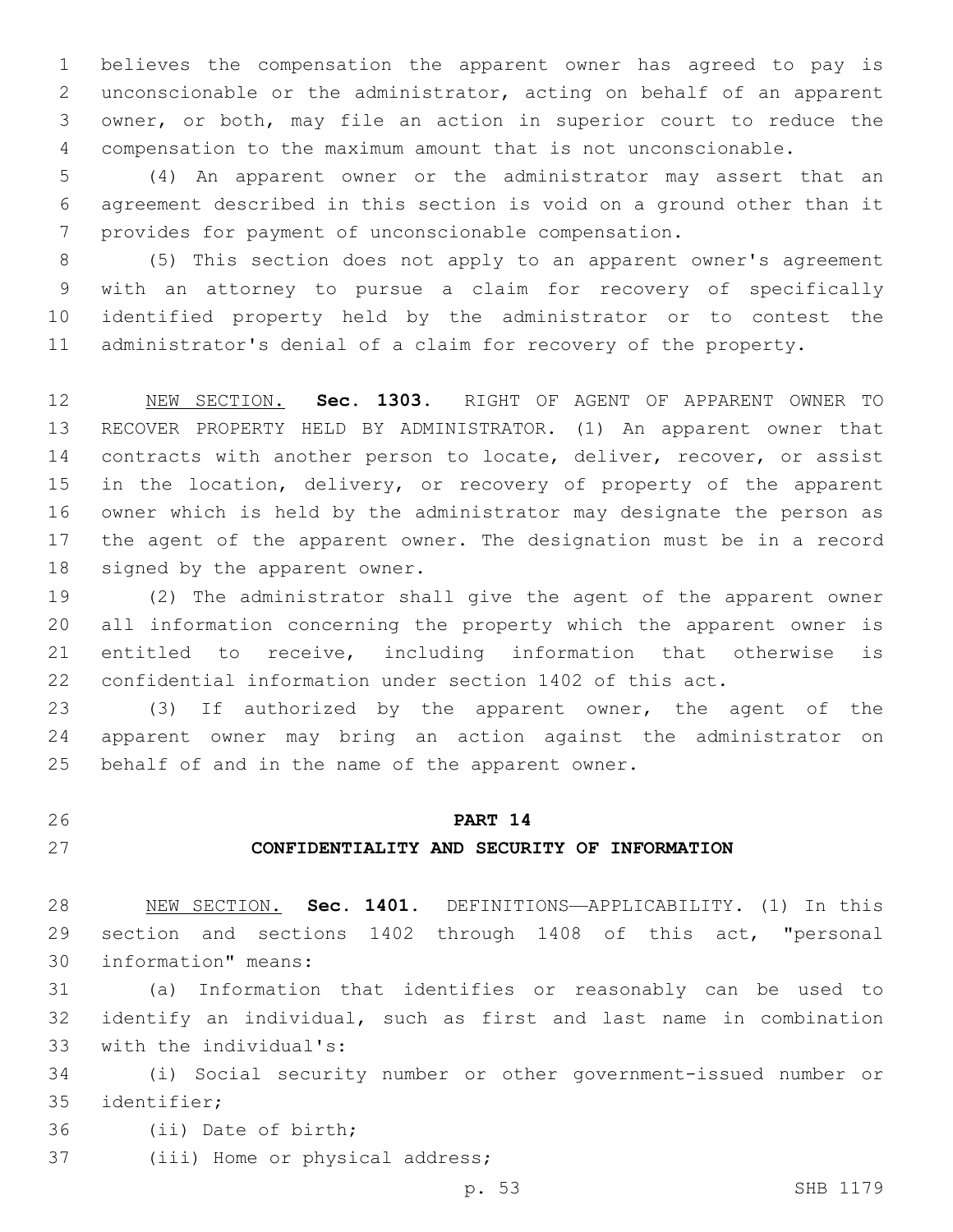(iv) Email address or other online contact information or 2 internet provider address;

(v) Financial account number or credit or debit card number;

 (vi) Biometric data, health or medical data, or insurance 5 information; or

 (vii) Passwords or other credentials that permit access to an 7 online or other account;

 (b) Personally identifiable financial or insurance information, including nonpublic personal information defined by applicable 10 federal law; and

 (c) Any combination of data that, if accessed, disclosed, modified, or destroyed without authorization of the owner of the data or if lost or misused, would require notice or reporting under chapter 19.255 RCW and federal privacy and data security law, whether or not the administrator or the administrator's agent is subject to 16 the law.

 (2) A provision of this section or sections 1402 through 1408 of this act that applies to the administrator or the administrator's 19 records applies to an administrator's agent.

 NEW SECTION. **Sec. 1402.** CONFIDENTIAL INFORMATION. (1) Except as otherwise provided in this chapter, the following are confidential and exempt from public inspection or disclosure:

 (a) Reports and records of a holder in the possession of the 24 administrator or the administrator's agent; and

 (b) Personal information and other information derived or otherwise obtained by or communicated to the administrator or the administrator's agent from an examination under this chapter of the 28 records of a person.

 (2) A record or other information that is confidential under law of this state other than this chapter, another state, or the United States continues to be confidential when disclosed or delivered under this chapter to the administrator or administrator's agent.

 NEW SECTION. **Sec. 1403.** WHEN CONFIDENTIAL INFORMATION MAY BE DISCLOSED. (1) When reasonably necessary to enforce or implement this chapter, the administrator may disclose confidential information concerning property held by the administrator or the administrator's agent only to: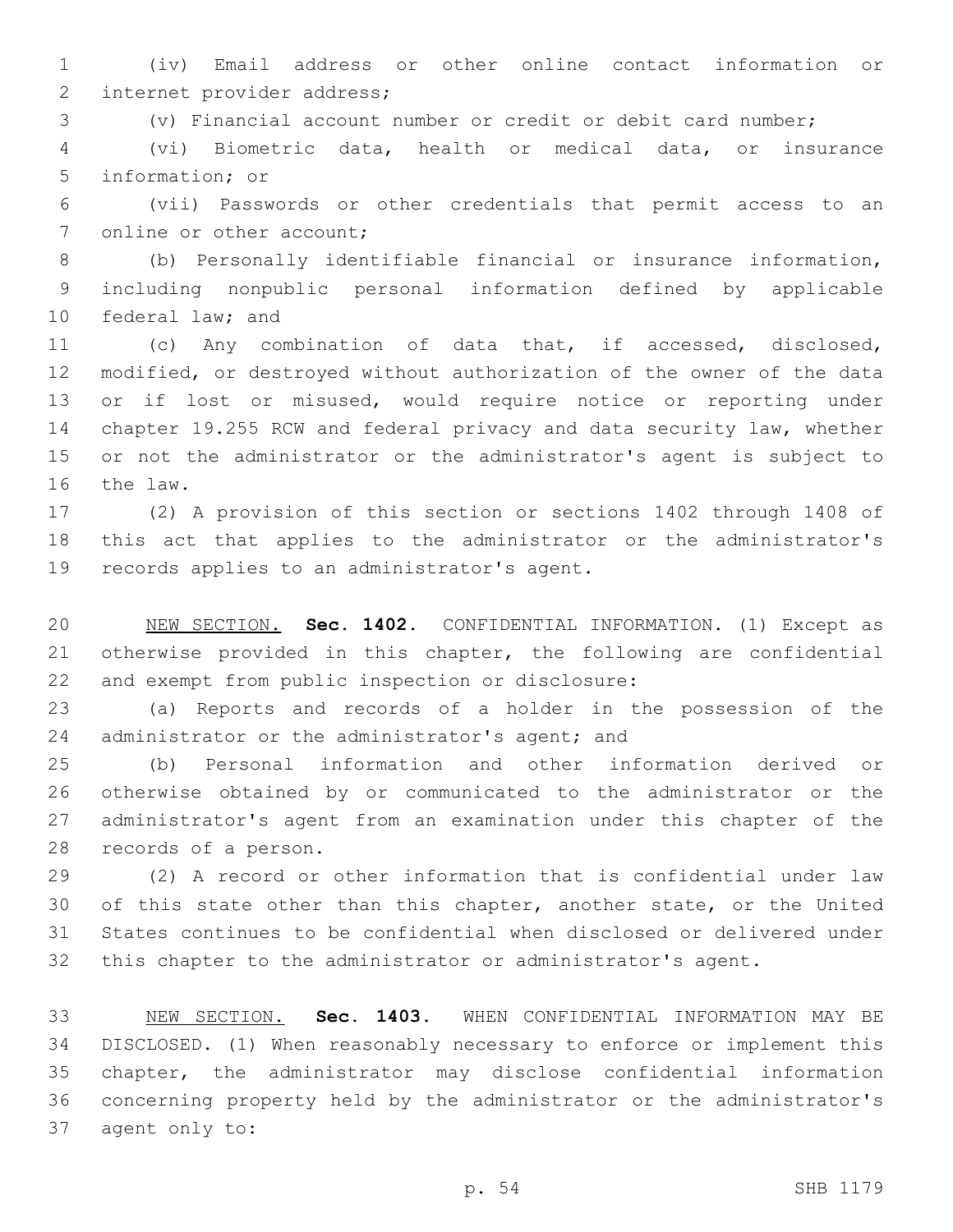(a) An apparent owner or the apparent owner's personal representative, attorney, other legal representative, relative, or agent designated under section 1303 of this act to have the information;4

 (b) The personal representative, other legal representative, relative of a deceased apparent owner, agent designated under section 1303 of this act by the deceased apparent owner, or a person entitled 8 to inherit from the deceased apparent owner;

 (c) Another department or agency of this state or the United 10 States;

 (d) The person that administers the unclaimed property law of another state, if the other state accords substantially reciprocal privileges to the administrator of this state if the other state is required to maintain the confidentiality and security of information obtained in a manner substantially equivalent to this section and sections 1401, 1402, and 1404 through 1408 of this act; or

 (e) A person subject to an examination as required by section 18 1004(6) of this act.

 (2) Except as otherwise provided in section 1402(1) of this act, the administrator shall include on the web site or in the database required by section 503(3)(b) of this act the name of each apparent owner of property held by the administrator. The administrator may include in published notices, printed publications, telecommunications, the internet, or other media and on the web site or in the database additional information concerning the apparent owner's property if the administrator believes the information will assist in identifying and returning property to the owner and does not disclose personal information except the home or physical address 29 of an apparent owner.

 (3) The administrator and the administrator's agent may not use confidential information provided to them or in their possession except as expressly authorized by this chapter or required by law 33 other than this chapter.

 NEW SECTION. **Sec. 1404.** CONFIDENTIALITY AGREEMENT. A person to be examined under section 1002 of this act may require, as a condition of disclosure of the records of the person to be examined, that each person having access to the records disclosed in the examination execute and deliver to the person to be examined a confidentiality agreement that: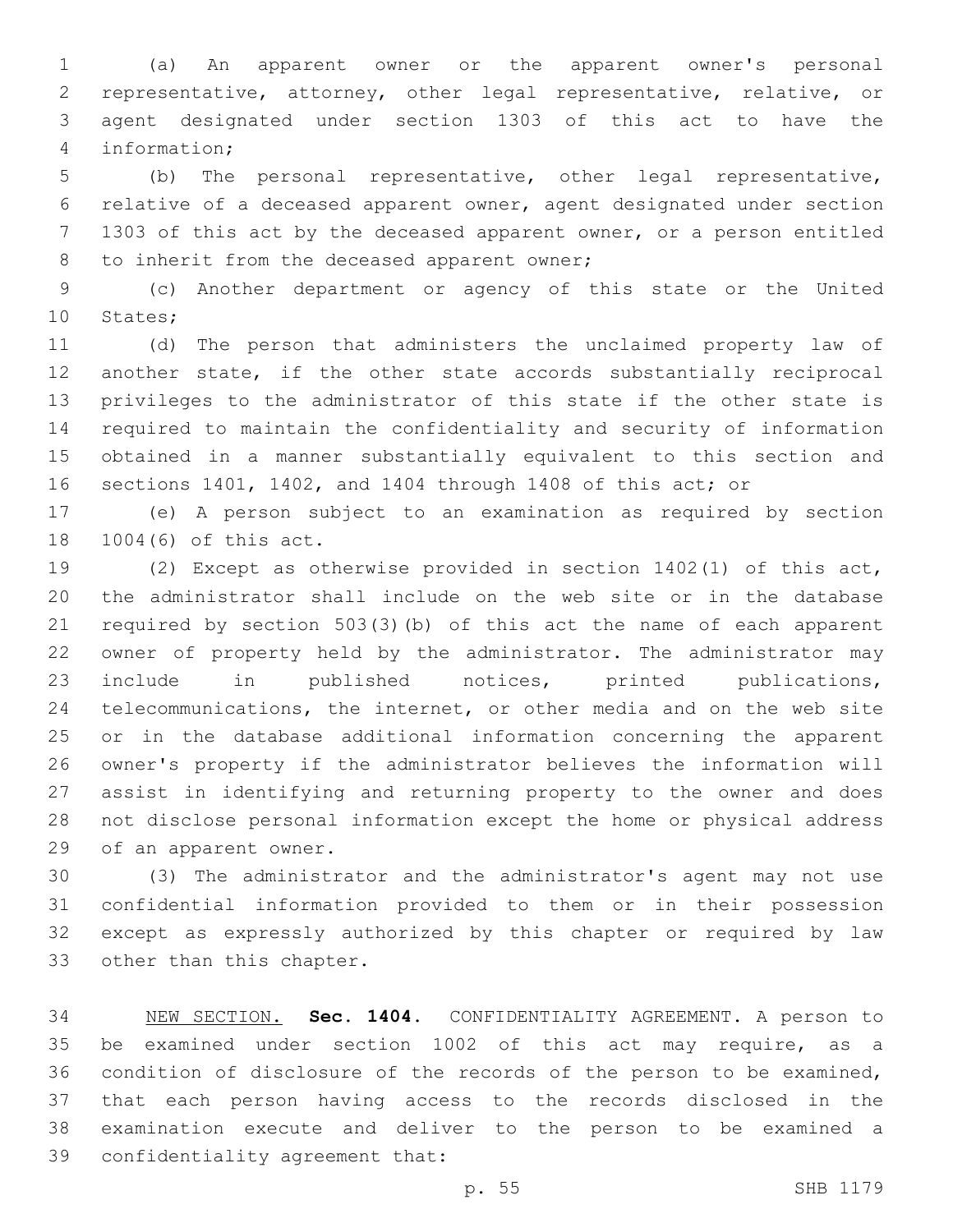(1) Is in a form that is reasonably satisfactory to the 2 administrator; and

 (2) Requires the person having access to the records to comply with the provisions of this section and sections 1401 through 1403 and 1405 through 1408 of this act applicable to the person.

 NEW SECTION. **Sec. 1405.** NO CONFIDENTIAL INFORMATION IN NOTICE. Except as otherwise provided in sections 501 and 502 of this act, a holder is not required under this chapter to include confidential information in a notice the holder is required to provide to an apparent owner under this chapter.

 NEW SECTION. **Sec. 1406.** SECURITY OF INFORMATION. (1) If a holder is required to include confidential information in a report to the administrator, the information must be provided by a secure means.

 (2) If confidential information in a record is provided to and maintained by the administrator or administrator's agent as required by this chapter, the administrator or agent shall:

 (a) Implement administrative, technical, and physical safeguards to protect the security, confidentiality, and integrity of the information required by chapter 19.255 RCW and federal privacy and data security law whether or not the administrator or the 22 administrator's agent is subject to the law;

 (b) Protect against reasonably anticipated threats or hazards to 24 the security, confidentiality, or integrity of the information; and

 (c) Protect against unauthorized access to or use of the information which could result in substantial harm or inconvenience to a holder or the holder's customers, including insureds, annuitants, and policy or contract owners and their beneficiaries.

(3) The administrator:29

 (a) After notice and comment, shall adopt and implement a security plan that identifies and assesses reasonably foreseeable internal and external risks to confidential information in the administrator's possession and seeks to mitigate the risks; and

 (b) Shall ensure that an administrator's agent adopts and implements a similar plan with respect to confidential information in 36 the agent's possession.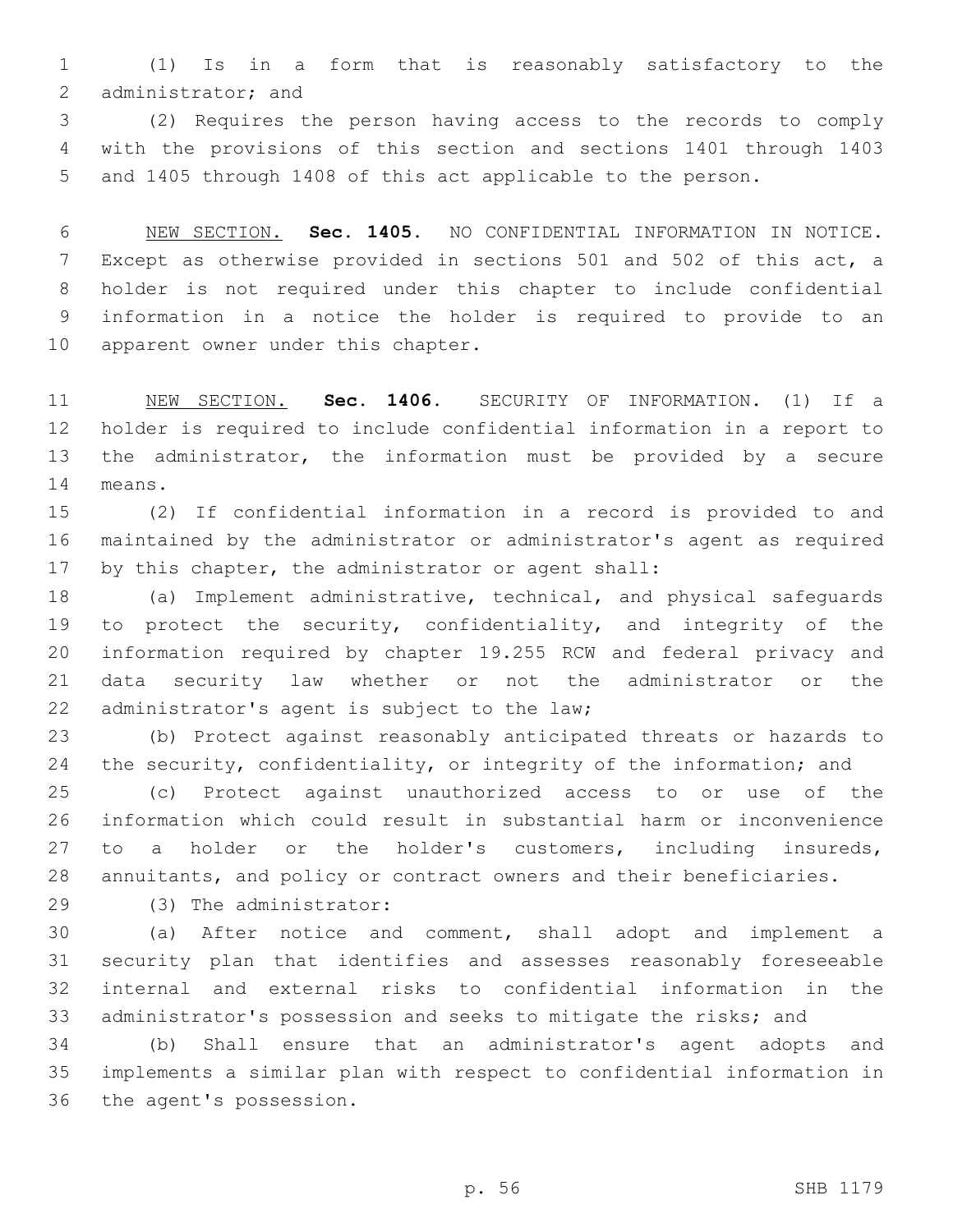(4) The administrator and the administrator's agent shall educate and train their employees regarding the plan adopted under subsection 3 (3) of this section.

 (5) The administrator and the administrator's agent shall in a secure manner return or destroy all confidential information no longer reasonably needed under this chapter.6

 NEW SECTION. **Sec. 1407.** SECURITY BREACH. (1) Except to the extent prohibited by law other than this chapter, the administrator or administrator's agent shall notify a holder as soon as practicable of:

 (a) A suspected loss, misuse, or unauthorized access, disclosure, modification, or destruction of confidential information obtained from the holder in the possession of the administrator or an 14 administrator's agent; and

 (b) Any interference with operations in any system hosting or 16 housing confidential information which:

 (i) Compromises the security, confidentiality, or integrity of 18 the information; or

(ii) Creates a substantial risk of identity fraud or theft.

 (2) Except as necessary to inform an insurer, attorney, investigator, or others as required by law, the administrator and an administrator's agent may not disclose, without the express consent in a record of the holder, an event described in subsection (1) of this section to a person whose confidential information was supplied 25 by the holder.

 (3) If an event described in subsection (1) of this section occurs, the administrator and the administrator's agent shall:

 (a) Take action necessary for the holder to understand and minimize the effect of the event and determine its scope; and

(b) Cooperate with the holder with respect to:

 (i) Any notification required by law concerning a data or other 32 security breach; and

(ii) A regulatory inquiry, litigation, or similar action.

 NEW SECTION. **Sec. 1408.** INDEMNIFICATION FOR BREACH. (1) If a claim is made or action commenced arising out of an event described in section 1407(1) of this act relating to confidential information possessed by the administrator, this state shall indemnify, defend,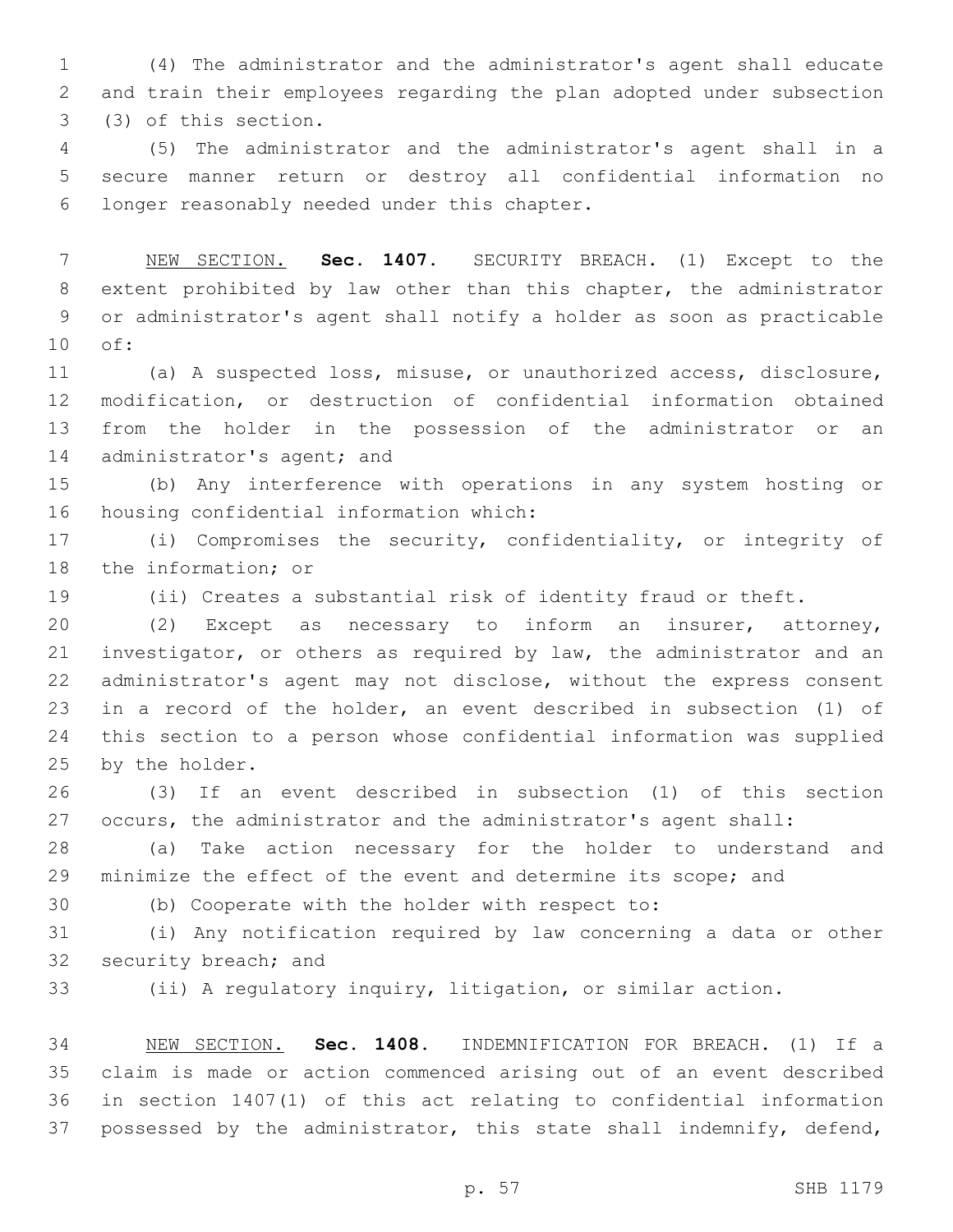and hold harmless a holder and the holder's affiliates, officers, 2 directors, employees, and agents as to:

3 (a) Any claim or action; and

 (b) A liability, obligation, loss, damage, cost, fee, penalty, fine, settlement, charge, or other expense, including reasonable attorneys' fees and costs, established by the claim or action.

 (2) If a claim is made or action commenced arising out of an event described in section 1407(1) of this act relating to confidential information possessed by an administrator's agent, the administrator's agent shall indemnify, defend, and hold harmless a 11 holder and the holder's affiliates, officers, directors, employees, 12 and agents as to:

13 (a) Any claim or action; and

 (b) A liability, obligation, loss, damage, cost, fee, penalty, 15 fine, settlement, charge, or other expense, including reasonable attorneys' fees and costs, established by the claim or action.

 (3) The administrator shall require an administrator's agent that will receive confidential information required under this chapter to maintain adequate insurance for indemnification obligations of the administrator's agent under subsection (2) of this section. The agent required to maintain the insurance shall provide evidence of the 22 insurance to:

(a) The administrator not less frequently than annually; and

 (b) The holder on commencement of an examination and annually thereafter until all confidential information is returned or 26 destroyed under section 1406(5) of this act.

# **PART 15**

## **MISCELLANEOUS PROVISIONS**

 NEW SECTION. **Sec. 1501.** UNIFORMITY OF APPLICATION AND CONSTRUCTION. In applying and construing this uniform chapter and this act, consideration must be given to the need to promote uniformity of the law with respect to its subject matter among states that enact it.

 NEW SECTION. **Sec. 1502.** RELATION TO ELECTRONIC SIGNATURES IN GLOBAL AND NATIONAL COMMERCE ACT. This chapter modifies, limits, or supersedes the electronic signatures in global and national commerce act, 15 U.S.C. Sec. 7001 et seq., but does not modify, limit, or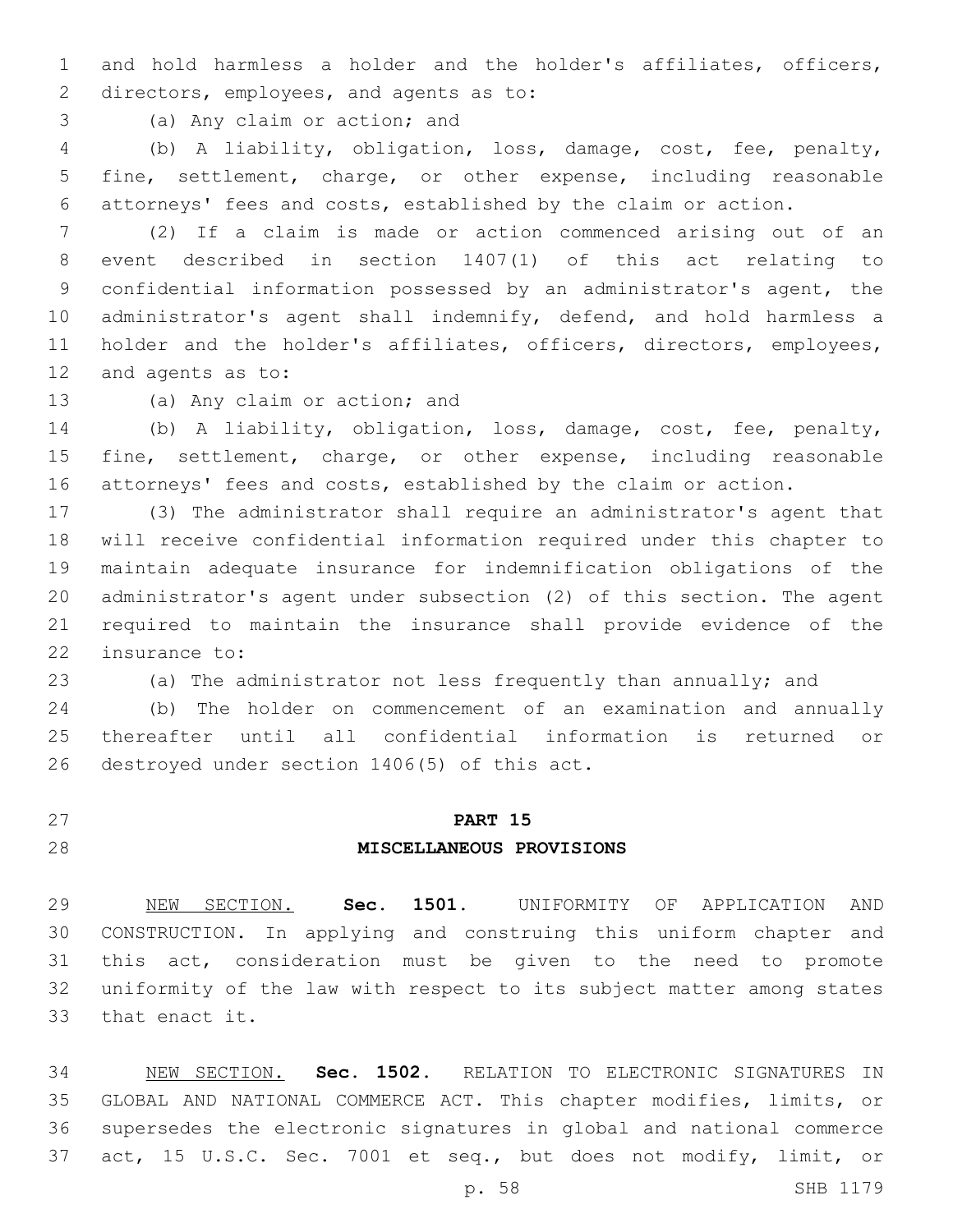supersede section 101(c) of that act, 15 U.S.C. Sec. 7001(c), or authorize electronic delivery of any of the notices described in section 103(b) of that act, 15 U.S.C. Sec. 7003(b).

 NEW SECTION. **Sec. 1503.** TRANSITIONAL PROVISION. (1) An initial report filed under this chapter for property that was not required to be reported before the effective date of this section, but that is required to be reported under this chapter, must include all items of property that would have been presumed abandoned during the five-year period preceding the effective date of this section as if this chapter had been in effect during that period.

 (2) This chapter does not relieve a holder of a duty that arose 12 before the effective date of this section to report, pay, or deliver property. Subject to section 610 (2) and (3) of this act, a holder that did not comply with the law governing unclaimed property before the effective date of this section is subject to applicable provisions for enforcement and penalties in effect before the 17 effective date of this section.

 NEW SECTION. **Sec. 1504.** SEVERABILITY. If any provision of this act or its application to any person or circumstance is held invalid, the remainder of the act or the application of the provision to other persons or circumstances is not affected.

 NEW SECTION. **Sec. 1505.** REPEALS. The following acts or parts of acts are each repealed:

 (1) RCW 63.29.010 (Definitions and use of terms) and 2012 c 117 s 177, 2005 c 285 s 1, 2004 c 168 s 13, & 1983 c 179 s 1;

 (2) RCW 63.29.020 (Property presumed abandoned—General rule— Exceptions) and 2015 3rd sp.s. c 6 s 2101, 2011 c 116 s 1, & 2010 c 28 29 s 1;

 (3) RCW 63.29.030 (General rules for taking custody of intangible 30 unclaimed property) and c  $179$  s  $3;$ 

 (4) RCW 63.29.040 (Travelers checks and money orders) and 1983 c 32 179 s 4;

 (5) RCW 63.29.050 (Checks, drafts, and similar instruments issued or certified by banking and financial organizations) and 2003 1st sp.s. c 13 s 2 & 1983 c 179 s 5;35

 (6) RCW 63.29.060 (Bank deposits and funds in financial organizations) and 2003 1st sp.s. c 13 s 3 & 1983 c 179 s 6;

p. 59 SHB 1179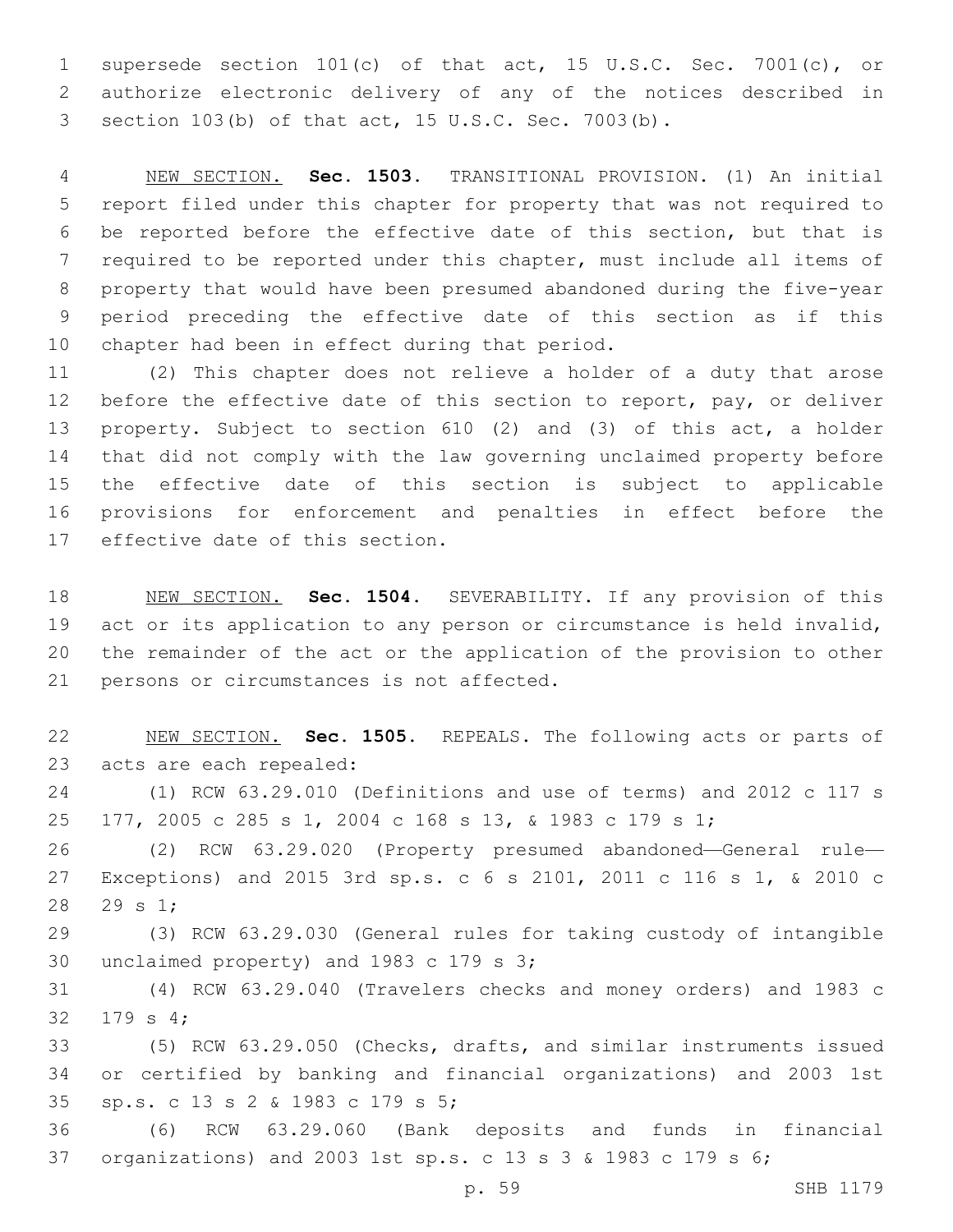(7) RCW 63.29.070 (Funds owing under life insurance policies) and 2012 c 117 s 178, 2003 1st sp.s. c 13 s 4, & 1983 c 179 s 7; (8) RCW 63.29.080 (Deposits held by utilities) and 1983 c 179 s 8;4 (9) RCW 63.29.090 (Refunds held by business associations) and 1983 c 179 s 9;6 (10) RCW 63.29.100 (Stock and other intangible interests in business associations) and 2003 1st sp.s. c 13 s 5, 1996 c 45 s 1, & 9 1983 c 179 s 10; (11) RCW 63.29.110 (Property of business associations held in 11 course of dissolution) and 1983 c 179 s 11; (12) RCW 63.29.120 (Property held by agents and fiduciaries) and 2012 c 117 s 179, 2003 1st sp.s. c 13 s 6, & 1983 c 179 s 12; (13) RCW 63.29.130 (Property held by courts and public agencies— When abandoned—Overpayments) and 2007 c 183 s 1, 1993 c 498 s 2, & 16 1983 c 179 s 13; (14) RCW 63.29.133 (Property held by landlord) and 1992 c 38 s 9; (15) RCW 63.29.135 (Abandoned intangible property held by local 19 qovernment) and 1990 2nd  $ex.s. c 1 s 301;$  (16) RCW 63.29.140 (Gift certificates and credit memos) and 2015 3rd sp.s. c 6 s 2102, 2004 c 168 s 15, 2003 1st sp.s. c 13 s 7, & 22 1983 c 179 s 14; (17) RCW 63.29.150 (Wages) and 1983 c 179 s 15; (18) RCW 63.29.160 (Contents of safe deposit box or other 25 safekeeping repository) and 1983 c 179 s 16; (19) RCW 63.29.165 (Property in self-storage facility) and 1993 c 27 498 s 4 & 1988 c 240 s 21; (20) RCW 63.29.170 (Report of abandoned property) and 2015 3rd sp.s. c 6 s 2103, 2004 c 168 s 16, 2003 c 237 s 1, 1996 c 45 s 2, 30 1993 c 498 s 7, & 1983 c 179 s 17; (21) RCW 63.29.180 (Notice and publication of information about unclaimed property) and 2015 3rd sp.s. c 6 s 2104, 2005 c 367 s 2, 2003 c 237 s 2, 1993 c 498 s 9, 1986 c 84 s 1, & 1983 c 179 s 18; (22) RCW 63.29.190 (Payment or delivery of abandoned property) 35 and 2015 3rd sp.s. c 6 s 2105; (23) RCW 63.29.192 (Penalty and interest paid in excess—Refunds— 37 Returns) and 2015 3rd sp.s. c 6 s 2110; (24) RCW 63.29.193 (Petition for review—Denied application for 39 refund or return) and 2015 3rd sp.s.  $c$  6 s 2111;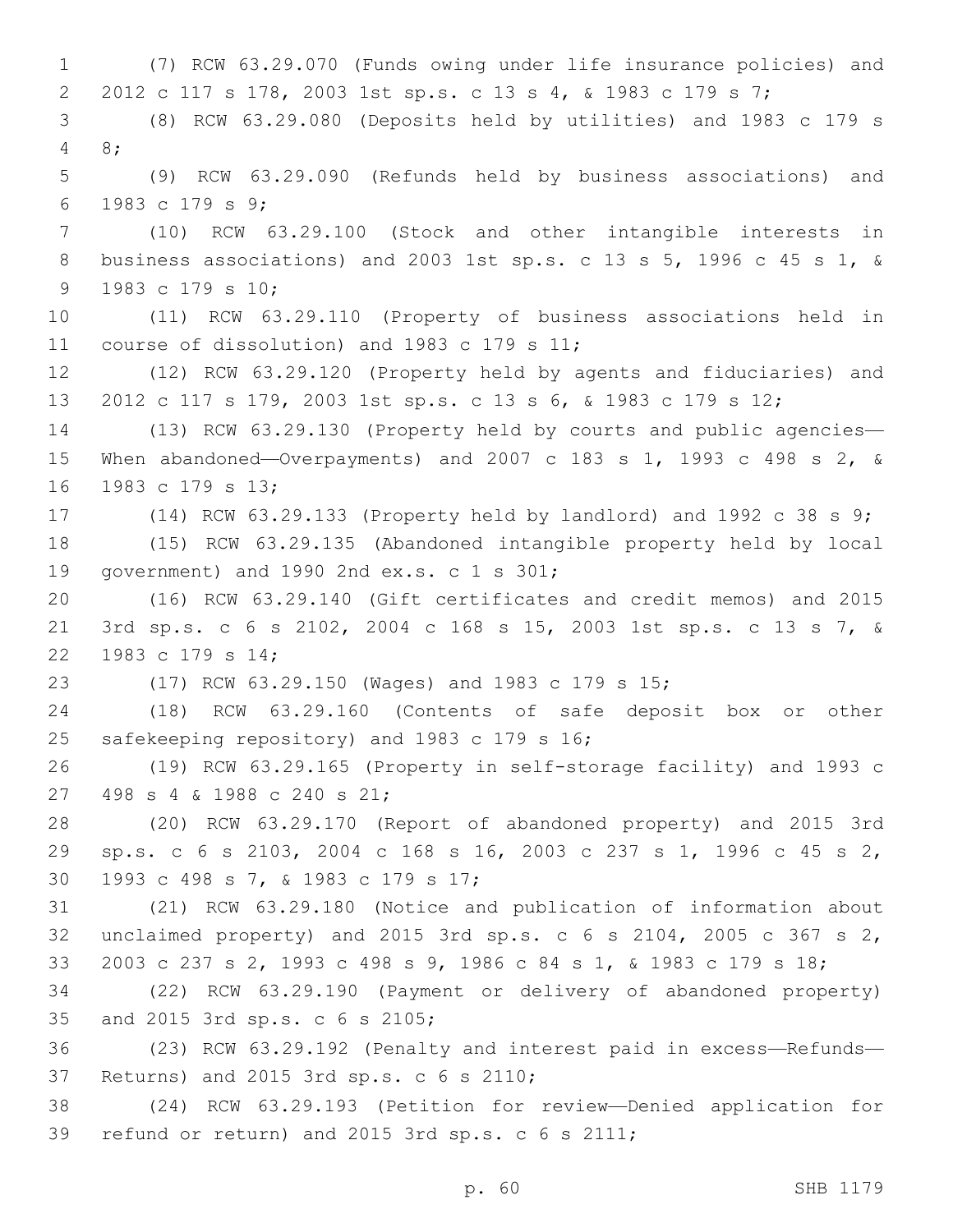(25) RCW 63.29.194 (Appeal of payment or delivered property) and 2 2015 3rd sp.s. c 6 s 2112; (26) RCW 63.29.195 (Agreement—Established between a holder and 4 the department) and 2015 3rd sp.s. c 6 s 2113; (27) RCW 63.29.200 (Custody by state—Holder relieved from liability—Reimbursement of holder paying claim—Reclaiming for owner —Defense of holder—Payment of safe deposit box or repository charges) and 2012 c 117 s 180 & 1983 c 179 s 20;8 (28) RCW 63.29.210 (Crediting of dividends, interest, or increments to owner's account) and 1983 c 179 s 21; (29) RCW 63.29.220 (Public sale of abandoned property) and 2011 2nd sp.s. c 8 s 1, 2005 c 367 s 4, 1996 c 45 s 3, 1993 c 498 s 10, & 13 1983 c 179 s 22; (30) RCW 63.29.230 (Deposit of funds) and 1983 c 179 s 23; (31) RCW 63.29.240 (Filing of claim with department) and 2011 2nd sp.s. c 8 s 2 & 1983 c 179 s 24;16 (32) RCW 63.29.250 (Claim of another state to recover property— 18 Procedure) and 1983 c 179 s 25; (33) RCW 63.29.260 (Action to establish claim) and 1983 c 179 s 20 26; (34) RCW 63.29.270 (Election to take payment or delivery) and 22 1983 c 179 s 27; (35) RCW 63.29.280 (Destruction or disposition of property having insubstantial commercial value—Immunity from liability) and 2005 c 25 367 s 5 & 1983 c 179 s 28; (36) RCW 63.29.290 (Periods of limitation) and 2015 3rd sp.s. c 6 s 2106 & 1983 c 179 s 29;27 (37) RCW 63.29.300 (Requests for reports and examination of records) and 2015 3rd sp.s. c 6 s 2107 & 1983 c 179 s 30; (38) RCW 63.29.310 (Retention of records) and 1983 c 179 s 31; (39) RCW 63.29.320 (Enforcement) and 1983 c 179 s 32; (40) RCW 63.29.330 (Interstate agreements and cooperation—Joint and reciprocal actions with other states) and 1983 c 179 s 33; (41) RCW 63.29.340 (Interest and penalties) and 2015 3rd sp.s. c 6 s 2108 & 2011 c 96 s 45;35 (42) RCW 63.29.350 (Penalty for excessive fee for locating abandoned property—Consumer protection act application) and 2012 c 38 117 s 181, 2010 c 29 s 2, & 1983 c 179 s 35; (43) RCW 63.29.360 (Foreign transactions) and 1983 c 179 s 36;

p. 61 SHB 1179